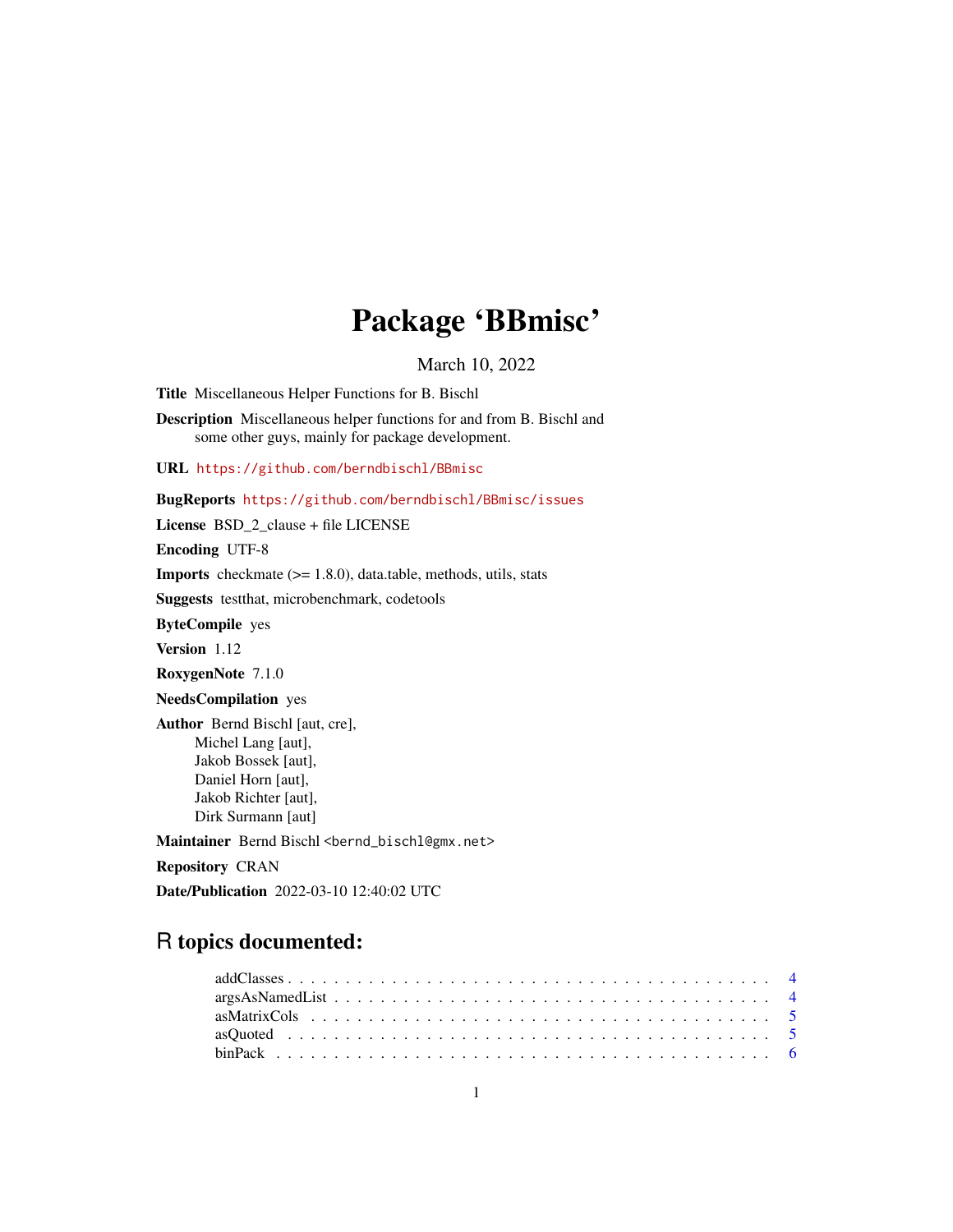|               | 7              |
|---------------|----------------|
| catf          | $\overline{7}$ |
|               | 8              |
|               | 9              |
|               | 10             |
| chunk         | 11             |
|               | 12             |
|               | 12             |
|               | 13             |
|               | 14             |
|               | 14             |
|               | 15             |
|               | 16             |
|               | 17             |
|               | 17             |
|               | 18             |
|               | 19             |
|               | 20             |
|               | 20             |
|               | 21             |
|               | 22             |
|               | 22             |
|               | 23             |
|               | 24             |
|               | 24             |
|               | 25             |
|               | 26             |
|               | 26             |
|               | 27             |
|               | 27             |
|               | 28             |
|               | 29             |
|               | 30             |
|               | 30             |
|               | 31             |
|               | 31             |
|               | 32             |
|               | 32             |
| isDirectory   | 33             |
|               | 34             |
|               | 34             |
|               | 35             |
|               | 35             |
| isScalarNA    | 36             |
| isScalarValue | 36             |
|               | 37             |
|               | 38             |
|               | 38             |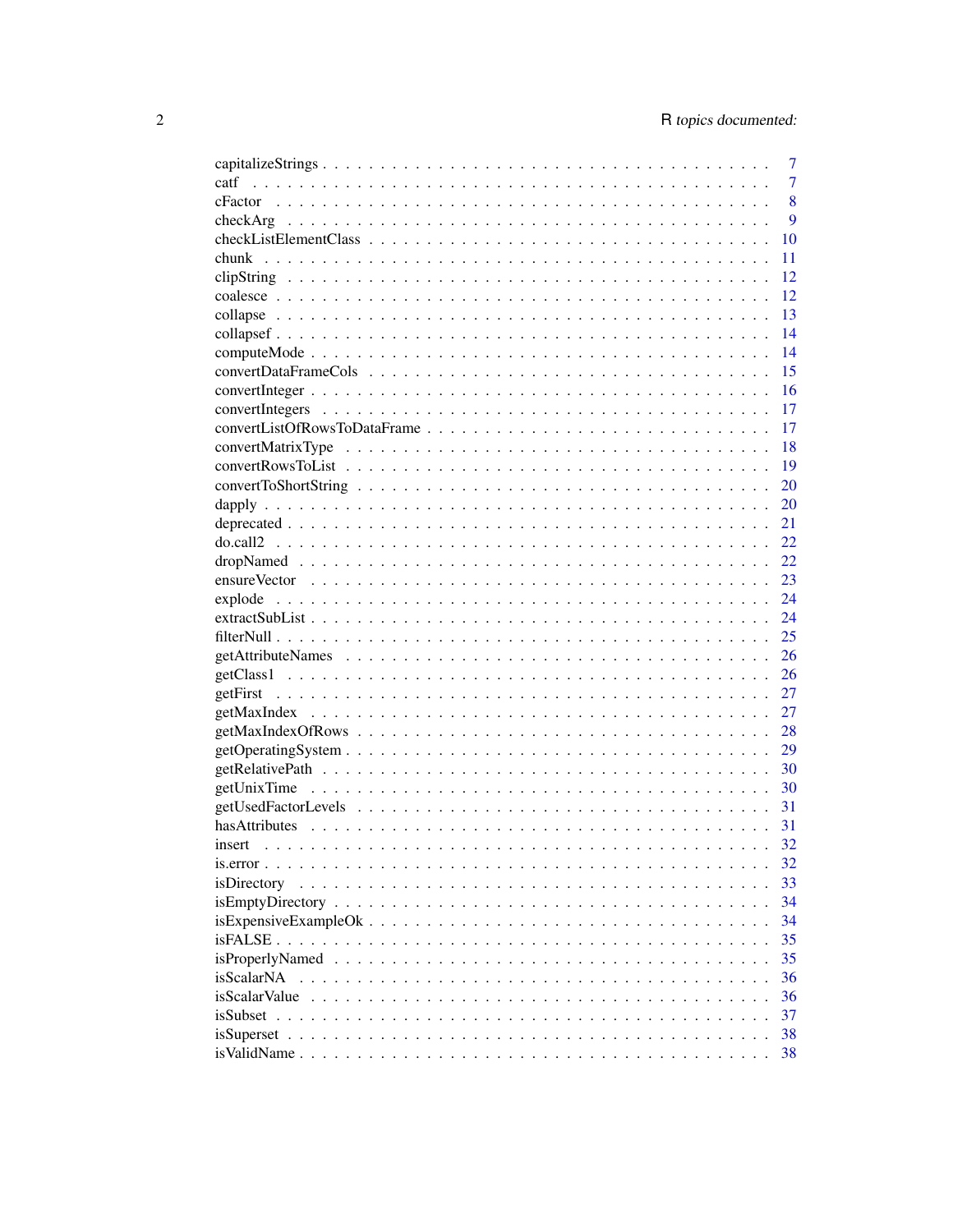|            | 39 |
|------------|----|
| lib.       | 39 |
| load2      | 40 |
|            | 41 |
|            | 41 |
|            | 42 |
|            | 43 |
|            | 45 |
|            | 45 |
|            | 46 |
|            | 47 |
|            | 48 |
| names2     | 48 |
|            | 49 |
|            | 50 |
|            | 51 |
|            | 51 |
|            | 52 |
|            | 53 |
|            | 53 |
|            | 54 |
|            | 55 |
| save2      | 56 |
|            | 57 |
|            | 57 |
|            | 58 |
|            | 59 |
|            | 59 |
|            | 60 |
|            | 60 |
|            | 61 |
|            | 61 |
|            | 62 |
|            | 63 |
| symdiff    | 63 |
| system3    | 64 |
| toRangeStr | 65 |
| vlapply    | 65 |
|            | 66 |
|            | 67 |
|            | 67 |
|            | 68 |
|            |    |

 $\overline{3}$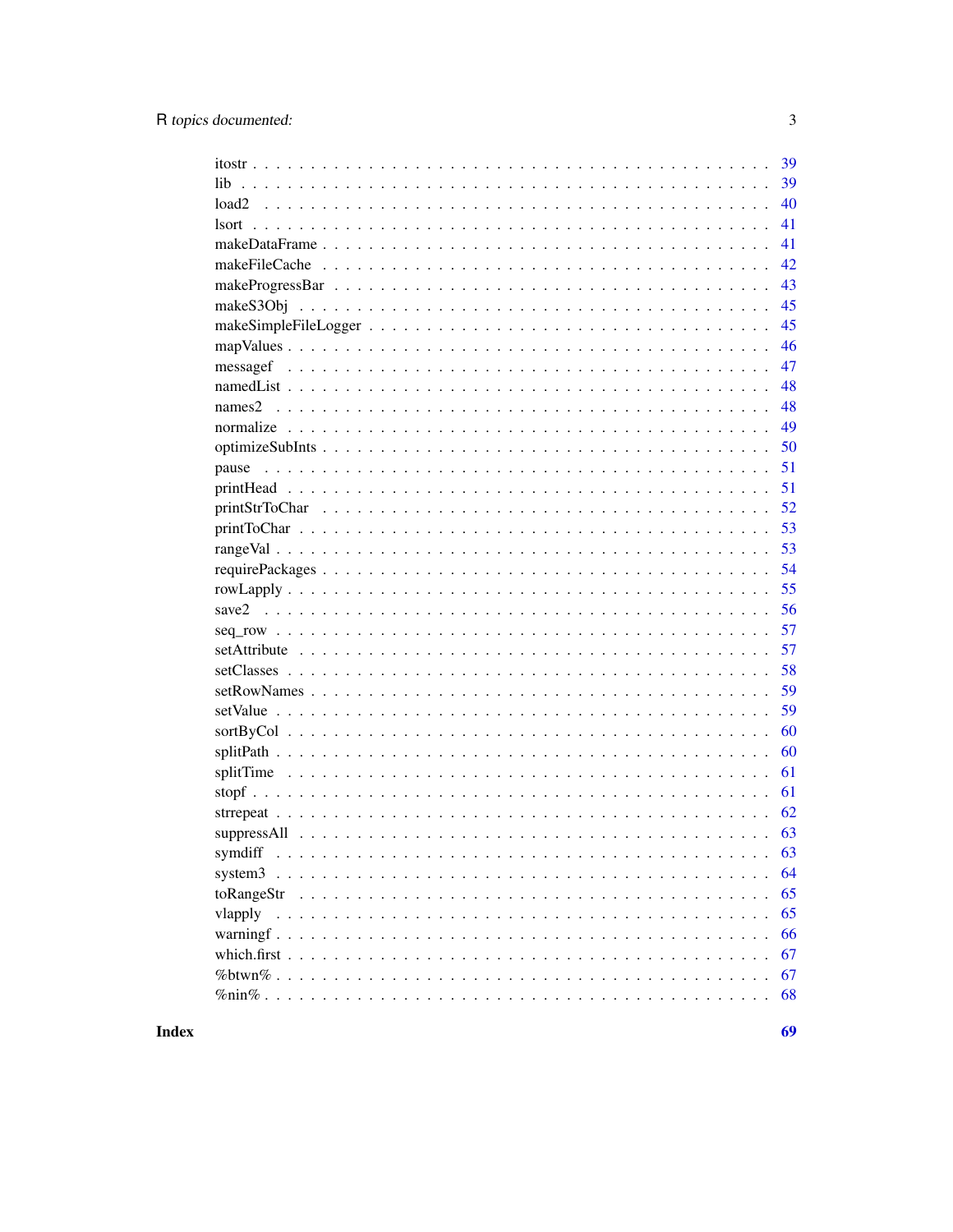<span id="page-3-0"></span>

A wrapper to add to the class attribute.

#### Usage

addClasses(x, classes)

# Arguments

| $\mathsf{x}$ | any  <br>Your object.                                                   |
|--------------|-------------------------------------------------------------------------|
| classes      | [character]<br>Classes to add. Will be added in front (specialization). |

# Value

Changed object x.

# Examples

```
x = list()print(class(x))
x = addClasses(x, c("foo1", "foo2"))print(class(x))
```
argsAsNamedList *Parses* ... *arguments to a named list.*

# Description

The deparsed name will be used for arguments with missing names. Missing names will be set to NA.

# Usage

argsAsNamedList(...)

#### Arguments

... Arbitrary number of objects.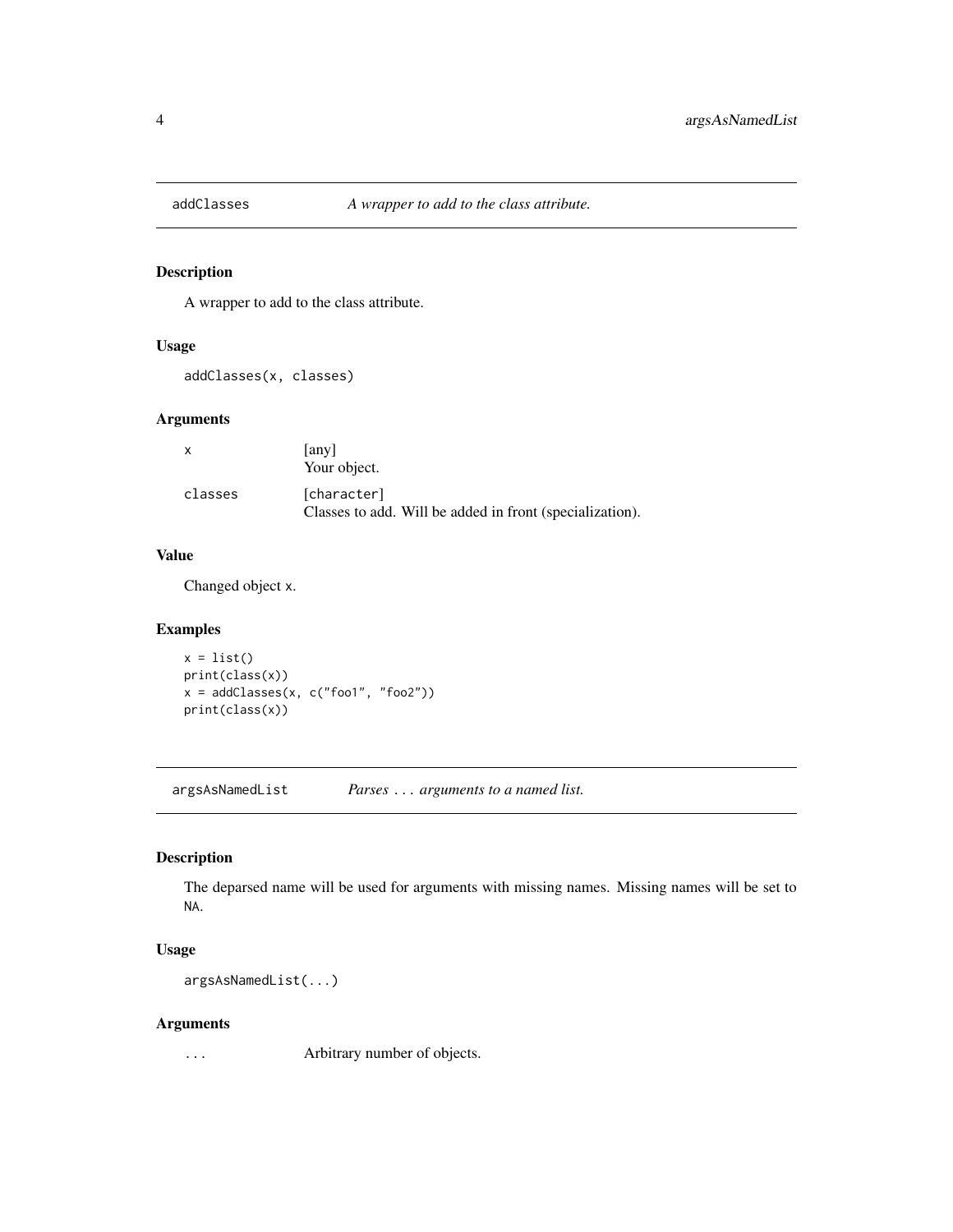# <span id="page-4-0"></span>asMatrixCols 5

### Value

list : Named list with objects.

# Examples

```
z = 3argsAsNamedList(x = 1, y = 2, z)
```
asMatrixCols *Extracts a named element from a list of lists.*

# Description

Extracts a named element from a list of lists.

### Usage

```
asMatrixCols(xs, row.names, col.names)
```
asMatrixRows(xs, row.names, col.names)

# Arguments

| XS        | [list]<br>A list of vectors of the same length.                                                         |
|-----------|---------------------------------------------------------------------------------------------------------|
| row.names | [character integer NULL]<br>Row names of result. Default is to take the names of the elements of xs.    |
| col.names | [character integer NULL]<br>Column names of result. Default is to take the names of the elements of xs. |

### Value

matrix .

| asQuoted | Converts a string into a quoted expression. |
|----------|---------------------------------------------|
|          |                                             |

# Description

Works the same as if you would have entered the expression and called [quote](#page-0-0) on it.

# Usage

asQuoted(s, env = parent.frame())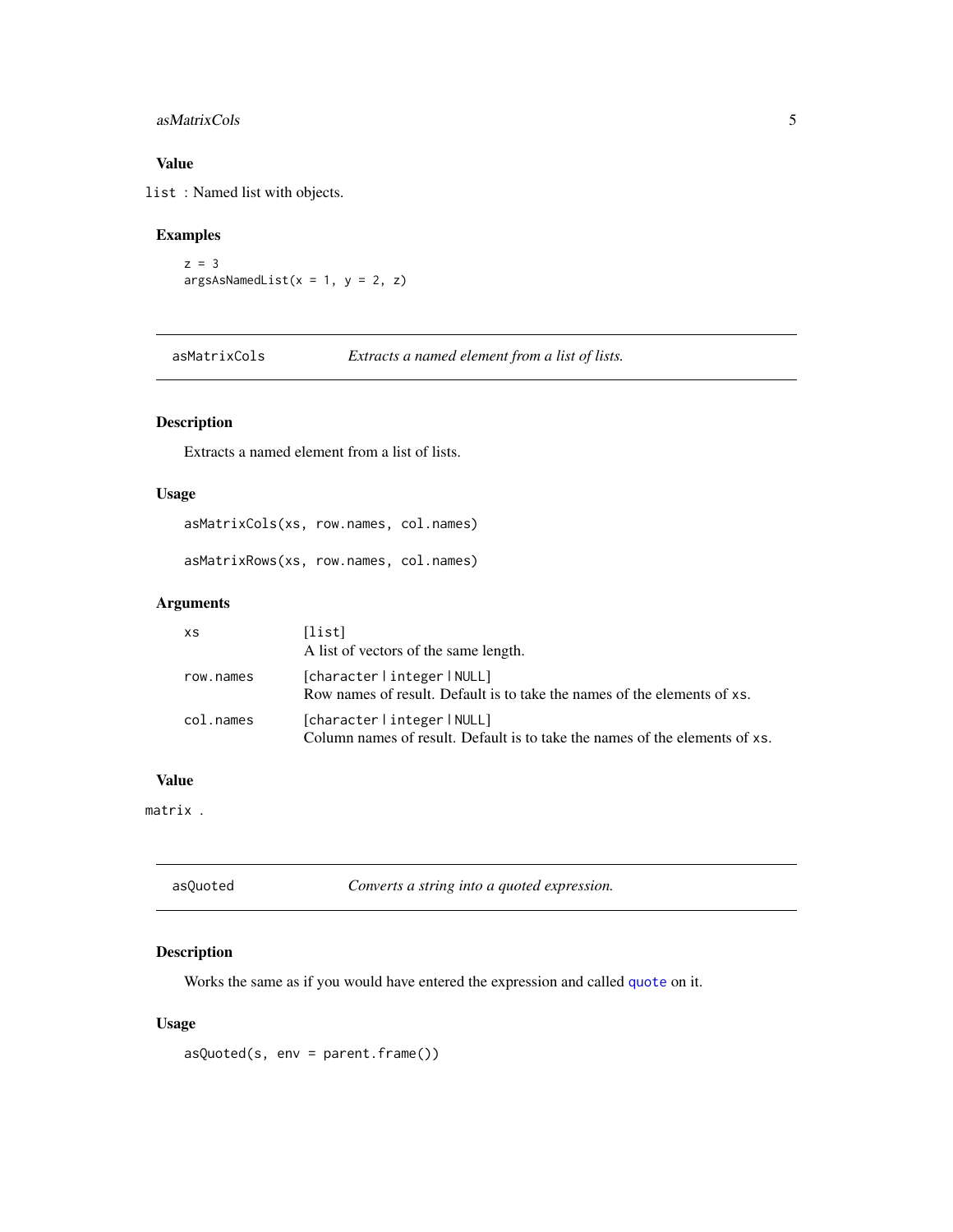#### <span id="page-5-0"></span>6 binPack

### Arguments

|     | [character(1)]<br>Expression as string.                                |
|-----|------------------------------------------------------------------------|
| env | [numeric(1)]<br>Environment for expression. Default is parent. frame() |

# Value

Quoted expression.

#### Examples

 $asQuoted('x == 3")$ 

binPack *Simple bin packing.*

#### Description

Maps numeric items in x into groups with sum less or equal than capacity. A very simple greedy algorithm is used, which is not really optimized for speed. This is a convenience function for smaller vectors, not a competetive solver for the real binbacking problem. If an element of x exceeds capacity, an error is thrown.

### Usage

binPack(x, capacity)

### Arguments

| x        | [numeric]                                                                      |
|----------|--------------------------------------------------------------------------------|
|          | Numeric vector of elements to group.                                           |
| capacity | [numeric(1)]                                                                   |
|          | Maximum capacity of each bin, i.e., elements will be grouped so their sum does |
|          | not exceed this limit.                                                         |

### Value

integer . Integer with values "1" to "n.bins" indicating bin membership.

# Examples

```
x = 1:10bp = binPack(x, 11)xs = split(x, bp)print(xs)
print(sapply(xs, sum))
```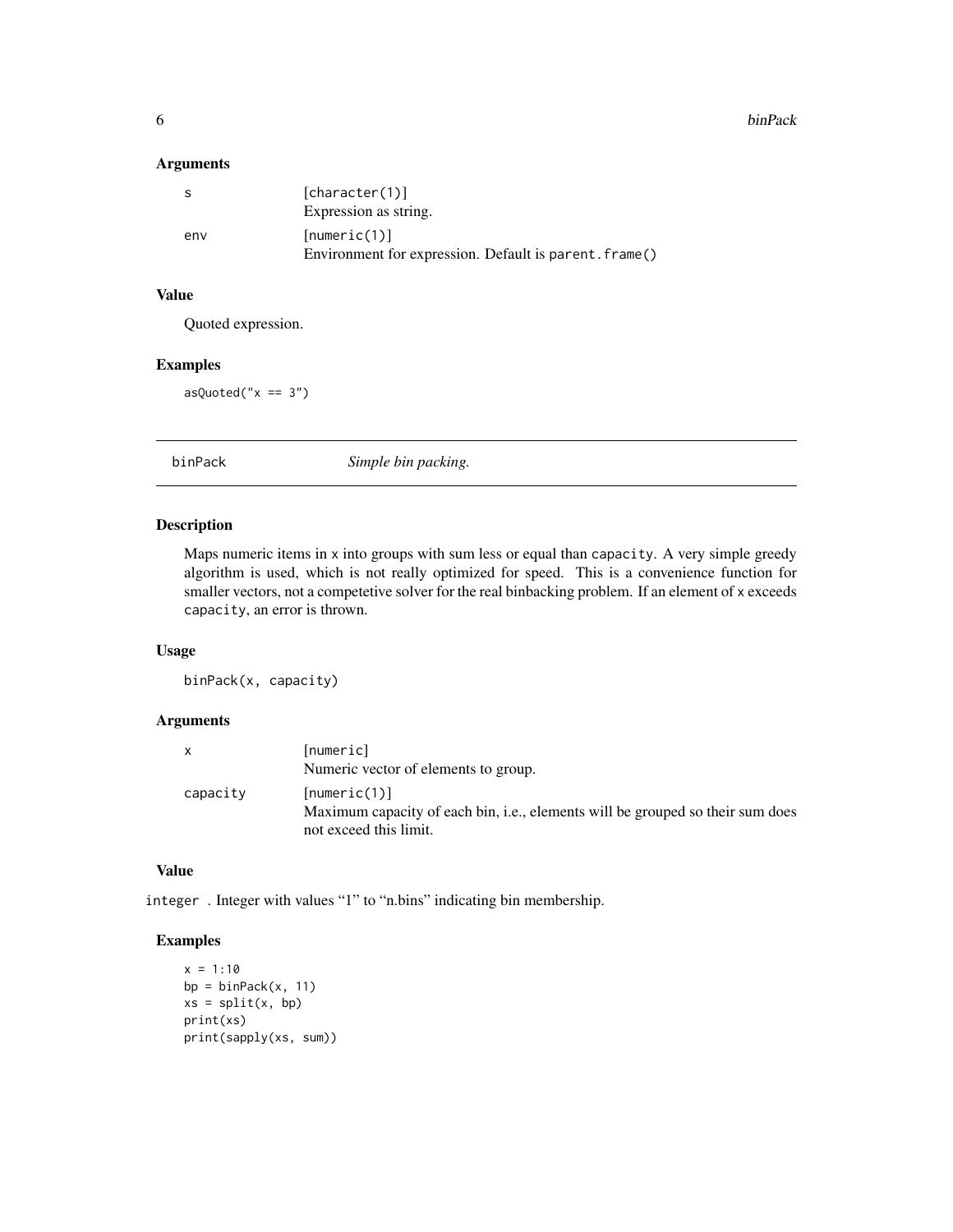<span id="page-6-0"></span>Capitalise first word or all words of a character vector. Lower back of vector element or word, respectively.

### Usage

```
capitalizeStrings(x, all.words = FALSE, lower.back = FALSE)
```
### Arguments

| X          | [character(n)]                                                                                                                        |  |
|------------|---------------------------------------------------------------------------------------------------------------------------------------|--|
|            | Vector of character elements to capitalize.                                                                                           |  |
| all.words  | [logical(1)]<br>If TRUE all words of each vector element are capitalized. FALSE capitalizes the<br>first word of each vector element. |  |
| lower.back | [logical(1)]<br>TRUE lowers the back of each word or vector element (depends on all. words).                                          |  |

# Value

Capitalized vector: [character(n)].

# Examples

```
capitalizeStrings(c("the taIl", "wags The dOg", "That looks fuNny!"))
capitalizeStrings(c("the taIl", "wags The dOg", "That looks fuNny!")
, all.words = TRUE, lower.back = TRUE)
```
catf *Wrapper for cat and sprintf.*

### Description

A simple wrapper for  $cat(sprint(...))$ .

#### Usage

 $catf(..., file = "", append = FALSE, newline = TRUE)$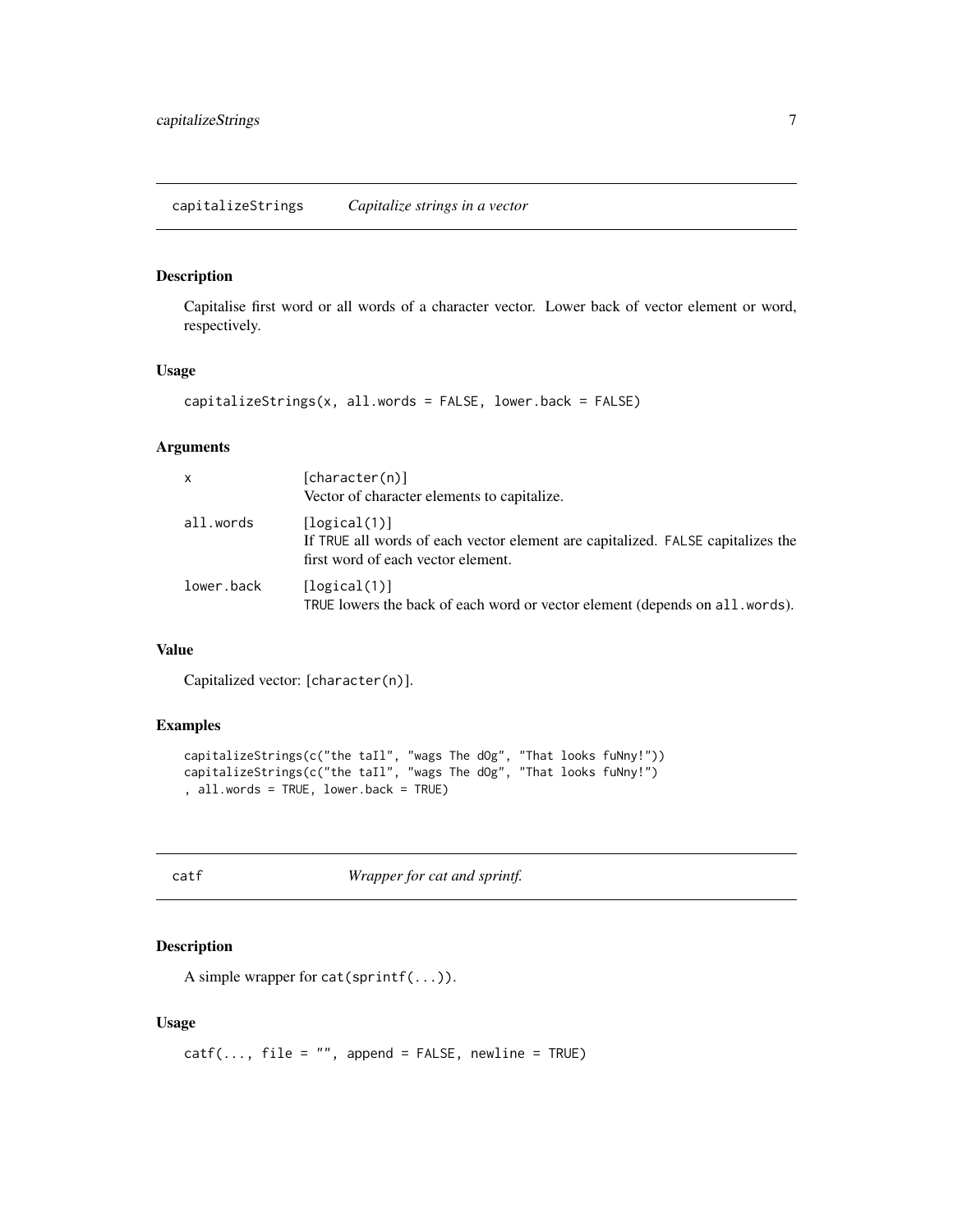<span id="page-7-0"></span>8 cFactor control of the control of the control of the control of the control of the control of the control of the control of the control of the control of the control of the control of the control of the control of the co

# Arguments

|         | [any]<br>See sprintf.                                       |
|---------|-------------------------------------------------------------|
| file    | [character(1)]<br>See cat. Default is "".                   |
| append  | [logical(1)]<br>See cat. Default is FALSE.                  |
| newline | [logical(1)]<br>Append newline at the end? Default is TRUE. |

# Value

Nothing.

# Examples

msg = "a message." catf("This is %s", msg)

cFactor *Combine multiple factors and return a factor.*

# Description

Note that function does not inherit from [c](#page-0-0) to not change R semantics behind your back when this package is loaded.

# Usage

cFactor(...)

# Arguments

... [factor] The factors.

### Value

factor .

# Examples

```
f1 = factor(c("a", "b"))f2 = factor(c("b", "c"))print(c(f1, f2))
print(cFactor(f1, f2))
```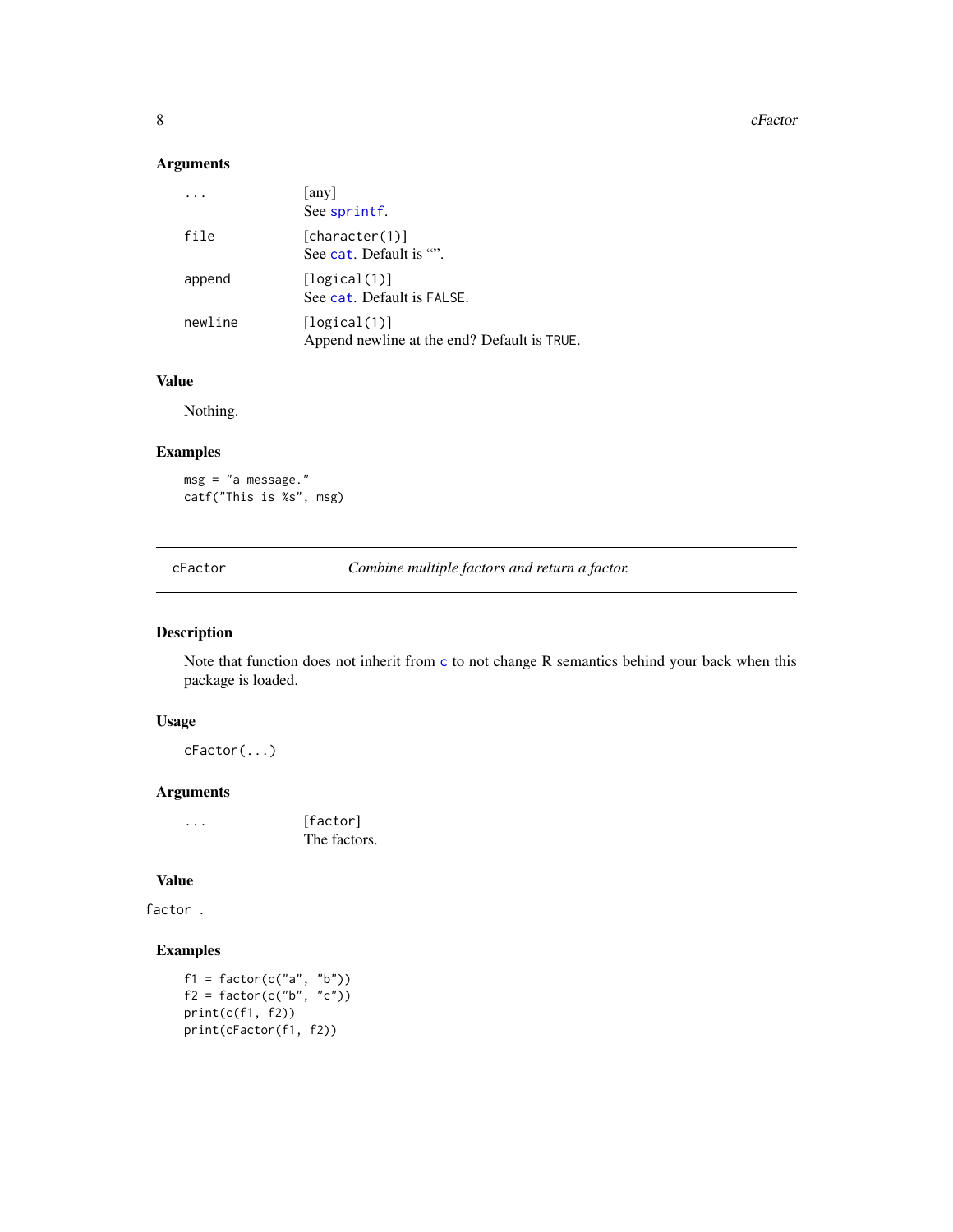<span id="page-8-0"></span>

Throws exception if checks are not passed. Note that argument is evaluated when checked.

This function is superseded by the package checkmate and might get deprecated in the future. Please

# Usage

```
checkArg(
 x,
 cl,
  s4 = FALSE,len,
 min.len,
 max.len,
 choices,
  subset,
  lower = NA,upper = NA,
 na.ok =TRUE,
  formals
)
```

| $\mathsf{x}$ | [any]<br>Argument.                                                                                                                                                                                                            |
|--------------|-------------------------------------------------------------------------------------------------------------------------------------------------------------------------------------------------------------------------------|
| c1           | [character]<br>Class that argument must "inherit" from. If multiple classes are given, x must<br>"inherit" from at least one of these. See also argument s4.                                                                  |
| s4           | [logical(1)]<br>If TRUE, use is for checking class c1, otherwise use inherits, which implies<br>that only S3 classes are correctly checked. This is done for speed reasons as<br>calling is is pretty slow. Default is FALSE. |
| len          | [interger(1)]<br>Length that argument must have. Not checked if not passed, which is the default.                                                                                                                             |
| min.len      | [interer(1)]<br>Minimal length that argument must have. Not checked if not passed, which is<br>the default.                                                                                                                   |
| max.len      | [integer(1)]<br>Maximal length that argument must have. Not checked if not passed, which is<br>the default.                                                                                                                   |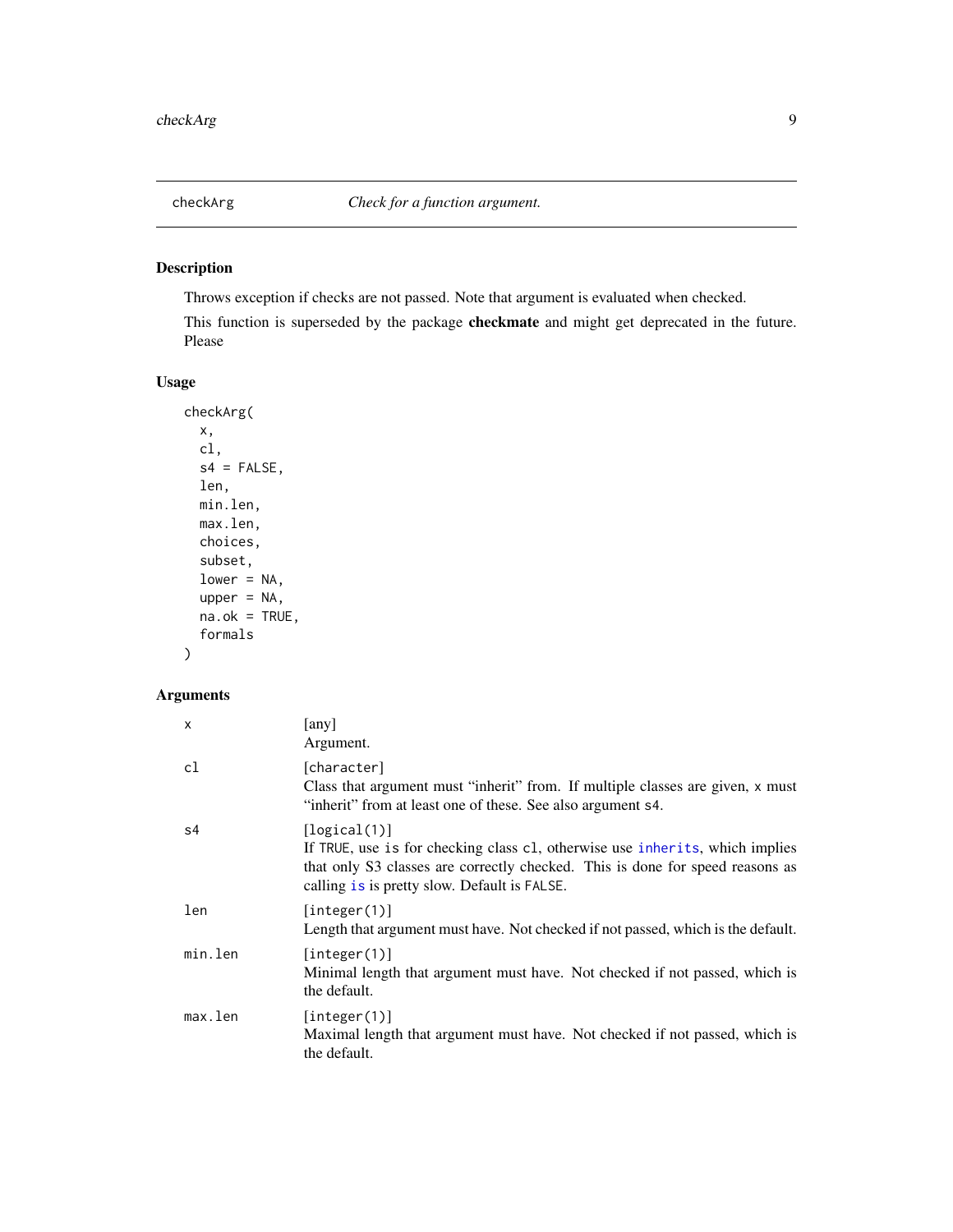<span id="page-9-0"></span>

| choices | [any]<br>Discrete number of choices, expressed by a vector of R objects. If passed, argu-<br>ment must be identical to one of these and nothing else is checked.                                                                                     |
|---------|------------------------------------------------------------------------------------------------------------------------------------------------------------------------------------------------------------------------------------------------------|
| subset  | [any]<br>Discrete number of choices, expressed by a vector of R objects. If passed, argu-<br>ment must be identical to a subset of these and nothing else is checked.                                                                                |
| lower   | [numeric(1)]<br>Lower bound for numeric vector arguments. Default is NA, which means not<br>required.                                                                                                                                                |
| upper   | [numeric(1)]<br>Upper bound for numeric vector arguments. Default is NA, which means not<br>required.                                                                                                                                                |
| na.ok   | [logical(1)]<br>Is it ok if a vector argument contains NAs? Default is TRUE.                                                                                                                                                                         |
| formals | [character]<br>If this is passed, x must be a function. It is then checked that formals are the<br>names of the (first) formal arguments in the signature of x. Meaning checkarg (function $(a, b)$ , formals<br>$=$ "a") is ok. Default is missing. |
|         |                                                                                                                                                                                                                                                      |

### Value

Nothing.

checkListElementClass *Check that a list contains only elements of a required type.*

# Description

Check that argument is a list and contains only elements of a required type. Throws exception if check is not passed. Note that argument is evaluated when checked.

# Usage

```
checkListElementClass(xs, cl)
```
# Arguments

| XS | [list]<br>Argument.                                               |
|----|-------------------------------------------------------------------|
| c1 | [character(1)]<br>Class that elements must have. Checked with is. |

### Value

Nothing.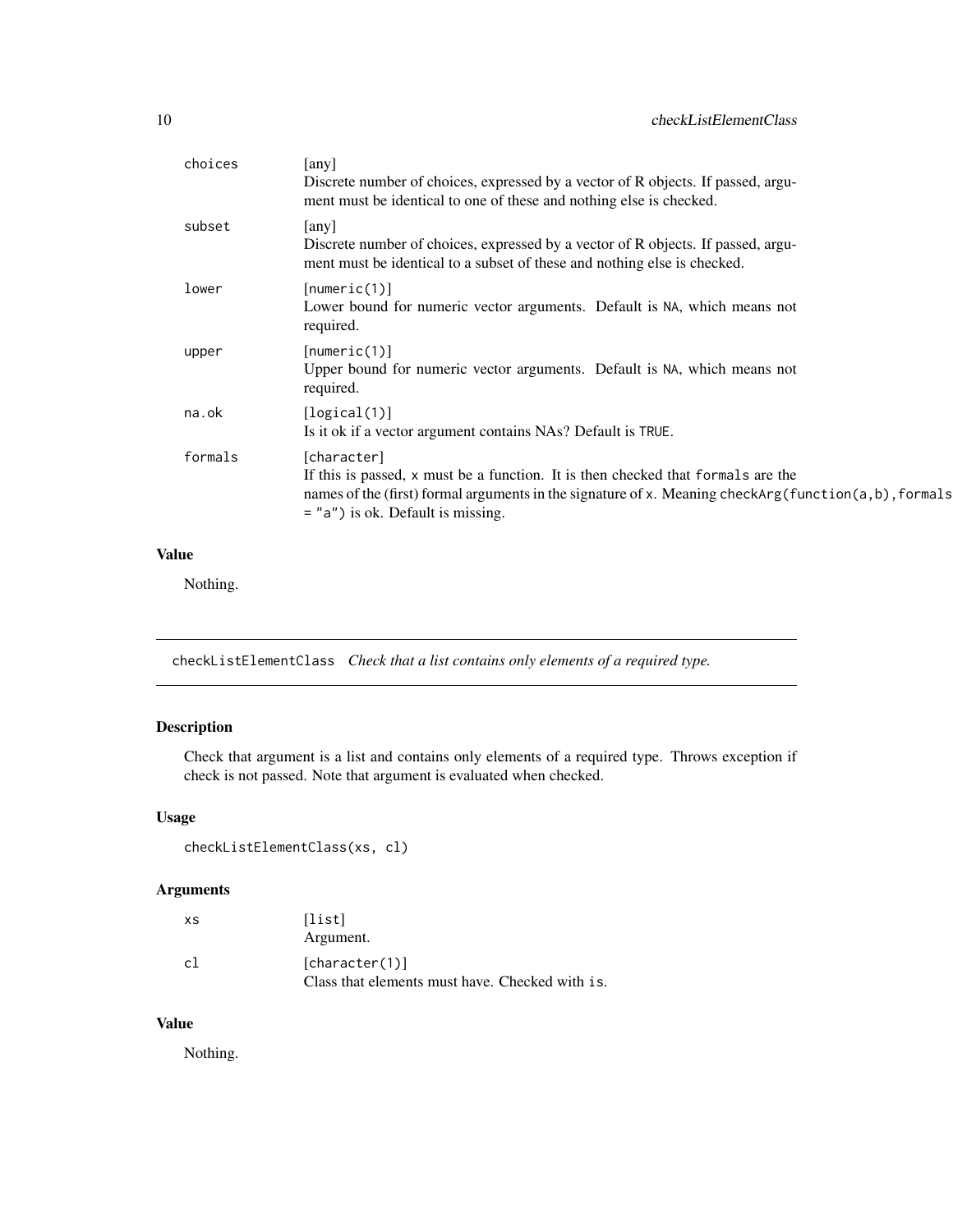#### <span id="page-10-0"></span>chunk 11

### Examples

```
xs = as.list(1:3)checkListElementClass(xs, "numeric")
```
chunk *Chunk elements of vectors into blocks of nearly equal size.*

# Description

In case of shuffling and vectors that cannot be chunked evenly, it is chosen randomly which levels / chunks will receive 1 element less. If you do not shuffle, always the last chunks will receive 1 element less.

# Usage

```
chunk(x, chunk.size, n.chunks, props, shuffle = FALSE)
```
### Arguments

| X          | <b>TANYI</b><br>Vector, list or other type supported by split.                                                                                                                                        |
|------------|-------------------------------------------------------------------------------------------------------------------------------------------------------------------------------------------------------|
| chunk.size | [integer(1)]<br>Requested number of elements in each chunk. Cannot be used in combination<br>with n. chunks or props. If x cannot be evenly chunked, some chunks will have<br>less elements.          |
| n.chunks   | [integer(1)]<br>Requested number of chunks. If more chunks than elements in x are requested,<br>empty chunks are dropped. Can not be used in combination with chunks. size<br>or props.               |
| props      | [numeric]<br>Vector of proportions for chunk sizes. Empty chunks may occur, depending on<br>the length of x and the given proportions. Cannot be used in combination with<br>chunks.size or n.chunks. |
| shuffle    | [logical(1)]<br>Shuffle x? Default is FALSE.                                                                                                                                                          |

### Value

unnamed list of chunks.

#### Examples

```
xs = 1:10chunk(xs, chunk.size = 3)chunk(xs, n.chunks = 2)chunk(xs, n.chunks = 2, shuffle = TRUE)chunk(xs, props = c(7, 3))
```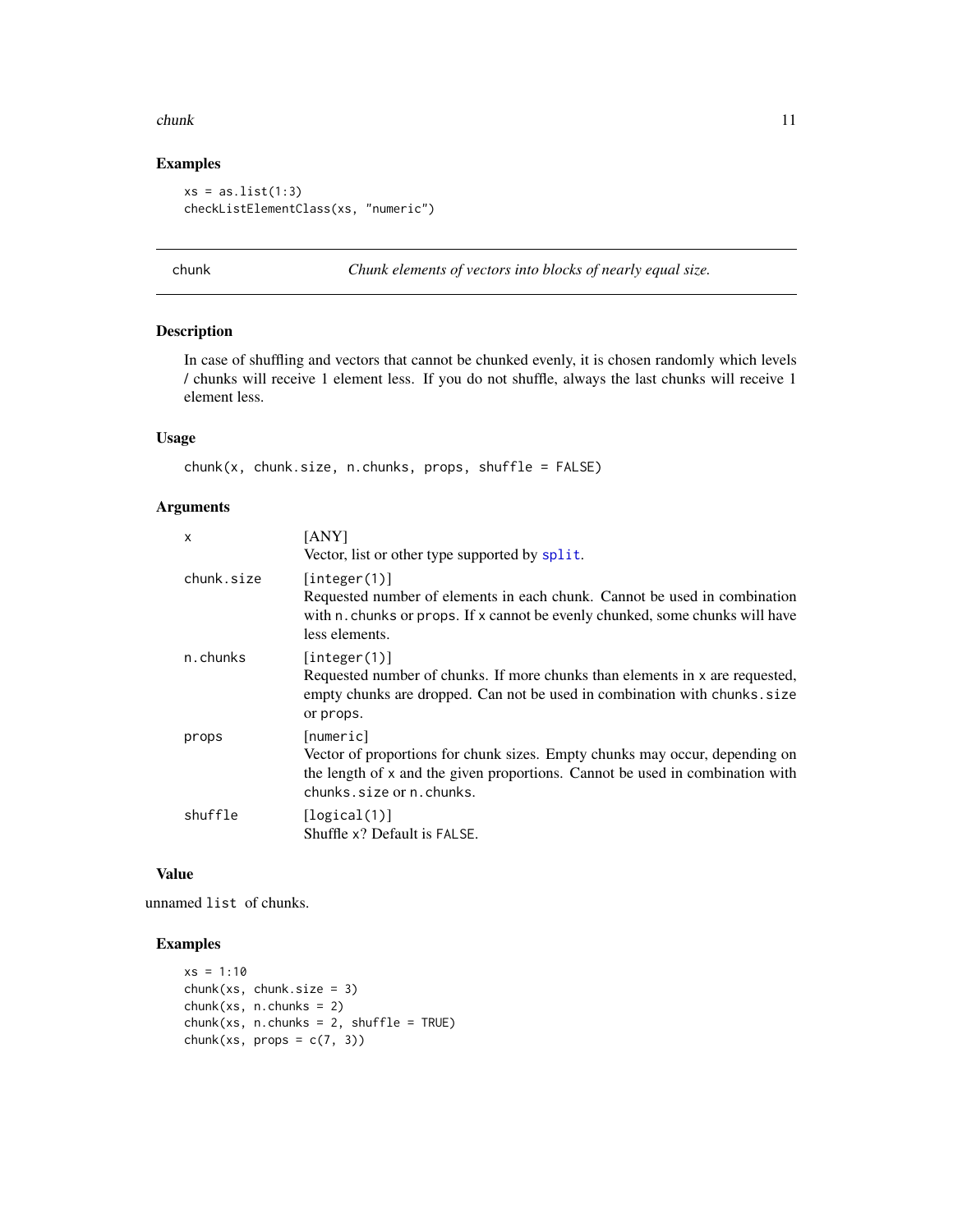<span id="page-11-1"></span><span id="page-11-0"></span>

Shortens strings to a given length.

# Usage

clipString(x, len, tail =  $"...")$ 

### Arguments

| $\mathsf{x}$ | [character]<br>Vector of strings.                                                                                                            |
|--------------|----------------------------------------------------------------------------------------------------------------------------------------------|
| len          | [interer(1)]<br>Absolute length the string should be clipped to, including tail. Note that you<br>cannot clip to a shorter length than tail. |
| tail         | [character(1)]<br>If the string has to be shortened at least 1 character, the final characters will be<br>tail. Default is "".               |

#### Value

character(1) .

# Examples

```
print(clipString("abcdef", 10))
print(clipString("abcdef", 5))
```
coalesce *Returns first non-missing, non-null argument.*

# Description

Returns first non-missing, non-null argument, otherwise NULL.

We have to perform some pretty weird [tryCatch](#page-0-0) stuff internally, so you should better not pass complex function calls into the arguments that can throw exceptions, as these will be completely muffled, and return NULL in the end.

### Usage

coalesce(...)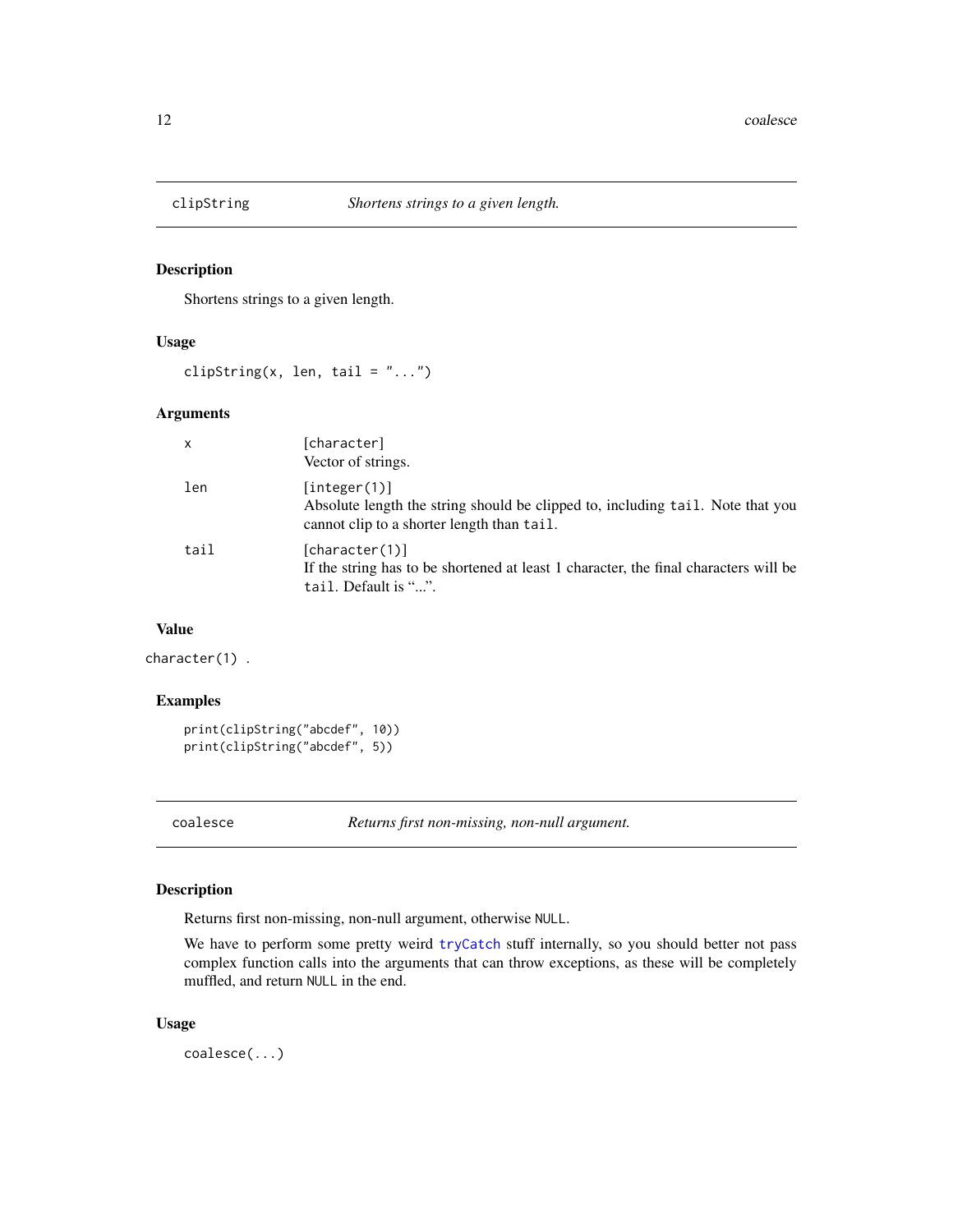#### <span id="page-12-0"></span>collapse the collapse that the collapse the collapse that the collapse that the collapse that  $13$

# Arguments

... [any] Arguments.

# Value

any .

# Examples

```
f = function(x, y) {
 print(coalesce(NULL, x, y))
}
f(y = 3)
```
# <span id="page-12-1"></span>collapse *Collapse vector to string.*

# Description

A simple wrapper for paste(x,collapse).

# Usage

 $\text{collapse}(x, \text{ sep} = ", ")$ 

# Arguments

| х   | [vector]<br>Vector to collapse.                                |
|-----|----------------------------------------------------------------|
| sep | [character(1)]<br>Passed to collapse in paste. Default is ".". |

### Value

character(1) .

# Examples

```
collapse(c("foo", "bar"))
\text{collapse}(c("foo", "bar"), \text{sep} = ";")
```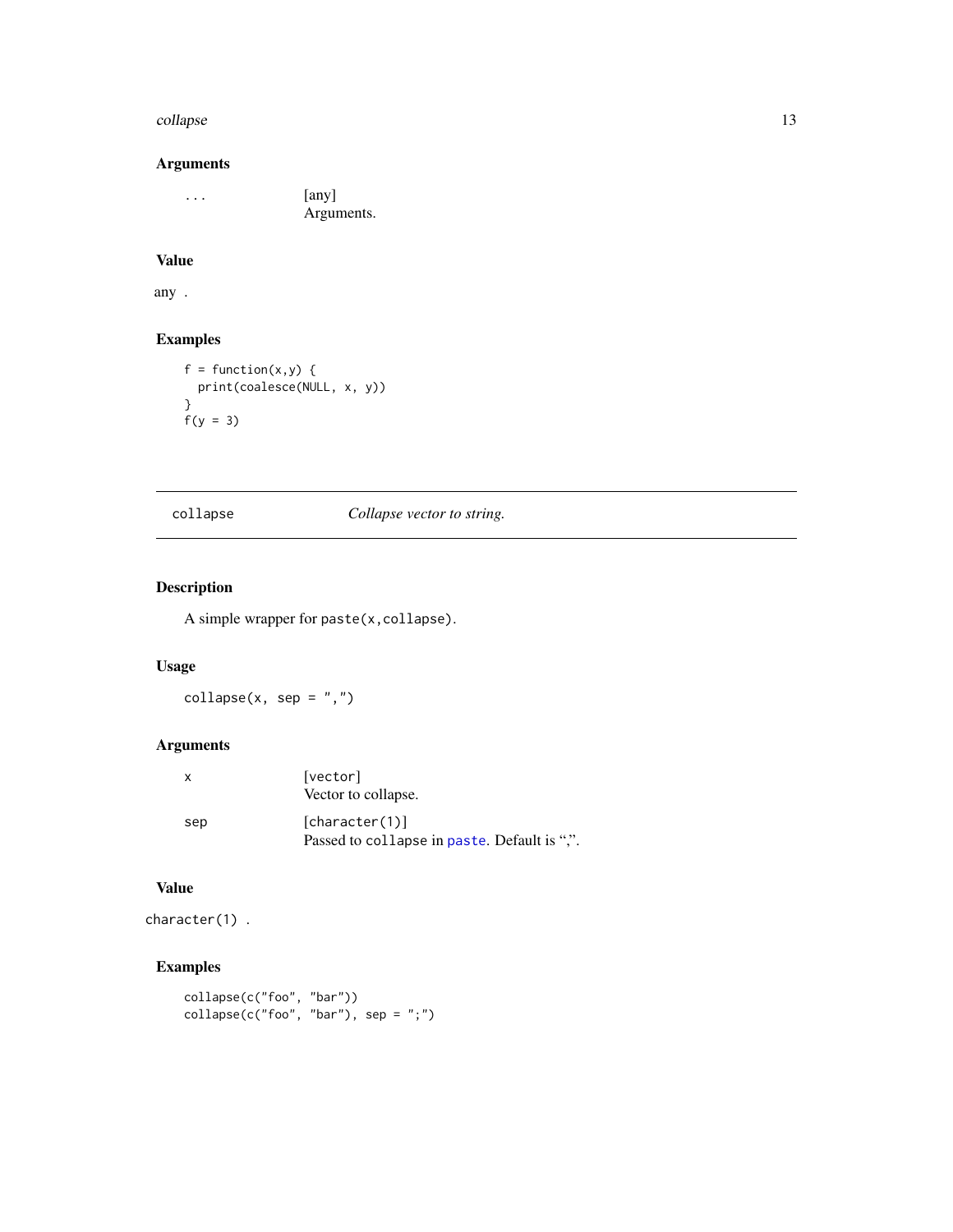<span id="page-13-0"></span>

A simple wrapper for collapse(sprintf,...).

#### Usage

 $collapsef(..., sep = ",")$ 

# Arguments

|     | [any]<br>See sprintf.           |
|-----|---------------------------------|
| sep | [character(1)]<br>See collapse. |

# Details

Useful for vectorized call to [sprintf](#page-0-0).

### Value

character(1) .

computeMode *Compute statistical mode of a vector (value that occurs most frequently).*

### Description

Works for integer, numeric, factor and character vectors. The implementation is currently not extremely efficient.

### Usage

computeMode(x, ties.method = "random", na.rm = TRUE)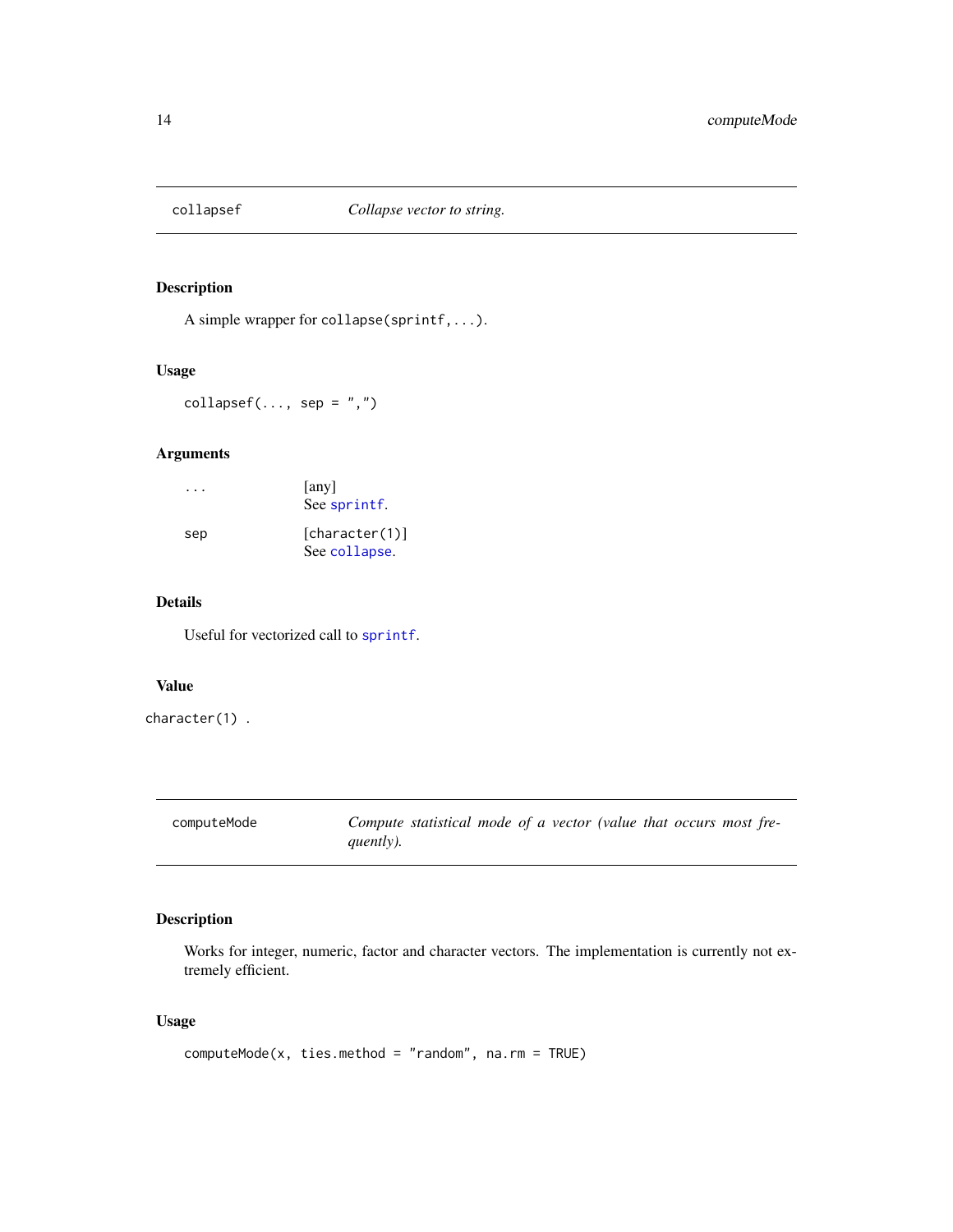# <span id="page-14-0"></span>Arguments

| $\mathsf{x}$ | [vector]<br>Factor, character, integer, numeric or logical vector.                                                                                                                                   |
|--------------|------------------------------------------------------------------------------------------------------------------------------------------------------------------------------------------------------|
| ties.method  | [character(1)]<br>"first", "random", "last": Decide which value to take in case of ties. Default is<br>"random".                                                                                     |
| $na$ . $rm$  | [logical(1)]<br>If TRUE, missing values in the data removed. if FALSE, they are used as a separate<br>level and this level could therefore be returned as the most frequent one. Default<br>is TRUE. |

# Value

Modal value of length 1, data type depends on data type of x.

# Examples

computeMode(c(1,2,3,3))

convertDataFrameCols *Converts columns in a data frame to characters, factors or numerics.*

# Description

Converts columns in a data frame to characters, factors or numerics.

# Usage

```
convertDataFrameCols(
 df,
 chars.as.factor = FALSE,
 factors.as.char = FALSE,
 ints.as.num = FALSE,
 logicals.as.factor = FALSE
)
```

| df              | [data.frame]                                                 |
|-----------------|--------------------------------------------------------------|
|                 | Data frame.                                                  |
| chars.as.factor |                                                              |
|                 | [logical(1)]                                                 |
|                 | Should characters be converted to factors? Default is FALSE. |
| factors.as.char |                                                              |
|                 | [logical(1)]                                                 |
|                 | Should characters be converted to factors? Default is FALSE. |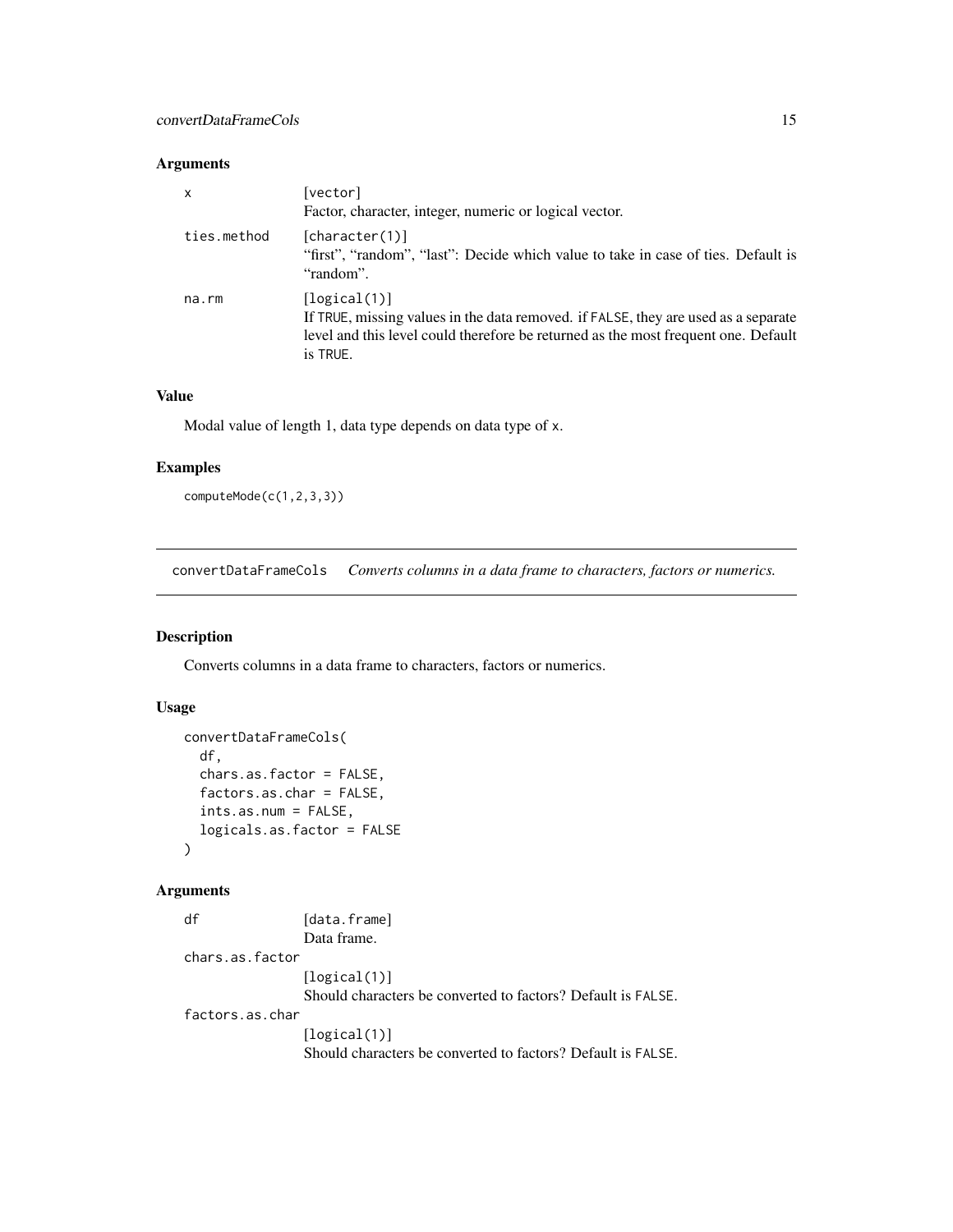# <span id="page-15-0"></span>16 convertInteger

| ints.as.num        | [logical(1)]<br>Should integers be converted to numerics? Default is FALSE. |
|--------------------|-----------------------------------------------------------------------------|
| logicals.as.factor |                                                                             |
|                    | [logical(1)]<br>Should logicals be converted to factors? Default is FALSE.  |

# Value

data.frame .

convertInteger *Conversion for single integer.*

# Description

Convert single numeric to integer only if the numeric represents a single integer, e.g. 1 to 1L. Otherwise the argument is returned unchanged.

# Usage

```
convertInteger(x)
```
# Arguments

x [any] Argument.

#### Value

Either a single integer if conversion was done or x unchanged.

# Examples

```
str(convertInteger(1.0))
str(convertInteger(1.3))
str(convertInteger(c(1.0, 2.0)))
str(convertInteger("foo"))
```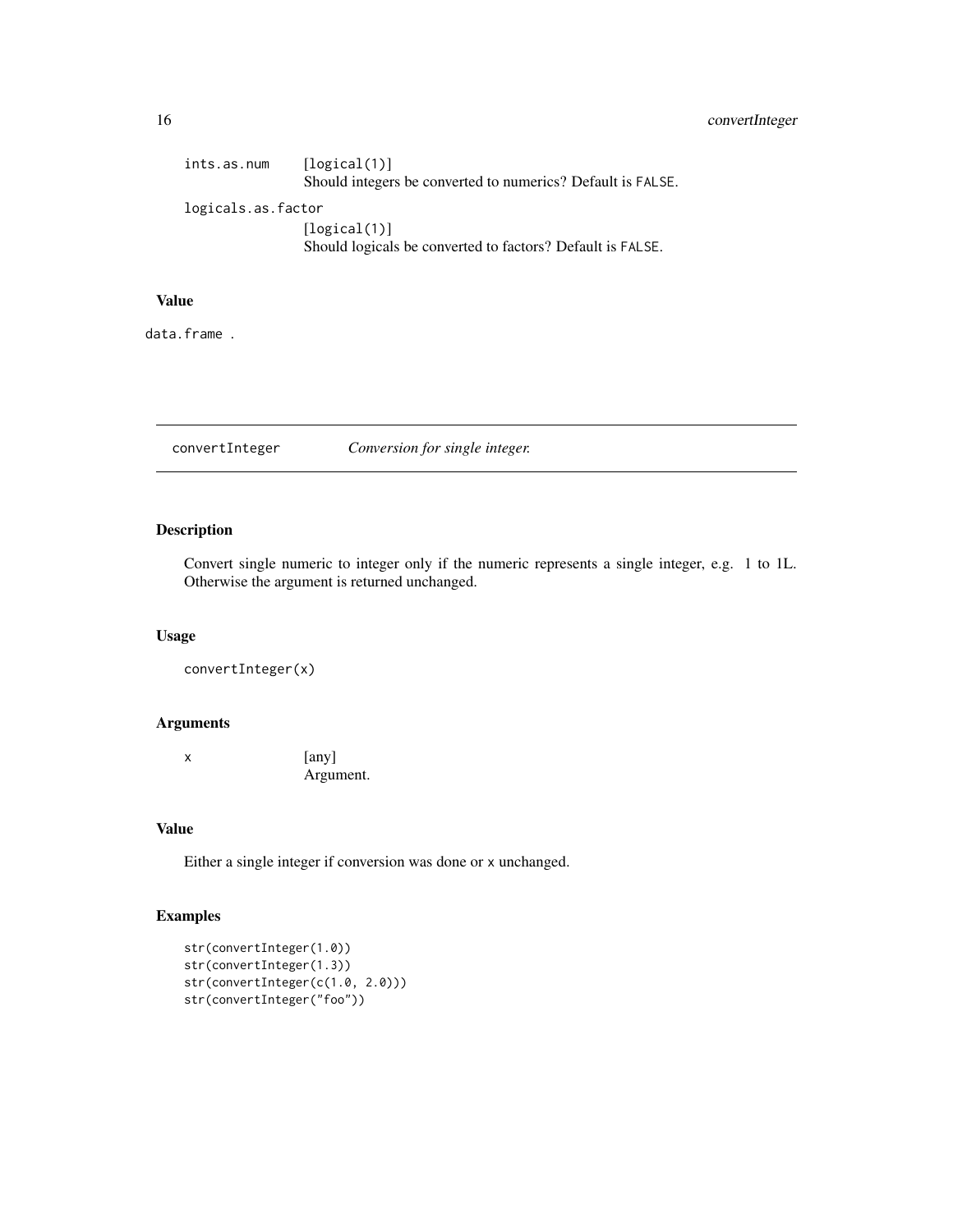<span id="page-16-0"></span>convertIntegers *Conversion for integer vector.*

#### Description

Convert numeric vector to integer vector if the numeric vector fully represents an integer vector, e.g. c(1,5) to c(1L,5L). Otherwise the argument is returned unchanged.

#### Usage

convertIntegers(x)

#### Arguments

x [any] Argument.

### Value

Either an integer vector if conversion was done or x unchanged.

#### Examples

```
str(convertIntegers(1.0))
str(convertIntegers(1.3))
str(convertIntegers(c(1.0, 2.0)))
str(convertIntegers("foo"))
```
convertListOfRowsToDataFrame

*Convert a list of row-vector of equal structure to a data.frame.*

# Description

Elements are arranged in columns according to their name in each element of rows. Variables that are not present in some row-lists, or encoded as NULL, are filled using NAs.

#### Usage

```
convertListOfRowsToDataFrame(
  rows,
  strings.as.factors = NULL,
  row.names,
  col.names
)
```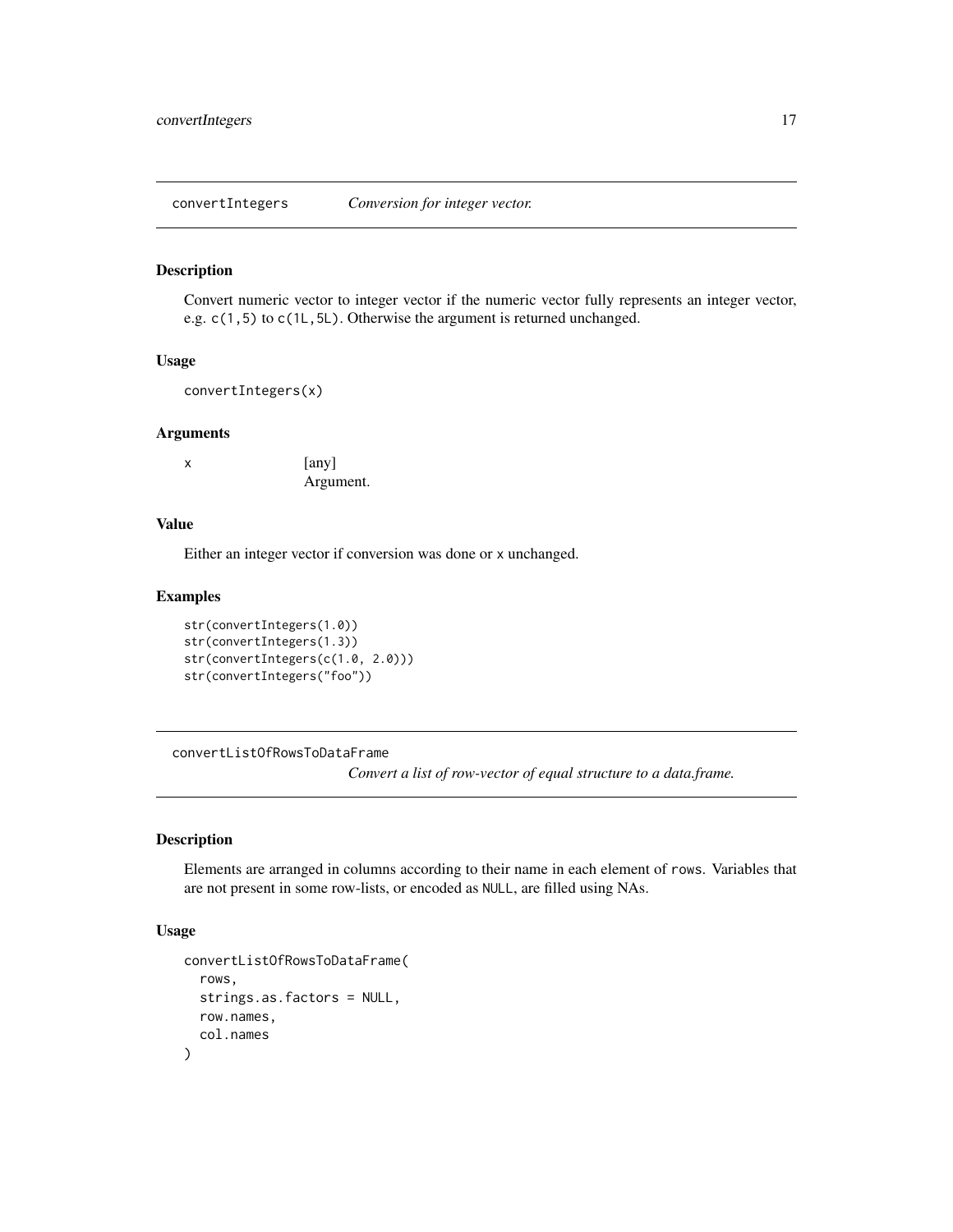# <span id="page-17-0"></span>Arguments

| rows               | [list]<br>List of rows. Each row is a list or vector of the same structure, where all cor-<br>responding elements must have the same class. It is allowed that in some rows<br>some elements are not present, see above. |
|--------------------|--------------------------------------------------------------------------------------------------------------------------------------------------------------------------------------------------------------------------|
| strings.as.factors |                                                                                                                                                                                                                          |
|                    | [logical(1)]                                                                                                                                                                                                             |
|                    | Convert character columns to factors? Default is default.stringsAsFactors()<br>for $R < "4.1.0"$ and FALSE otherwise.                                                                                                    |
| row.names          | [characterlintegerlNULL]                                                                                                                                                                                                 |
|                    | Row names for result. By default the names of the list rows are taken.                                                                                                                                                   |
| col.names          | [character   integer]<br>Column names for result. By default the names of an element of rows are taken.                                                                                                                  |

# Value

data.frame .

# Examples

convertListOfRowsToDataFrame(list(list(x = 1, y = "a"), list(x = 2, y = "b")))

convertMatrixType *Converts storage type of a matrix.*

# Description

Works by setting [mode](#page-0-0).

# Usage

```
convertMatrixType(x, type)
```
# Arguments

| $\mathsf{x}$ | [matrix]<br>. Matrix to convert.    |
|--------------|-------------------------------------|
| type         | [character(1)]<br>New storage type. |

### Value

matrix .

# Note

as.mytype drops dimension when used on a matrix.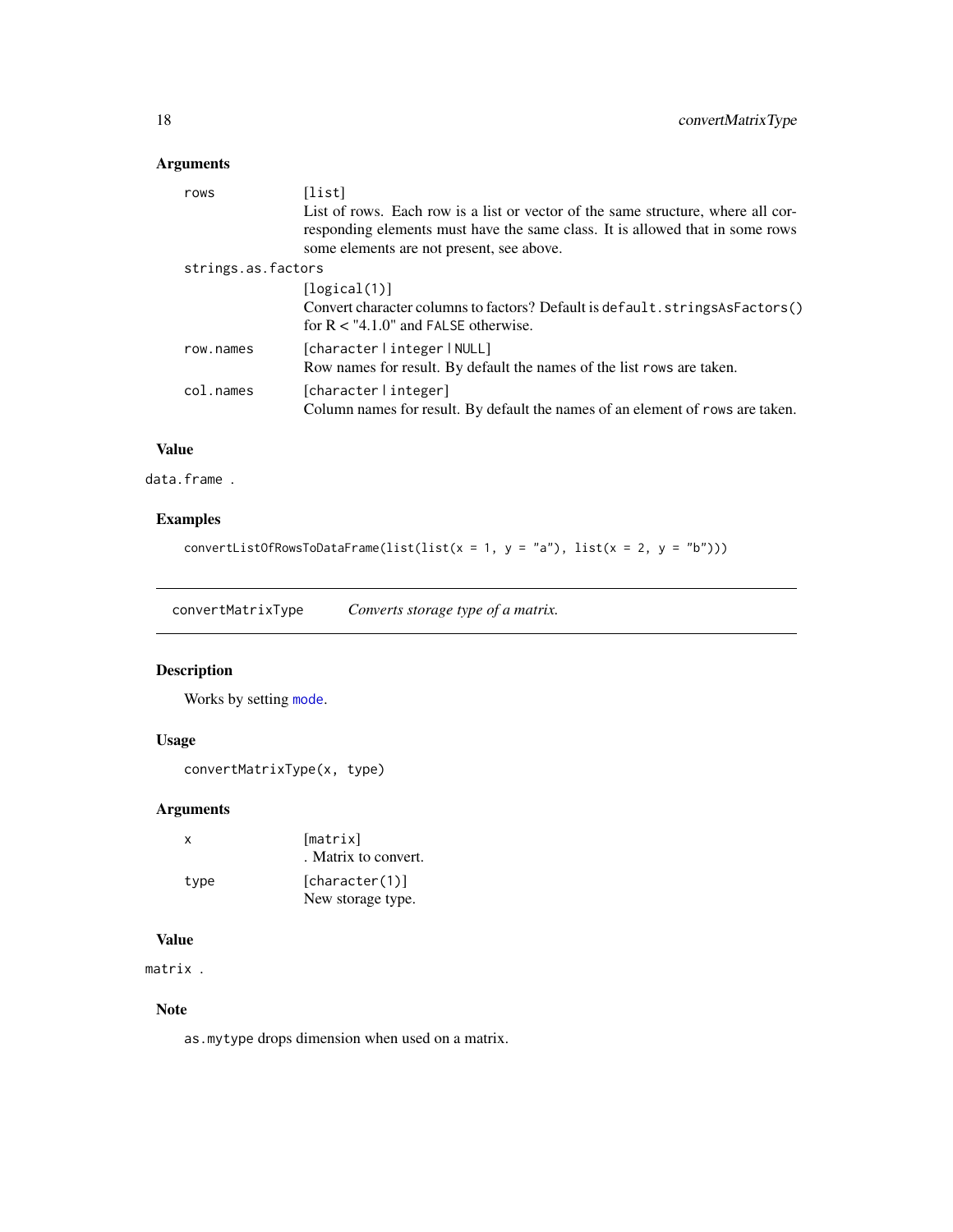<span id="page-18-0"></span>convertRowsToList *Convert rows (columns) of data.frame or matrix to lists.*

# Description

For each row, one list/vector is constructed, each entry of the row becomes a list/vector element.

# Usage

```
convertRowsToList(
  x,
 name.list = TRUE,
 name.vector = FALSE,
  factors.as.char = TRUE,
  as.vector = TRUE
)
convertColsToList(
 x,
 name.list = FALSE,
 name.vector = FALSE,
 factors.as.char = TRUE,
 as.vector = TRUE
)
```
# Arguments

| $\mathsf{x}$    | [matrix   data.frame]<br>Object to convert.                                                                                    |  |
|-----------------|--------------------------------------------------------------------------------------------------------------------------------|--|
| name.list       | [logical(1)]<br>Name resulting list with names of rows (cols) of x? Default is FALSE.                                          |  |
| name.vector     | [logical(1)]<br>Name vector elements in resulting list with names of cols (rows) of x? Default<br>is FALSE.                    |  |
| factors.as.char |                                                                                                                                |  |
|                 | [logical(1)]<br>If $x$ is a data. frame, convert factor columns to string elements in the resulting<br>lists? Default is TRUE. |  |
| as.vector       | [logical(1)]<br>If $x$ is a matrix, store rows as vectors in the resulting list - or otherwise as lists?<br>Default is TRUE.   |  |

# Value

list of lists or vectors .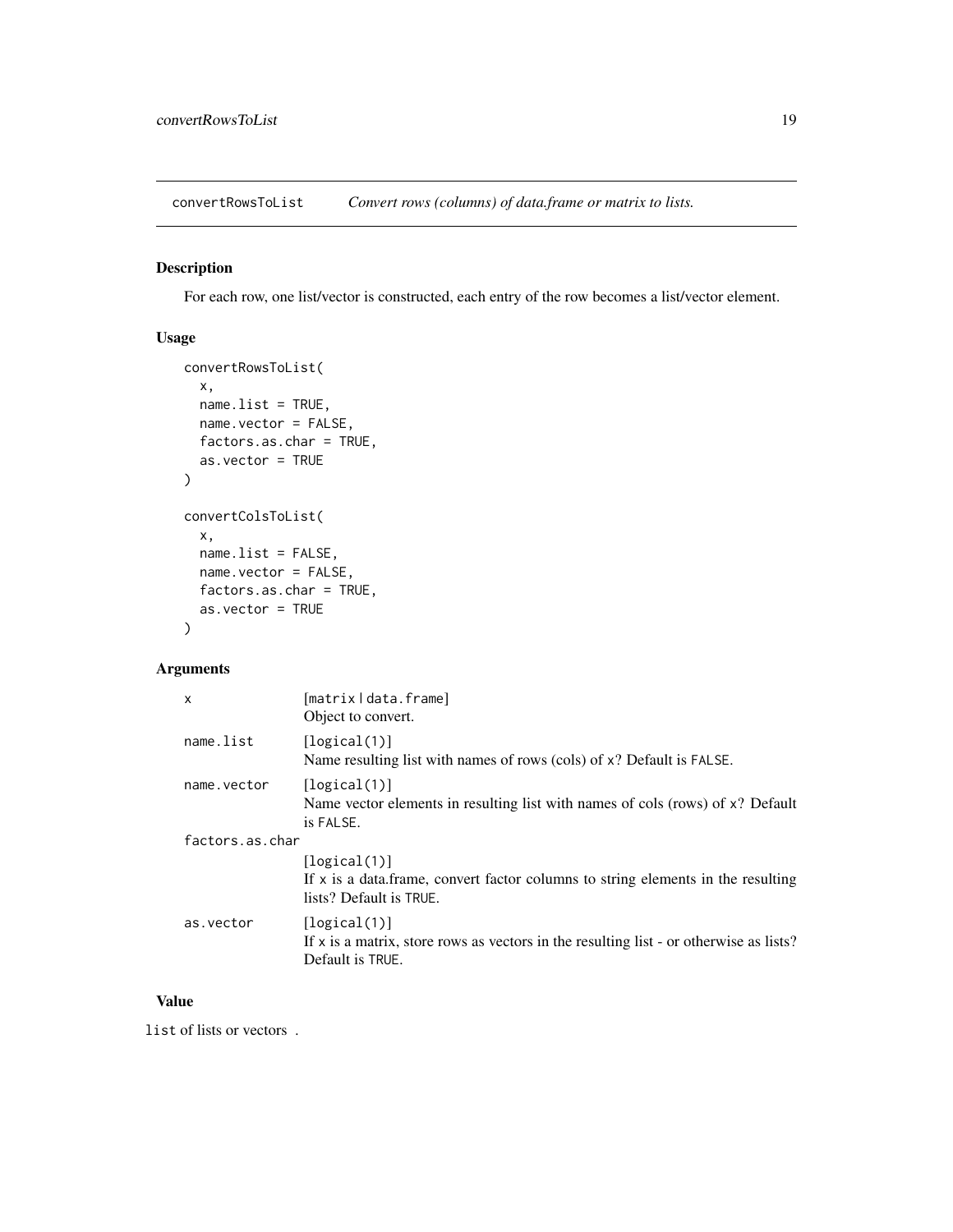<span id="page-19-0"></span>convertToShortString *Converts any R object to a descriptive string so it can be used in messages.*

### Description

Atomics: If of length 0 or 1, they are basically printed as they are. Numerics are formated with num.format. If of length greater than 1, they are collapsed witd "," and clipped. so they do not become excessively long. Expressions will be converted to plain text.

All others: Currently, only their class is simply printed like "<data.frame>".

Lists: The mechanism above is applied (non-recursively) to their elements. The result looks like this: "a=1, <unamed>=2, b=<data.frame>, c=<list>".

#### Usage

```
convertToShortString(x, num.format = "%.4g", clip.len = 15L)
```
#### Arguments

| $\mathsf{x}$ | [any]<br>The object.                                                               |
|--------------|------------------------------------------------------------------------------------|
| num.format   | [character(1)]<br>Used to format numerical scalars via sprintf. Default is "%.4g". |
| clip.len     | [integer(1)]<br>Used clip atomic vectors via clipString. Default is 15.            |

# Value

character(1) .

#### Examples

convertToShortString(list( $a = 1$ ,  $b = NULL$ , "foo",  $c = 1:10$ ))

| r<br>. .<br>×. |  |
|----------------|--|
|----------------|--|

dapply *Call* lapply *on an object and return a data.frame.*

#### Description

Applies a function fun on each element of input x and combines the results as data. frame columns. The results will get replicated to have equal length if necessary and possible.

#### Usage

dapply(x, fun, ..., col.names)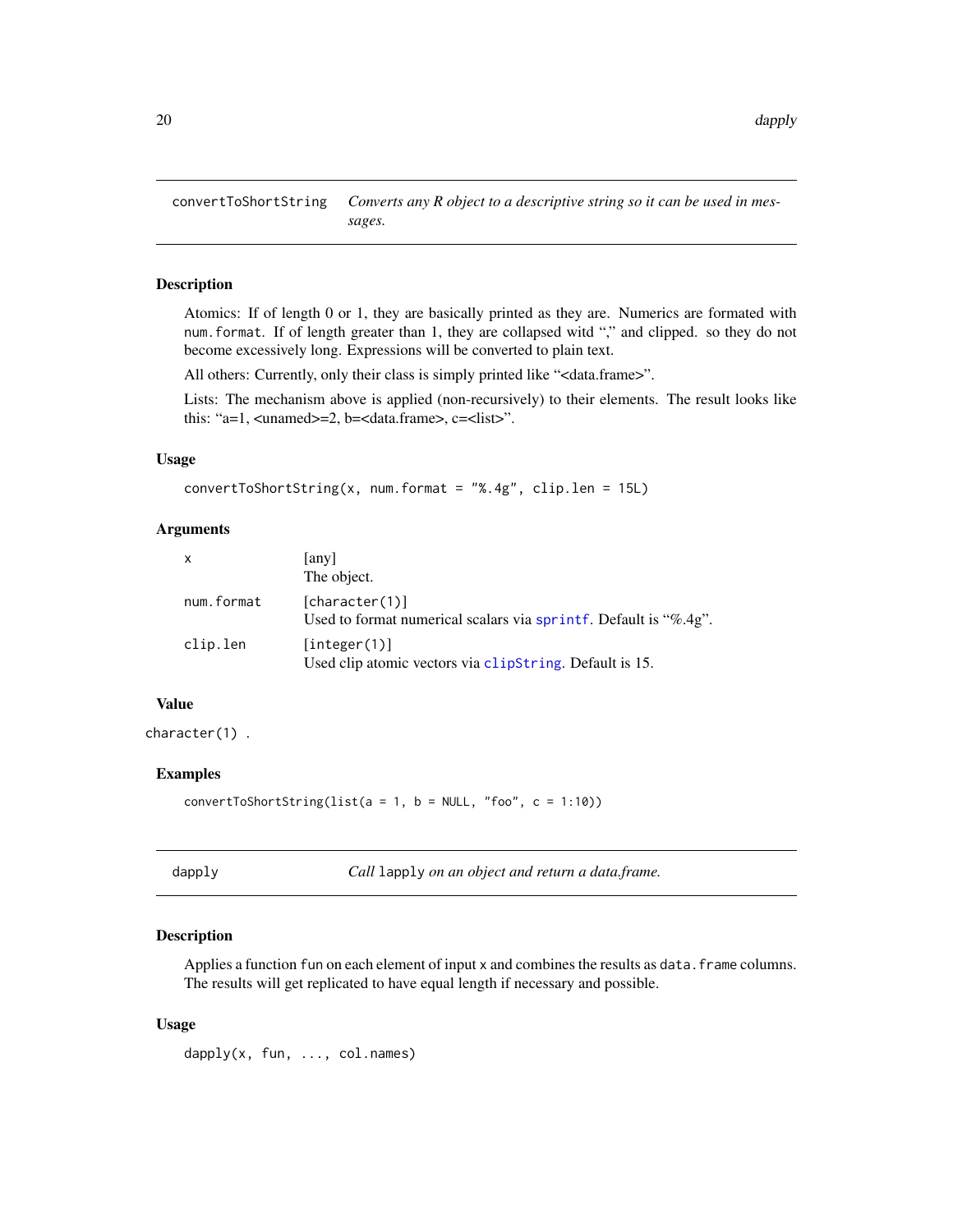# <span id="page-20-0"></span>deprecated 21

# Arguments

| X         | [data.frame]<br>Data frame.                                            |
|-----------|------------------------------------------------------------------------|
| fun       | [function]<br>The function to apply.                                   |
|           | [any]<br>Further arguments passed down to fun.                         |
| col.names | [character(1)]<br>Column names for result. Default are the names of x. |

### Value

data.frame .

| deprecated | Deprecated function. Do not use! |  |
|------------|----------------------------------|--|
|            |                                  |  |

# Description

Deprecated function. Do not use!

# Usage

```
convertDfCols(
 df,
 chars.as.factor = FALSE,
 factors.as.char = FALSE,
 ints.as.num = FALSE,
 logicals.as.factor = FALSE
)
```
listToShortString(x, num.format = "%.4g", clip.len = 15L)

# Arguments

df No text chars.as.factor No text factors.as.char No text ints.as.num No text logicals.as.factor No text x No text num.format No text clip.len No text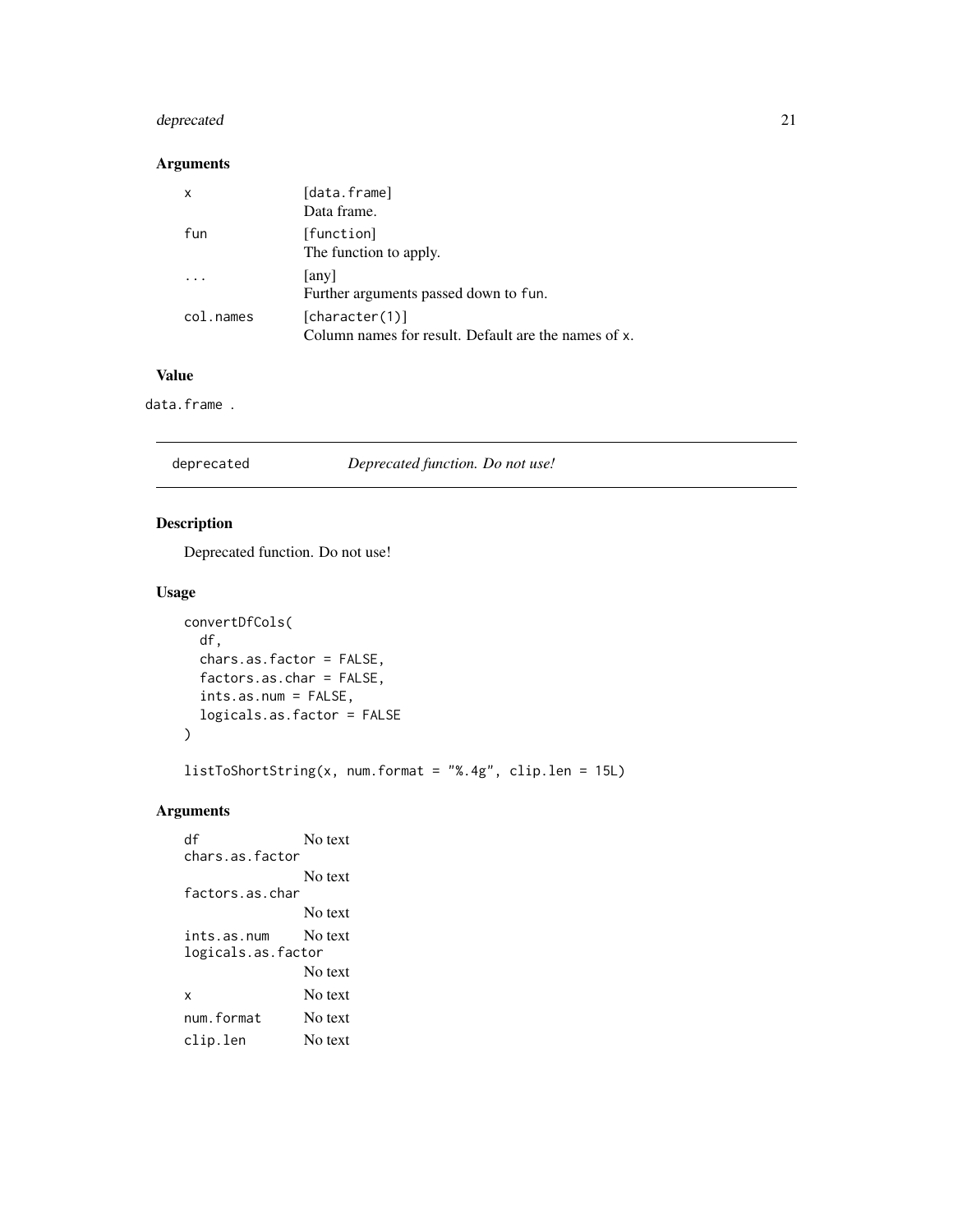<span id="page-21-0"></span>

This function is supposed to be a replacement for do. call in situations where you need to pass big R objects. Unlike [do.call](#page-0-0), this function allows to pass objects via ... to avoid a copy.

### Usage

 $do-call2(fun, ..., args = list())$ 

### Arguments

| fun   | [character(1)]                                                                                           |
|-------|----------------------------------------------------------------------------------------------------------|
|       | Name of the function to call.                                                                            |
| .     | any <br>Arguments to fun. Best practice is to specify them in a key = value syntax.                      |
| .args | [list]<br>Arguments to fun as a (named) list. Will be passed after arguments in<br>Default is $list()$ . |

# Value

Return value of fun.

### Examples

```
## Not run:
 library(microbenchmark)
 x = 1:1e7microbenchmark(do.call(head, list(x, n = 1)), do.call2("head", x, n = 1))
## End(Not run)
```
dropNamed *Drop named elements of an object.*

# Description

Drop named elements of an object.

### Usage

 $dropNamed(x, drop = character(0L))$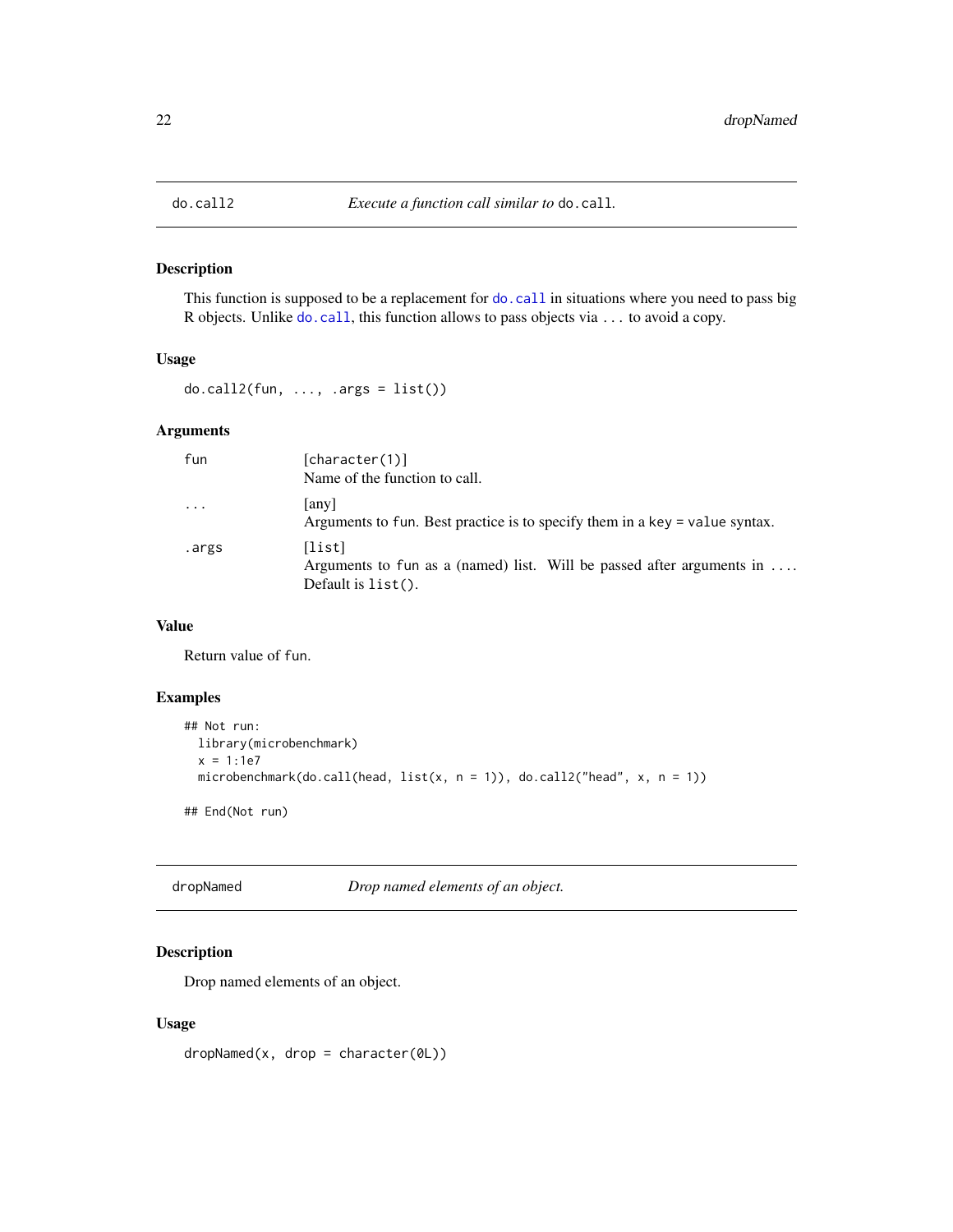### <span id="page-22-0"></span>ensureVector 23

#### Arguments

| X    | [any]                                                                           |
|------|---------------------------------------------------------------------------------|
|      | Object to drop named elements from. For a matrix or a data frames this function |
|      | drops named columns via the second argument of the binary index operator [, ].  |
|      | Otherwise, the unary index operator $\lceil \cdot \rceil$ is used for dropping. |
| drop | [character]                                                                     |
|      | Names of elements to drop.                                                      |

# Value

Subset of object of same type as x. The object is not simplified, i.e, no dimensions are dropped as [,, drop = FALSE] is used.

| ensureVector |  | Blow up single scalars / objects to vectors / list by replication. |  |
|--------------|--|--------------------------------------------------------------------|--|
|--------------|--|--------------------------------------------------------------------|--|

# Description

Useful for standard argument conversion where a user can input a single element, but this has to be replicated now n times for a resulting vector or list.

### Usage

```
ensureVector(x, n = 1L, c1 = NULL, names = NULL, ensure.list = FALSE)
```
# Arguments

| $\mathsf{x}$ | any<br>Input element.                                                                                                                                                         |
|--------------|-------------------------------------------------------------------------------------------------------------------------------------------------------------------------------|
| n            | [interer(1)]<br>Desired length. Default is 1 (the most common case).                                                                                                          |
| c1           | [character*]<br>Only do the operation if $x$ inherits from this one of these classes, otherwise<br>simply let x pass. Default is NULL which means to always do the operation. |
| names        | [character*]<br>Names for result. Default is NULL, which means no names.                                                                                                      |
| ensure.list  | [logical(1)]<br>Should x be wrapped in a list in any case? Default is FALSE, i.e., if x is a scalar<br>value, a vector is returned.                                           |

# Value

Ether a vector or list of length n with replicated x or x unchanged..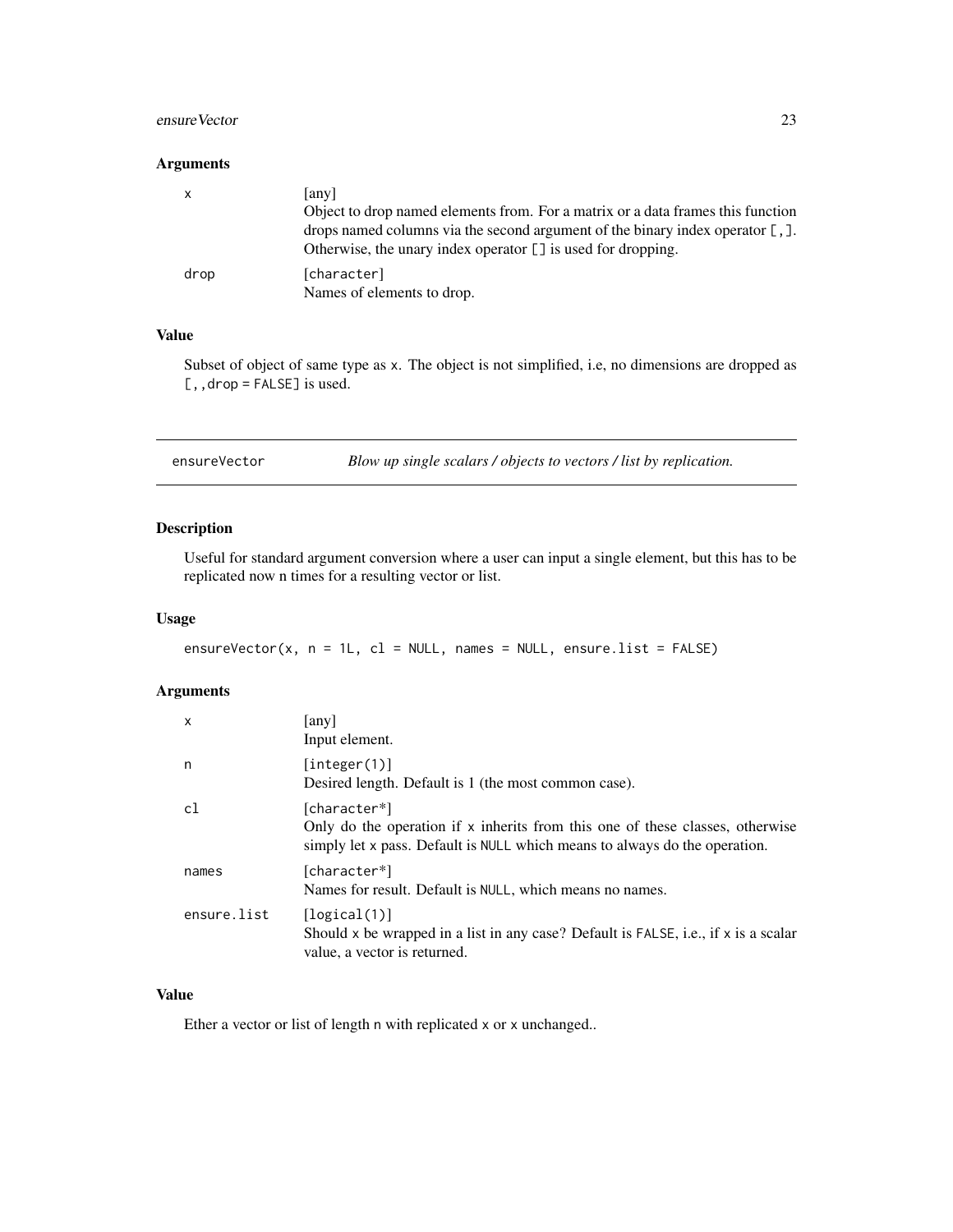<span id="page-23-0"></span>

Split up a string into substrings according to a seperator.

# Usage

 $expnode(x, sep = "")$ 

# Arguments

| $\mathsf{x}$ | [character]<br>Source string.                                                     |
|--------------|-----------------------------------------------------------------------------------|
| sep          | [character]<br>Seperator wheth is used to split x into substrings. Default is "". |

### Value

vector Vector of substrings.

### Examples

```
explode("foo bar")
explode("comma,seperated,values", sep = ",")
```

| extractSubList | Extracts a named element from a list of lists. |  |
|----------------|------------------------------------------------|--|
|                |                                                |  |

# Description

Extracts a named element from a list of lists.

# Usage

```
extractSubList(xs, element, element.value, simplify = TRUE, use.names = TRUE)
```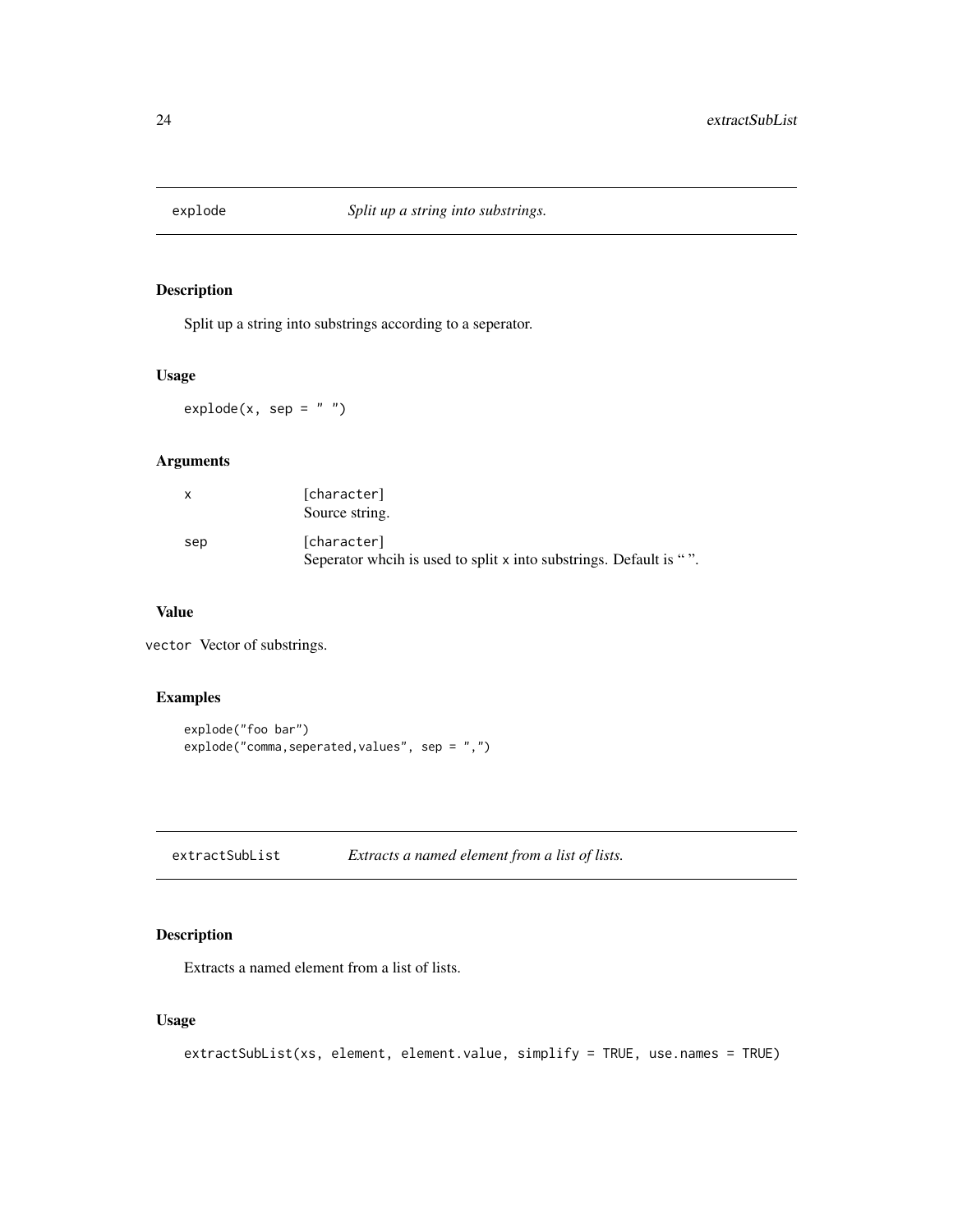#### <span id="page-24-0"></span>filterNull 25

# Arguments

| XS            | [list]<br>A list of named lists.                                                                                                                                                                                                                                                            |
|---------------|---------------------------------------------------------------------------------------------------------------------------------------------------------------------------------------------------------------------------------------------------------------------------------------------|
| element       | [character]<br>Name of element(s) to extract from the list elements of xs. What happens is<br>this: $x$e11$e12$                                                                                                                                                                             |
| element.value | [any]<br>If given, vapply is used and this argument is passed to FUN. VALUE. Note that<br>even for repeated indexing (if length (element) $> 1$ ) you only pass one value here<br>which refers to the data type of the final result.                                                        |
| simplify      | [logical(1)   character(1)]<br>If FALSE lapply is used, otherwise sapply. If "cols", we expect the elements<br>to be vectors of the same length and they are arranged as the columns of the<br>resulting matrix. If "rows", likewise, but rows of the resulting matrix. Default<br>is TRUE. |
| use.names     | [logical(1)]<br>If TRUE and xs is named, the result is named as xs, otherwise the result is un-<br>named. Default is TRUE.                                                                                                                                                                  |

# Value

list | simplified vector | matrix . See above.

# Examples

```
xs = list(list(a = 1, b = 2), list(a = 5, b = 7))extractSubList(xs, "a")
extractSubList(xs, "a", simplify = FALSE)
```
filterNull *Filter a list for NULL values*

# Description

Filter a list for NULL values

# Usage

filterNull(li)

# Arguments

| 1i | [list] |
|----|--------|
|    | List.  |

# Value

list .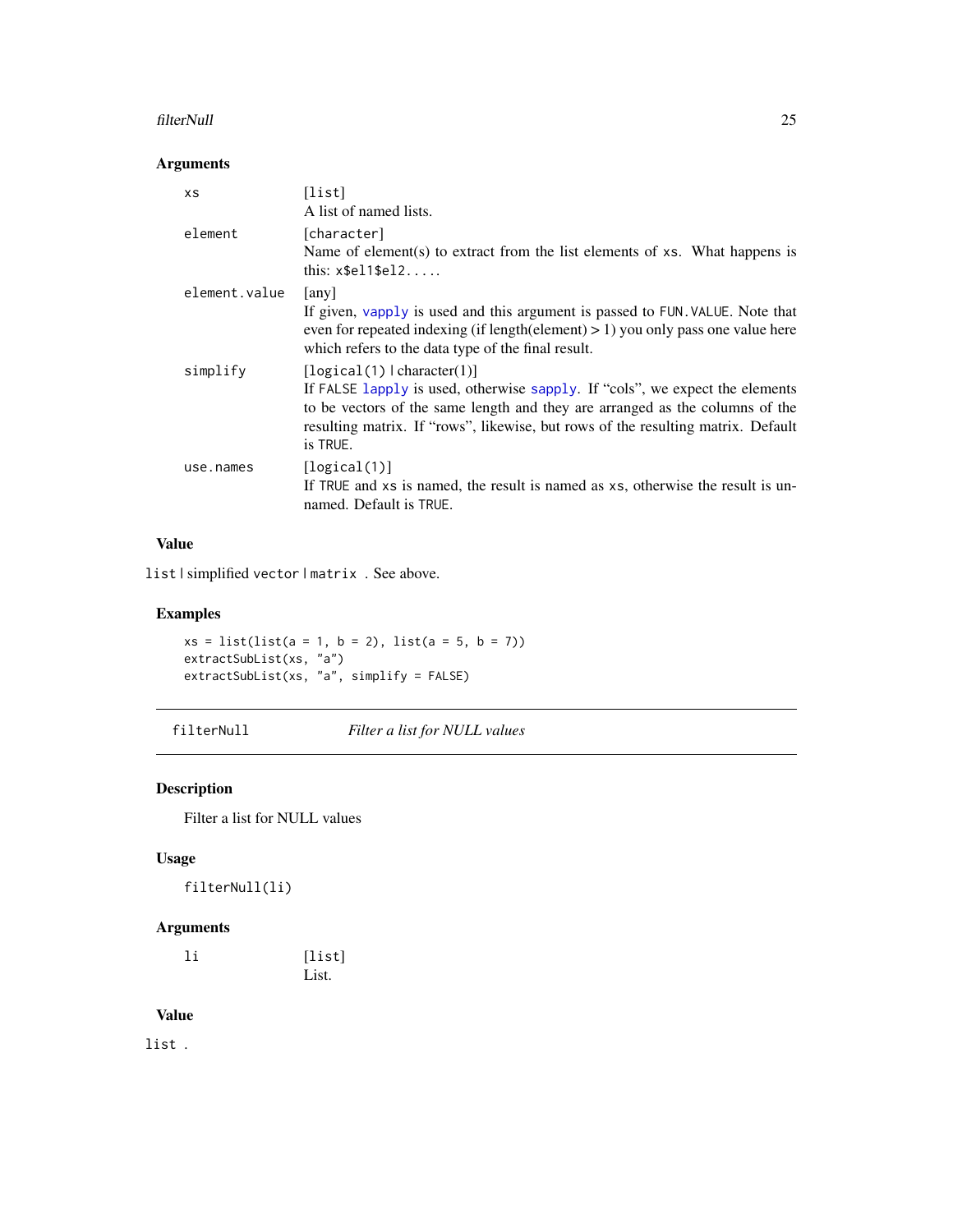<span id="page-25-0"></span>

Helper function for determining the vector of attribute names of a given object.

# Usage

```
getAttributeNames(obj)
```
# Arguments

obj [any] Source object.

### Value

character Vector of attribute names for the source object.

getClass1 *Wrapper for* class(x)[1]*.*

# Description

Wrapper for  $class(x)[1]$ .

# Usage

getClass1(x)

### Arguments

x [any] Input object.

### Value

character(1) .

# Note

getClass is a function in methods. Do not confuse.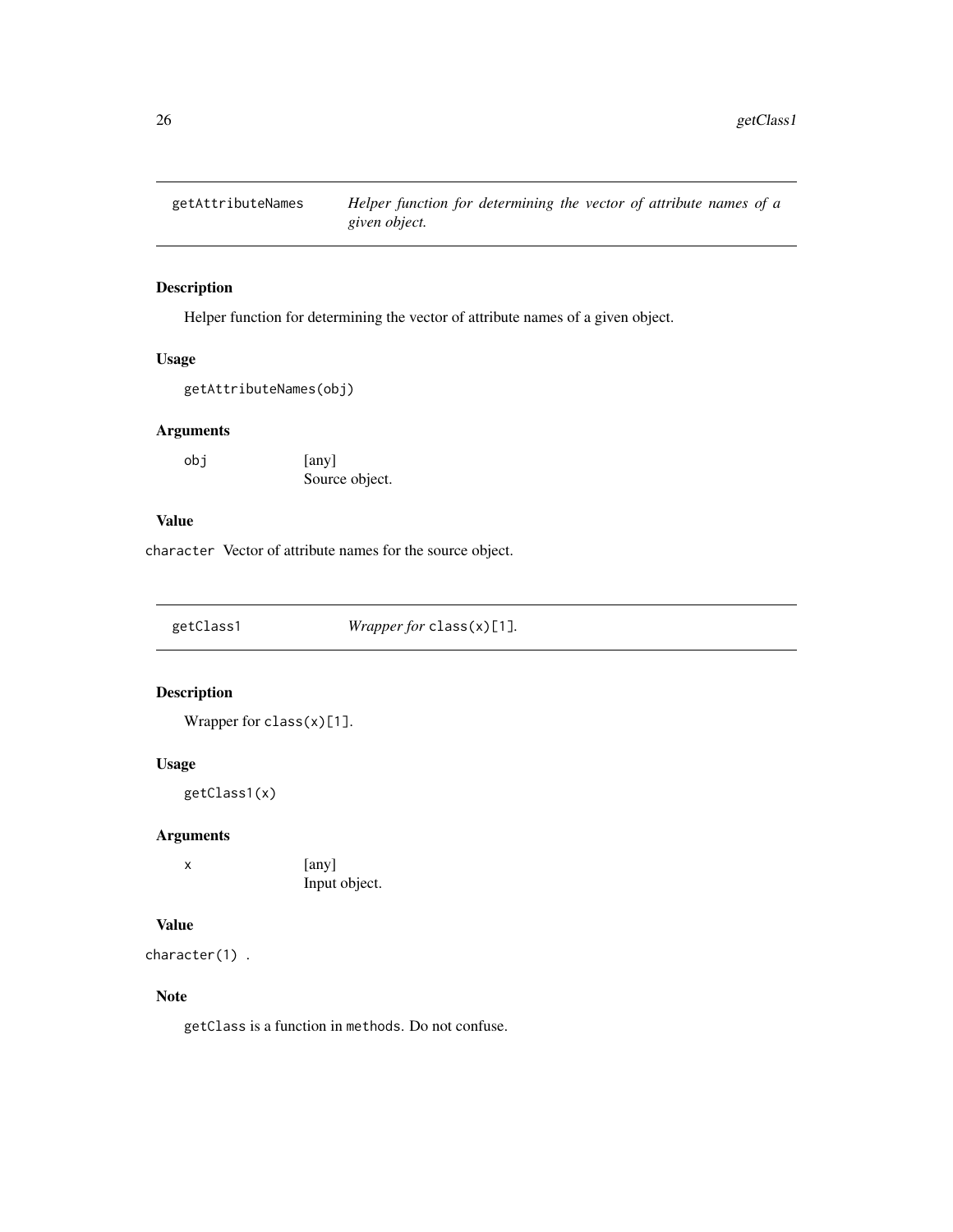<span id="page-26-0"></span>

Get the first/last element of a list/vector.

# Usage

```
getFirst(x)
```
getLast(x)

# Arguments

| x | [list   vector]     |
|---|---------------------|
|   | The list or vector. |

#### Value

Selected element. The element name is dropped.

<span id="page-26-1"></span>

| getMaxIndex | Return index of maximal/minimal/best element in numerical vector. |  |
|-------------|-------------------------------------------------------------------|--|
|-------------|-------------------------------------------------------------------|--|

# Description

If x is empty or only contains NAs which are to be removed, -1 is returned.

# Usage

```
getMaxIndex(x, weights = NULL, ties.method = "random", na.rm = FALSE)
getMinIndex(x, weights = NULL, ties.method = "random", na.rm = FALSE)
getBestIndex(x, weights = NULL, minimize = TRUE, ...)
```

|         | [numeric]                                                                            |
|---------|--------------------------------------------------------------------------------------|
|         | Input vector.                                                                        |
| weights | [numeric]                                                                            |
|         | Weights (same length as x). If these are specified, the index is selected from $x *$ |
|         | w. Default is NULL which means no weights.                                           |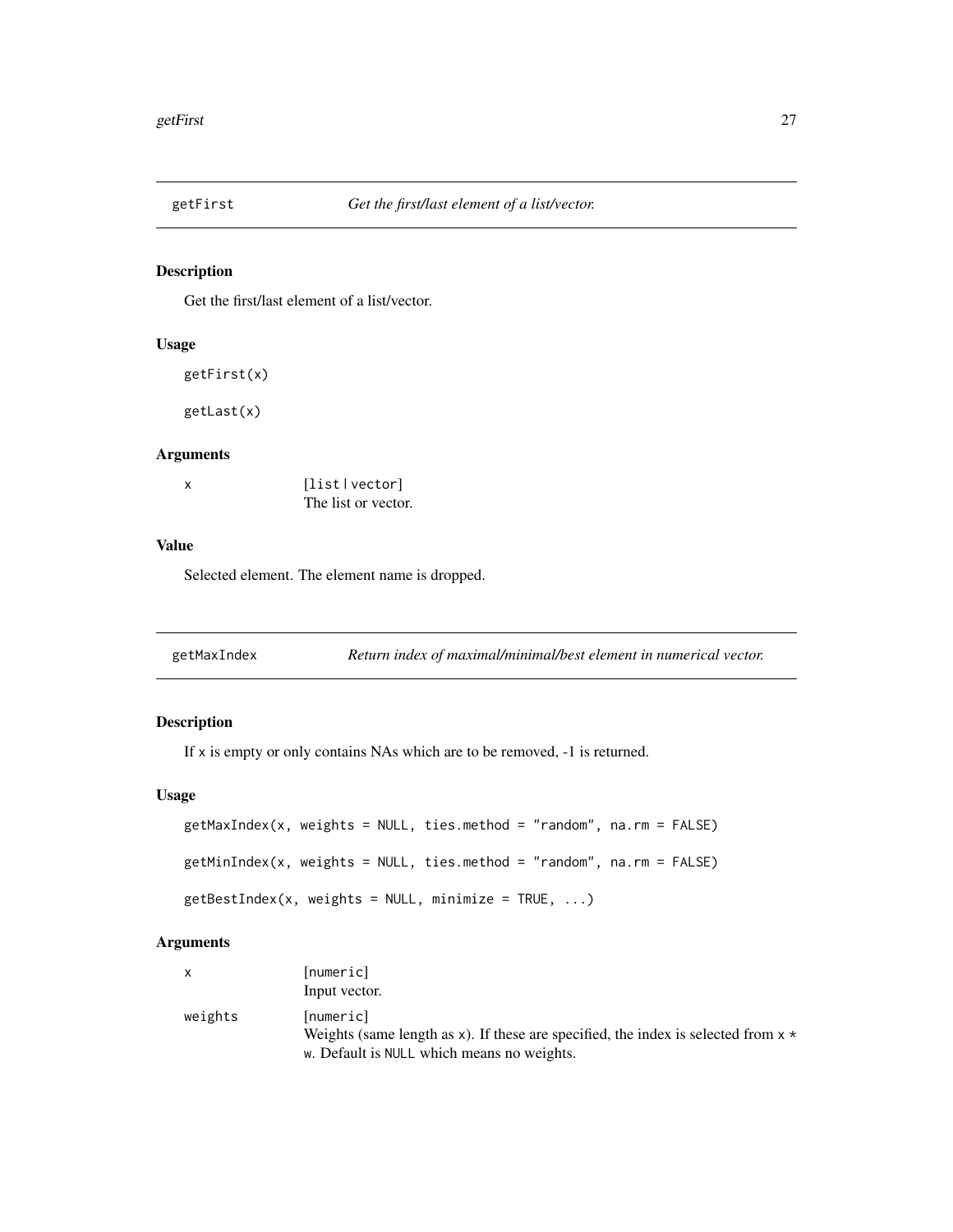<span id="page-27-0"></span>

| ties.method | [character(1)]<br>How should ties be handled? Possible are: "random", "first", "last". Default is<br>"random".             |
|-------------|----------------------------------------------------------------------------------------------------------------------------|
| na.rm       | [logical(1)]<br>If FALSE, NA is returned if an NA is encountered in x. If TRUE, NAs are disre-<br>garded. Default is FALSE |
| minimize    | [logical(1)]<br>Minimal element is considered best? Default is TRUE.                                                       |
|             | [any]<br>Further arguments passed down to the delegate.                                                                    |

#### Value

integer(1) .

#### Note

Function getBestIndex is a simple wrapper for getMinIndex or getMaxIndex respectively depending on the argument minimize.

| getMaxIndexOfRows | Find row- or columnwise the index of the maximal / minimal element |
|-------------------|--------------------------------------------------------------------|
|                   | <i>in a matrix.</i>                                                |

# Description

getMaxIndexOfRows returns the index of the maximal element of each row. getMinIndexOfRows returns the index of the minimal element of each row. getMaxIndexOfCols returns the index of the maximal element of each col. getMinIndexOfCols returns the index of the minimal element of each col. If a corresponding vector (row or col) is empty, possibly after NA removal, -1 is returned as index.

### Usage

```
getMaxIndexOfRows(x, weights = NULL, ties.method = "random", na.rm = FALSE)
getMinIndexOfRows(x, weights = NULL, ties.method = "random", na.rm = FALSE)
getMaxIndexOfCols(x, weights = NULL, ties.method = "random", na.rm = FALSE)
getMinIndexOfCols(x, weights = NULL, ties.method = "random", na.rm = FALSE)
```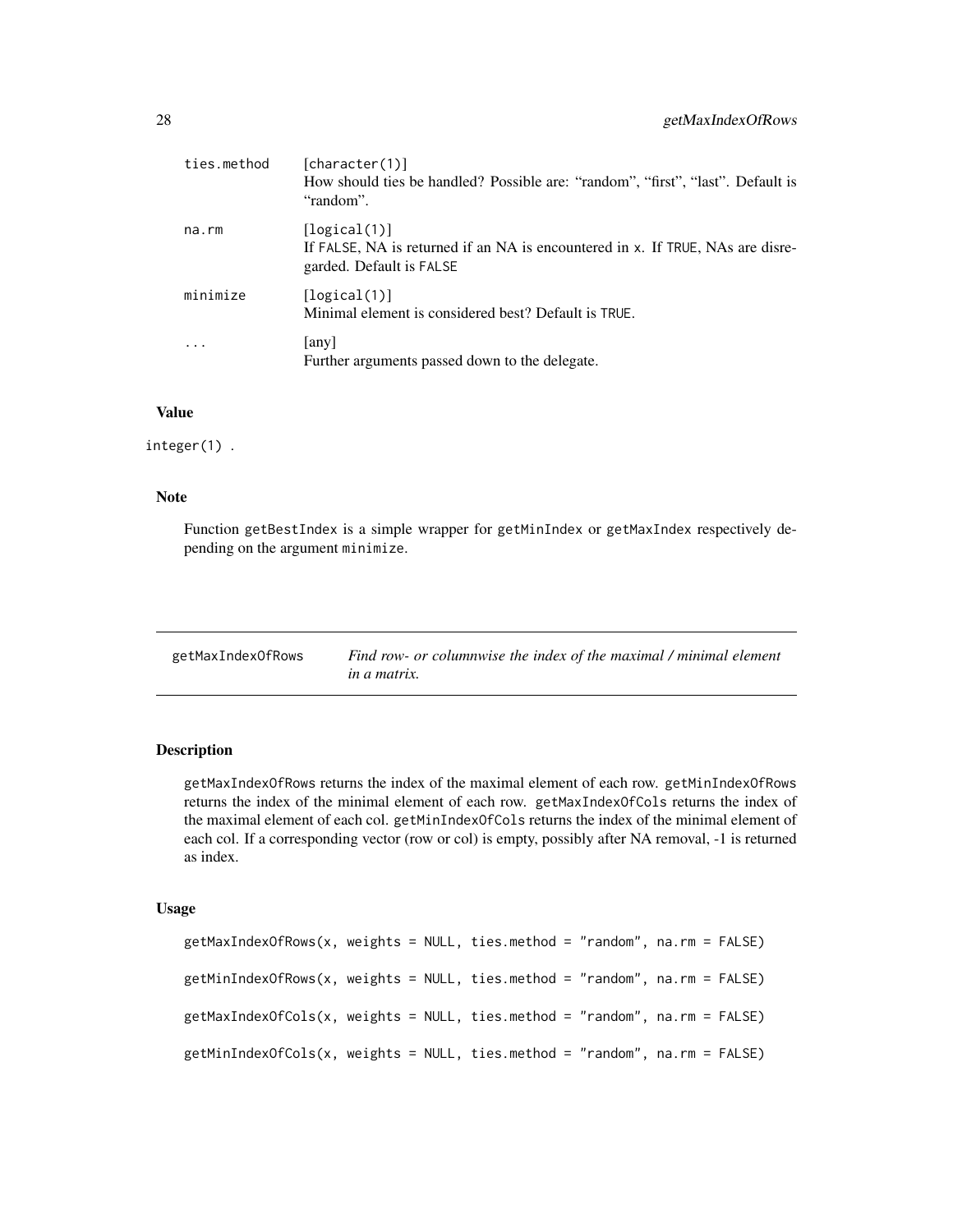### <span id="page-28-0"></span>Arguments

| X           | $[\text{matrix}(n,m)]$<br>Numerical input matrix.                                                                                                                                                    |
|-------------|------------------------------------------------------------------------------------------------------------------------------------------------------------------------------------------------------|
| weights     | [numeric]<br>Weights (same length as number of rows/cols). If these are specified, the index is<br>selected from the weighted elements (see getMaxIndex). Default is NULL which<br>means no weights. |
| ties.method | [character(1)]<br>How should ties be handled? Possible are: "random", "first", "last". Default is<br>"random".                                                                                       |
| na.rm       | $\lceil \logical(1) \rceil$<br>If FALSE, NA is returned if an NA is encountered in x. If TRUE, NAs are disre-<br>garded. Default is FALSE                                                            |

# Value

```
integer(n) .
```
# Examples

```
x = matrix(runif(5 * 3), ncol = 3)print(x)
print(getMaxIndexOfRows(x))
print(getMinIndexOfRows(x))
```
getOperatingSystem *Functions to determine the operating system.*

# Description

- getOperatingSystemSimple wrapper for .Platform\$OS.type, returns character(1).
- isUnixPredicate for OS string, returns logical(1). Currently this would include Unix, Linux and Mac flavours.
- isLinuxPredicate for sysname string, returns logical(1).
- isDarwinPredicate for sysname string, returns logical(1).
- isWindowsPredicate for OS string, returns logical(1).

# Usage

```
getOperatingSystem()
```
isWindows()

isUnix()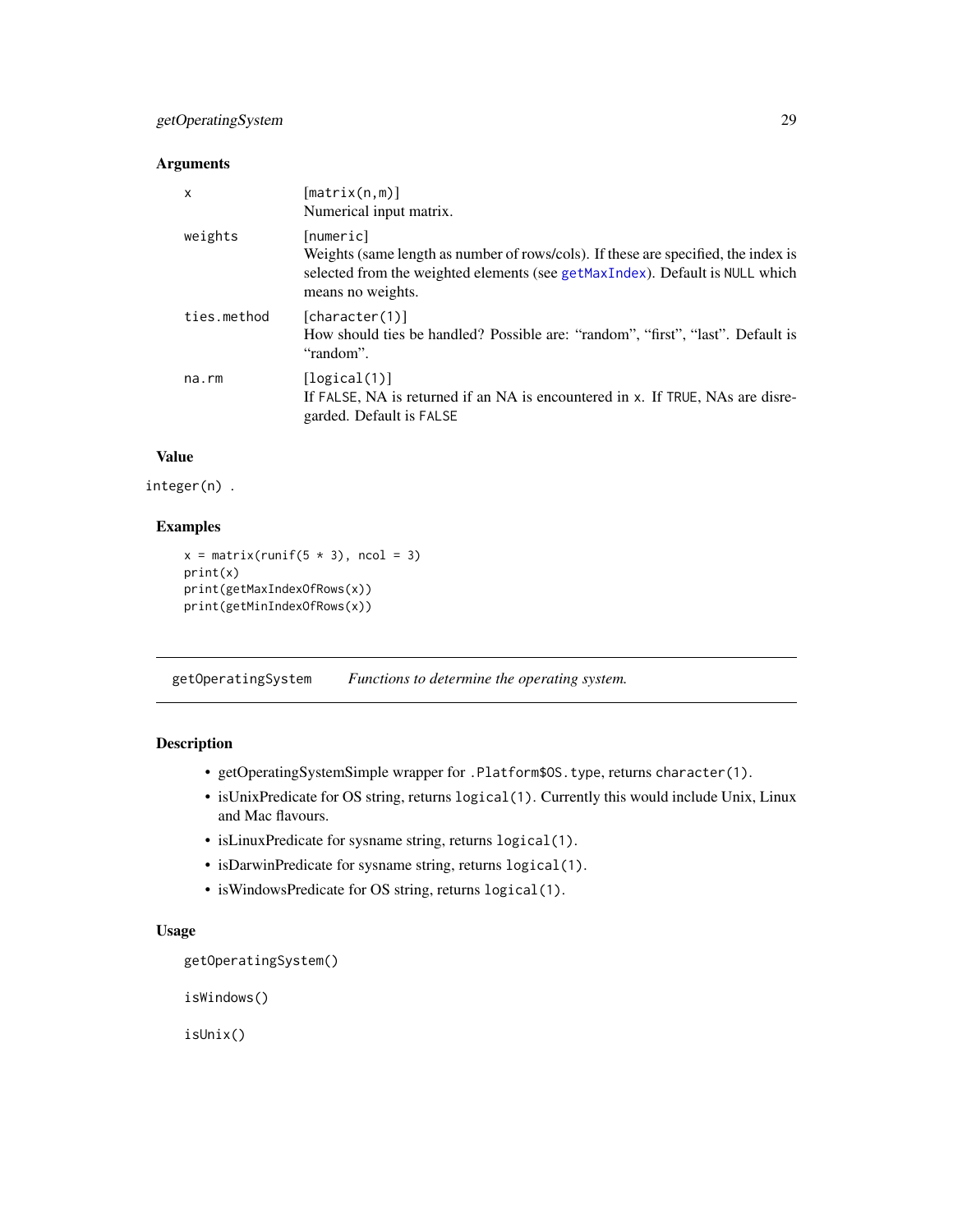```
isLinux()
```
isDarwin()

# Value

See above.

getRelativePath *Construct a path relative to another*

# Description

Constructs a relative path from path from to path to. If this is not possible (i.e. different drive letters on windows systems), NA is returned.

### Usage

```
getRelativePath(to, from = getwd(), ignore.case = isWindows())
```
# Arguments

| to          | [character(1)]                                                               |
|-------------|------------------------------------------------------------------------------|
|             | Where the relative path should point to.                                     |
| from        | [character(1)]                                                               |
|             | From which part to start. Default is getwd.                                  |
| ignore.case | [logical(1)]                                                                 |
|             | Should path comparisons be made case insensity e? Default is TRUE on Windows |
|             | systems and FALSE on other systems.                                          |

# Value

character(1) : A relative path.

getUnixTime *Current time in seconds.*

# Description

Simple wrapper for as.integer(Sys.time()).

#### Usage

```
getUnixTime()
```
### Value

integer(1) .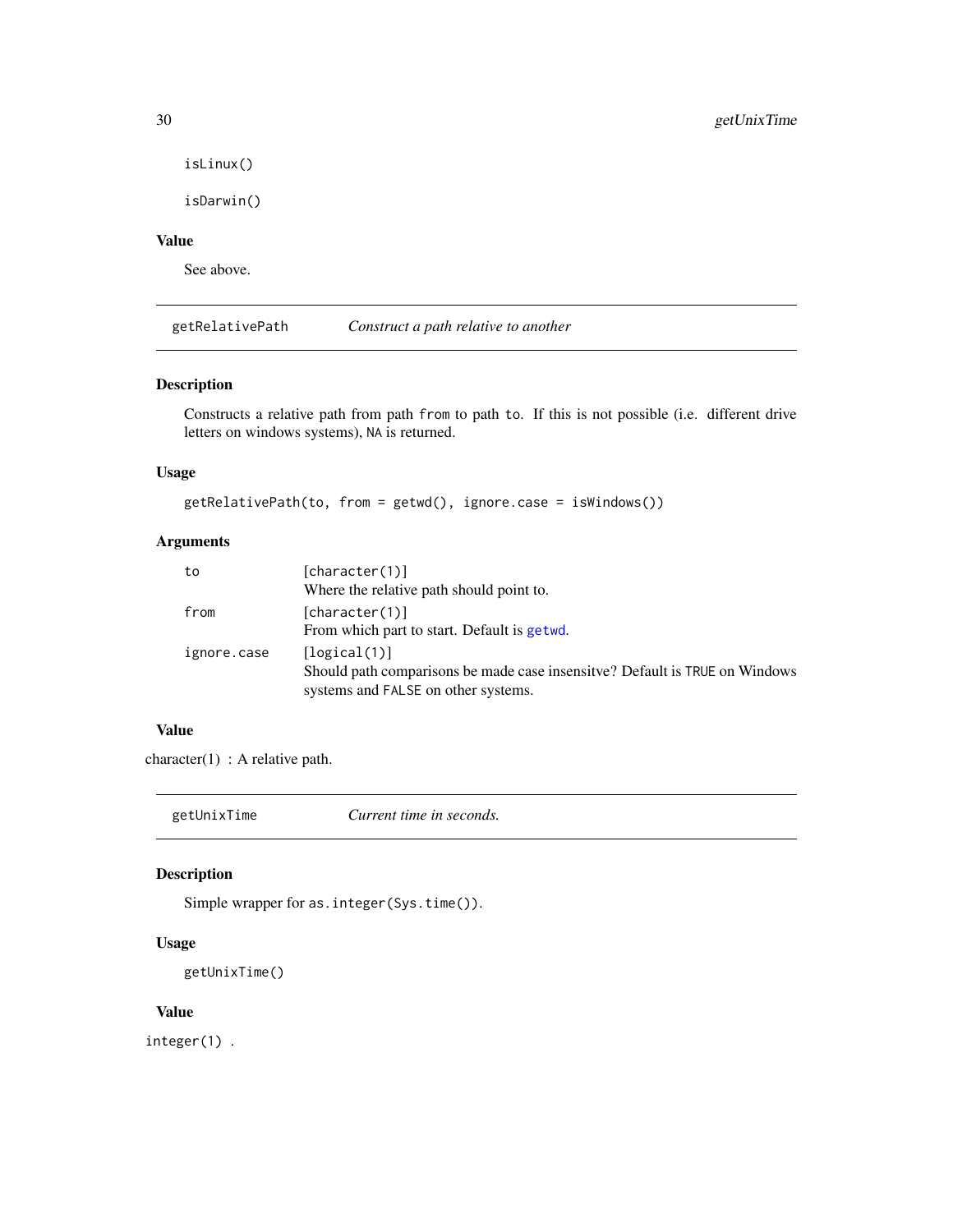<span id="page-30-0"></span>getUsedFactorLevels *Determines used factor levels.*

# Description

Determines the factor levels of a factor type vector that are actually occuring in it.

### Usage

```
getUsedFactorLevels(x)
```
# Arguments

x [factor] The factor.

#### Value

character

hasAttributes *Check if given object has certain attributes.*

# Description

Check if given object has certain attributes.

### Usage

```
hasAttributes(obj, attribute.names)
```
# Arguments

obj [mixed]

Arbitrary R object.

attribute.names

[character] Vector of strings, i.e., attribute names.

# Value

logical(1) TRUE if object x contains all attributes from attributeNames and FALSE otherwise.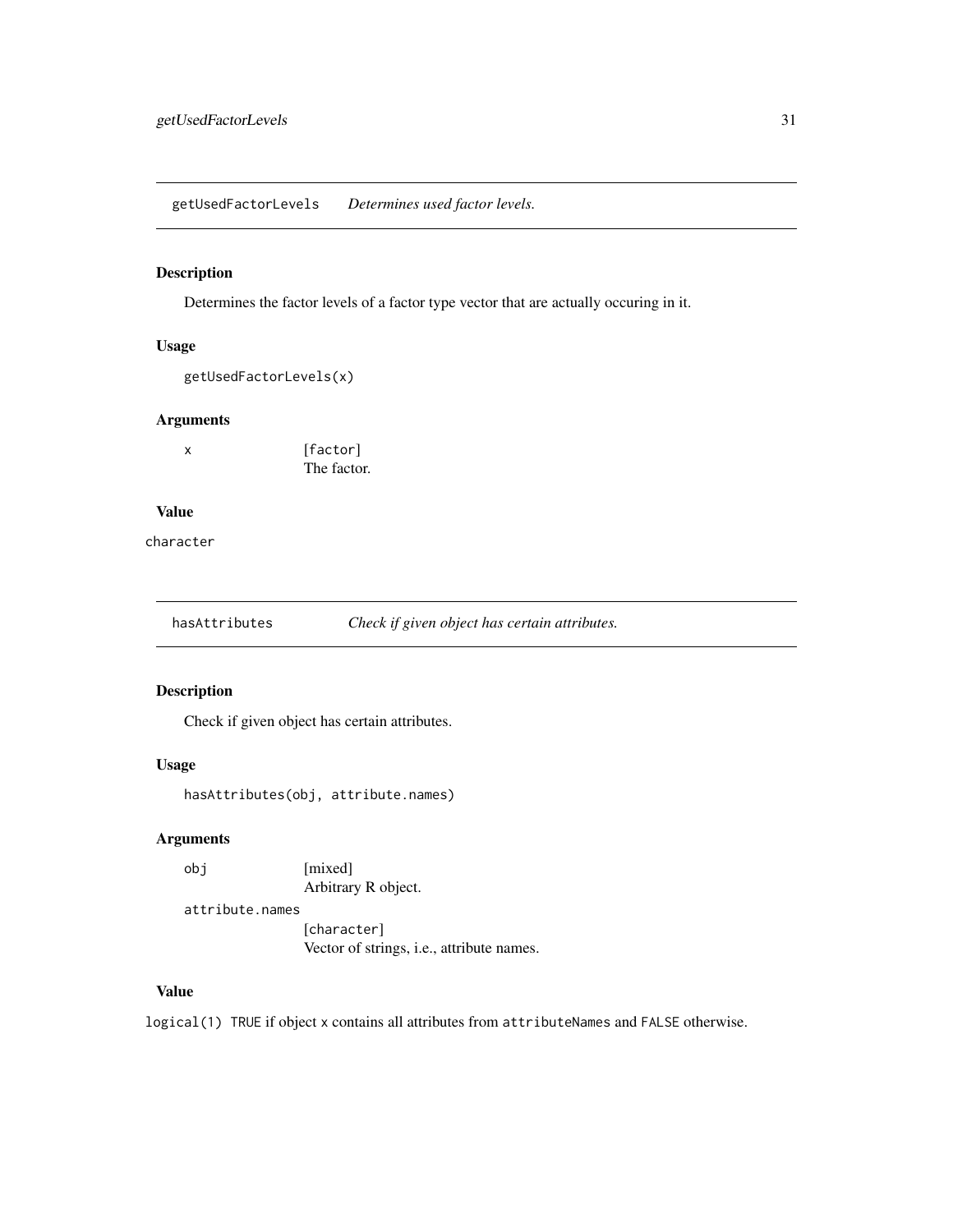<span id="page-31-0"></span>

Inserts elements from xs2 into xs1 by name, overwriting elements of equal names.

#### Usage

insert(xs1, xs2, elements)

# Arguments

| xs1      | [list]<br>First list/vector.                                         |
|----------|----------------------------------------------------------------------|
| xs2      | [list]<br>Second vector/list. Must be fully and uniquely named.      |
| elements | [character]<br>Elements from xs2 to insert into xs1. Default is all. |

# Value

x1 with replaced elements from x2.

### Examples

 $xs1 = list(a = 1, b = 2)$  $xs2 = list(b = 1, c = 4)$ insert(xs1, xs2)  $insert(xs1, xs2, elements = "c")$ 

is.error *Is return value of try an exception?*

### Description

Checks if an object is of class "try-error" or "error".

#### Usage

is.error(x)

#### Arguments

x [any]

Any object, usually the return value of [try](#page-0-0), [tryCatch](#page-0-0), or a function which may return a [simpleError](#page-0-0).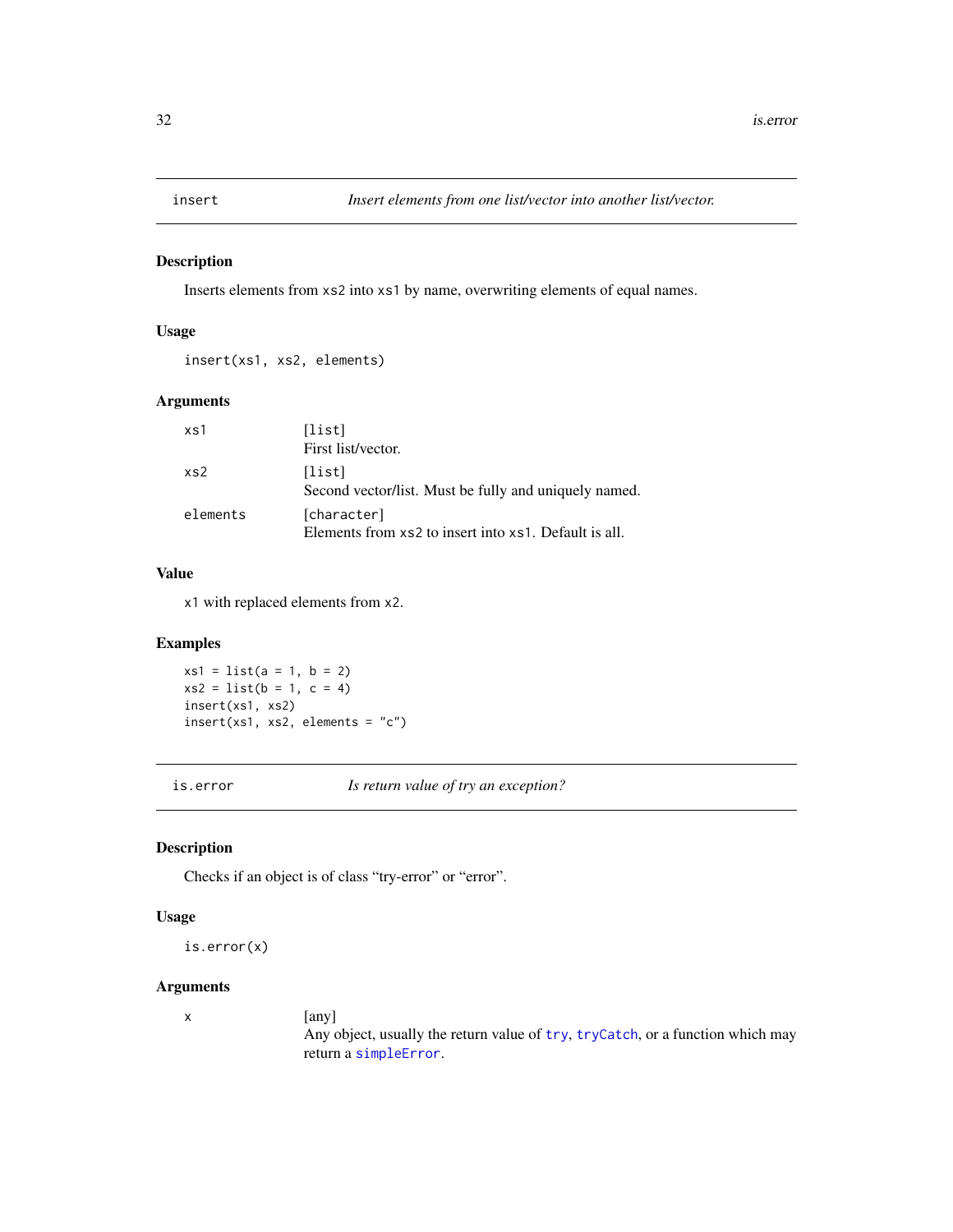# <span id="page-32-0"></span>isDirectory 33

# Value

logical(1) .

# Examples

```
x = try(stop("foo"))
print(is.error(x))
x = 1print(is.error(x))
```
# isDirectory *Is one / are several files a directory?*

# Description

If a file does not exist, FALSE is returned.

# Usage

```
isDirectory(...)
```
# Arguments

| $\cdot$ | [character(1)]           |
|---------|--------------------------|
|         | File names, all strings. |

# Value

logical .

# Examples

```
print(isDirectory(tempdir()))
print(isDirectory(tempfile()))
```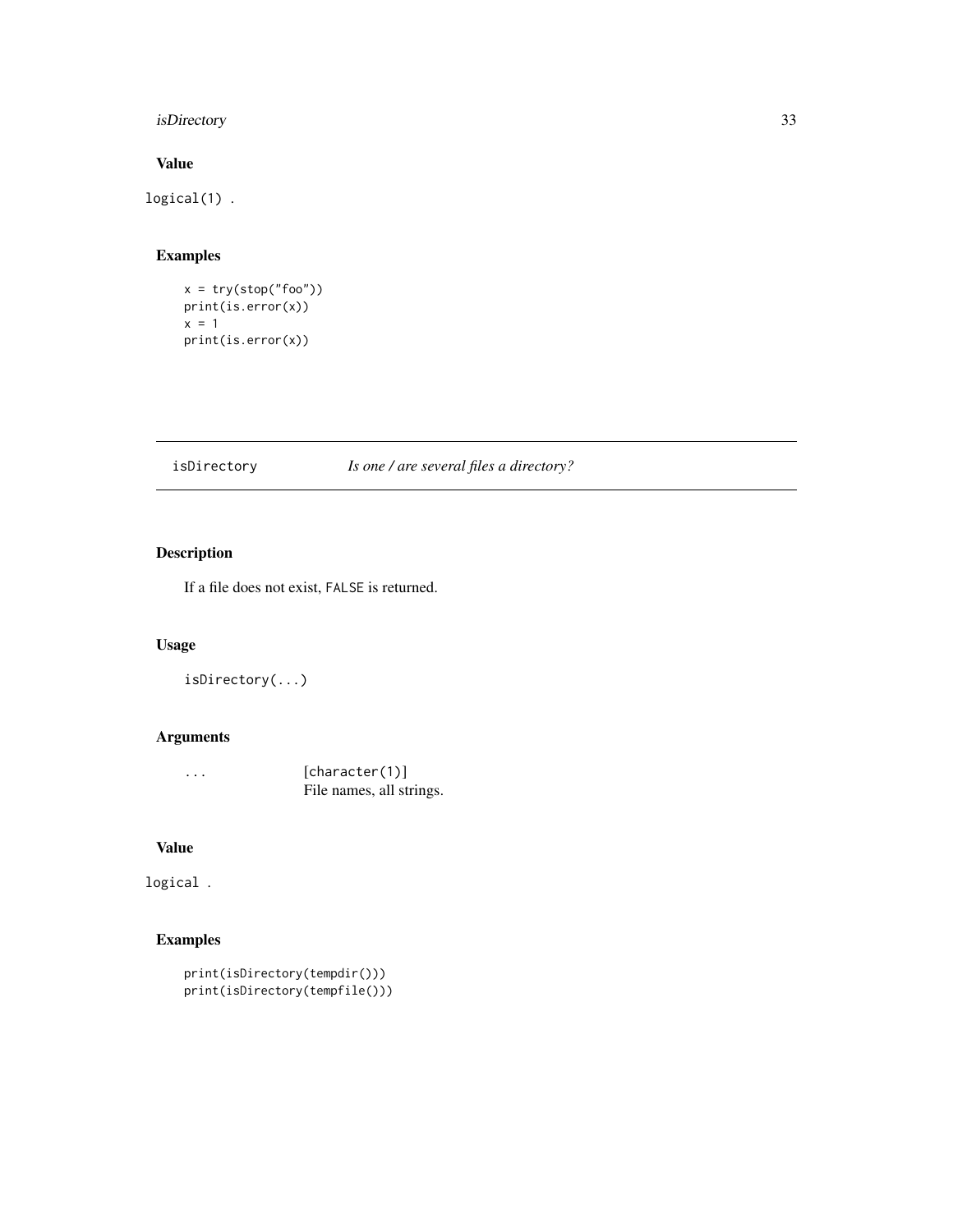<span id="page-33-0"></span>isEmptyDirectory *Is one / are several directories empty?*

#### Description

If file does not exist or is not a directory, FALSE is returned.

#### Usage

```
isEmptyDirectory(...)
```
#### Arguments

... [character(1)] Directory names, all strings.

#### Value

logical .

# Examples

```
print(isEmptyDirectory(tempdir()))
print(isEmptyDirectory(tempfile()))
```
isExpensiveExampleOk *Conditional checking for expensive examples.*

### Description

Queries environment variable "R\_EXPENSIVE\_EXAMPLE\_OK". Returns TRUE iff set exactly to "TRUE". This allows conditional checking of expensive examples in packages via R CMD CHECK, so they are not run on CRAN, but at least on your local computer. A better option than "dont\_run" in many cases, where such examples are not checked at all.

### Usage

```
isExpensiveExampleOk()
```
#### Value

logical(1) .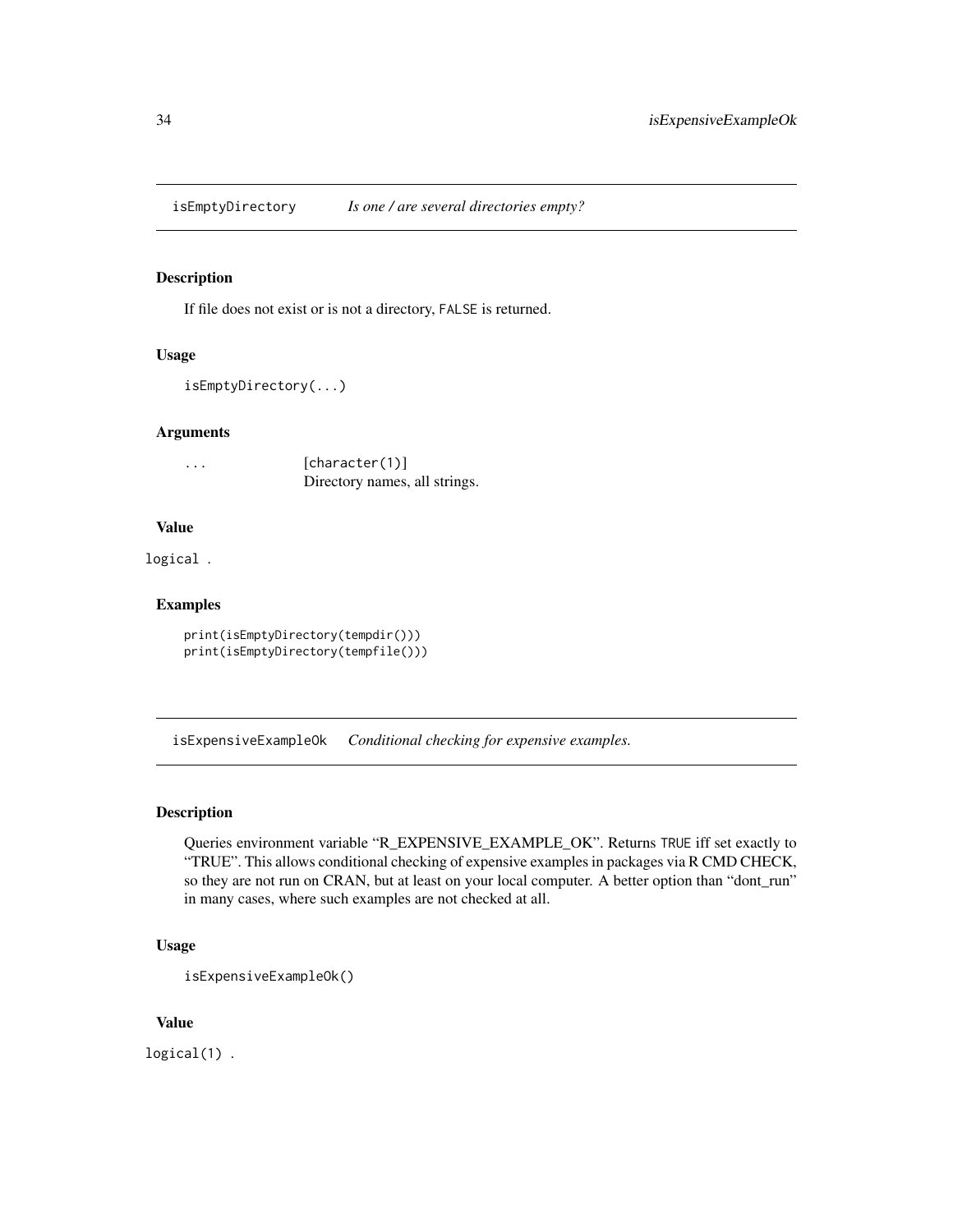#### <span id="page-34-0"></span> $isFALSE$  35

# Examples

```
# extremely costly random number generation, that we dont want checked on CRAN
if (isExpensiveExampleOk()) {
  runif(1)
}
```
isFALSE *A wrapper for* identical(x, FALSE)*.*

# Description

A wrapper for identical(x,FALSE).

#### Usage

isFALSE(x)

#### Arguments

x [any] Your object.

#### Value

logical(1) .

# Examples

isFALSE(0) isFALSE(FALSE)

isProperlyNamed *Are all elements of a list / vector uniquely named?*

# Description

NA or "" are not allowed as names.

### Usage

isProperlyNamed(x)

### Arguments

x [vector] The vector or list.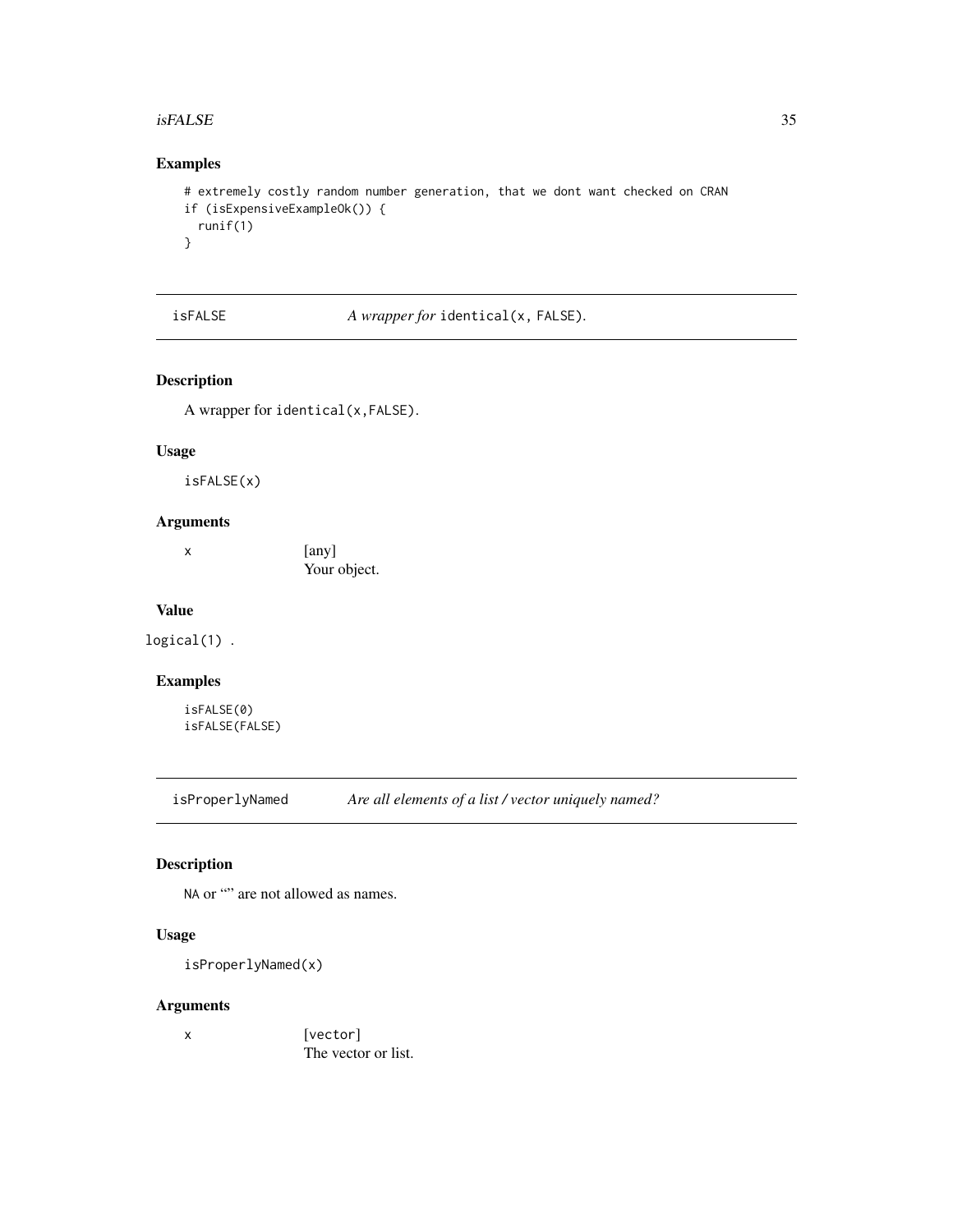#### Value

logical(1) .

#### Examples

```
isProperlyNamed(list(1))
isProperlyNamed(list(a = 1))
isProperlyNamed(list(a = 1, 2))
```
isScalarNA *Checks whether an object is a scalar NA value.*

#### Description

Checks whether object is from (NA,NA\_integer,NA\_real\_,NA\_character\_,NA\_complex\_).

#### Usage

isScalarNA(x)

#### Arguments

x [any] Object to check.

# Value

logical(1) .

isScalarValue *Is given argument an atomic vector or factor of length 1?*

# Description

More specific functions for scalars of a given type exist, too.

#### Usage

```
isScalarValue(x, na.ok = TRUE, null.ok = FALSE, type = "atomic")
isScalarLogical(x, na.ok = TRUE, null.ok = FALSE)isScalarNumberic(x, na.ok = TRUE, null.ok = FALSE)isScalarInteger(x, na.ok = TRUE, null.ok = FALSE)
```
<span id="page-35-0"></span>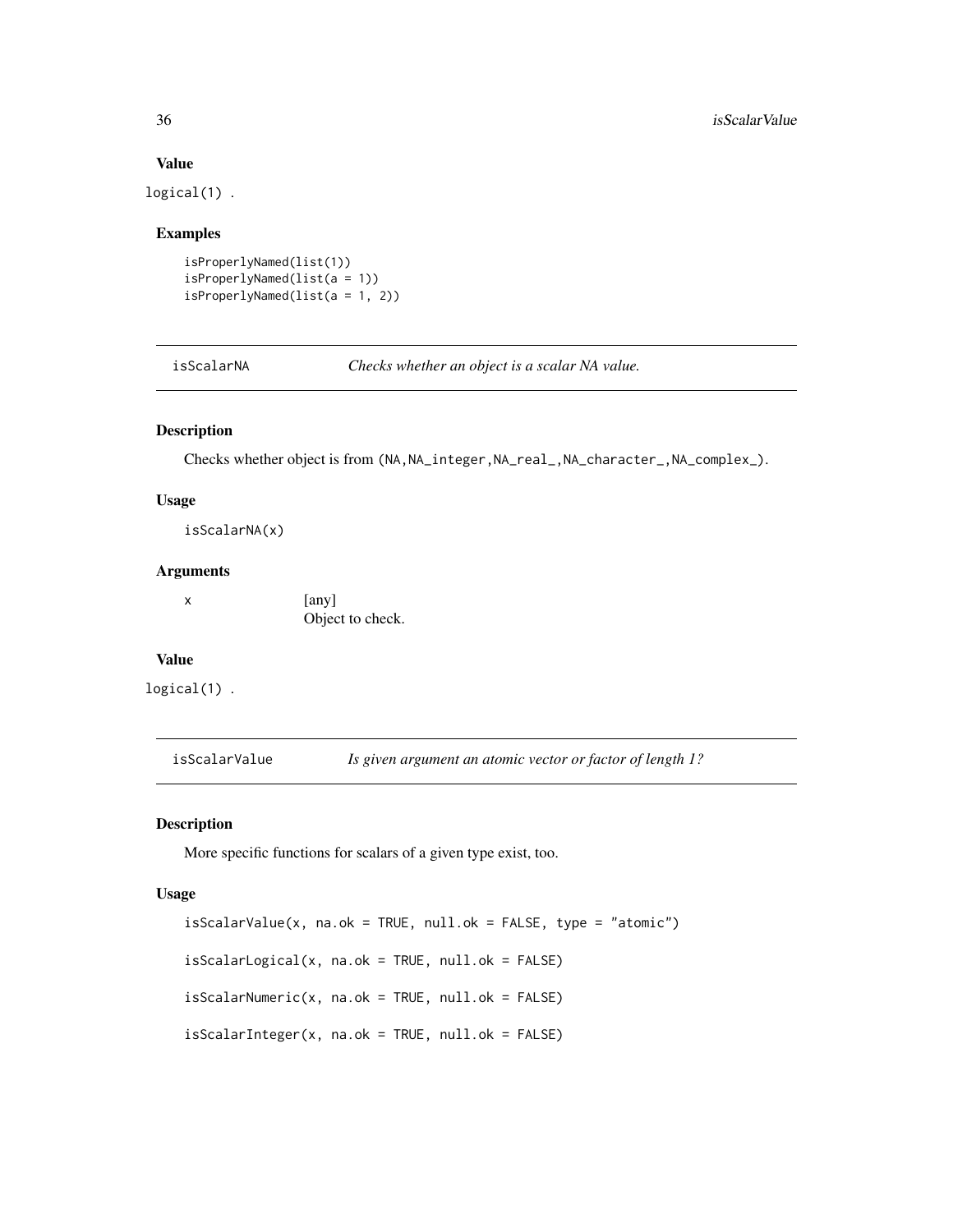#### <span id="page-36-0"></span>isSubset 37

```
isScalarComplex(x, na.ok = TRUE, null.ok = FALSE)isScalarCharacter(x, na.ok = TRUE, null.ok = FALSE)
isScalarFactor(x, na.ok = TRUE, null.ok = FALSE)
```
# Arguments

| x       | any<br>Argument.                                                                                                                                                                                                      |
|---------|-----------------------------------------------------------------------------------------------------------------------------------------------------------------------------------------------------------------------|
| na.ok   | [logical(1)]<br>Is NA considered a scalar? Default is TRUE.                                                                                                                                                           |
| null.ok | [logical(1)]<br>Is NULL considered a scalar? Default is FALSE.                                                                                                                                                        |
| type    | [character(1)]<br>Allows to restrict to specific type, e.g., "numeric"? But instead of this argument<br>you might want to consider using is Scalar <type>. Default is "atomic", so no<br/>special restriction.</type> |

# Value

logical(1) .

| isSubset | Check subset relation on two vectors. |
|----------|---------------------------------------|
|----------|---------------------------------------|

# Description

Check subset relation on two vectors.

### Usage

```
isSubset(x, y, strict = FALSE)
```
# Arguments

| х      | [vector]                                                  |
|--------|-----------------------------------------------------------|
|        | Source vector.                                            |
|        | [vector]<br>Vector of the same mode as x.                 |
| strict | [logical(1)]<br>Checks for strict/proper subset relation. |

# Value

logical(1) TRUE if each element of x is also contained in y, i. e., if x is a subset of y and FALSE otherwise.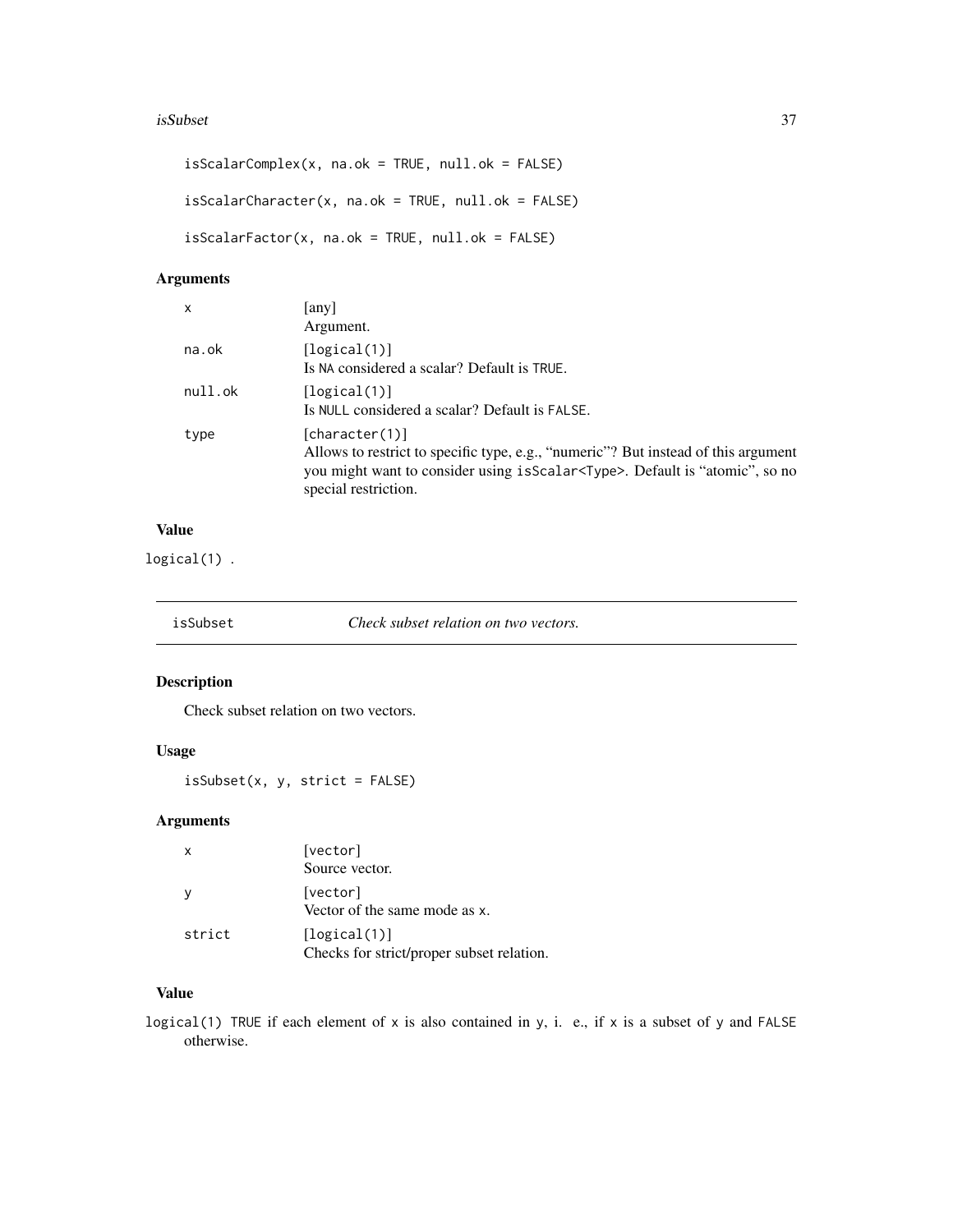<span id="page-37-0"></span>

Check superset relation on two vectors.

### Usage

isSuperset(x, y, strict = FALSE)

# Arguments

| x      | [vector]<br>Source vector.                                  |
|--------|-------------------------------------------------------------|
|        | [vector]<br>Vector of the same mode as x.                   |
| strict | [logical(1)]<br>Checks for strict/proper superset relation. |

# Value

logical(1) TRUE if each element of y is also contained in x, i. e., if y is a subset of x and FALSE otherwise.

| isValidName | Can some strings be used for column or list element names without |
|-------------|-------------------------------------------------------------------|
|             | <i>problems?</i>                                                  |

# Description

Can some strings be used for column or list element names without problems?

#### Usage

isValidName(x, unique = TRUE)

| $\mathsf{x}$ | [character]<br>Character vector to check.                    |
|--------------|--------------------------------------------------------------|
| unique       | [logical(1)]<br>Should the names be unique? Default is TRUE. |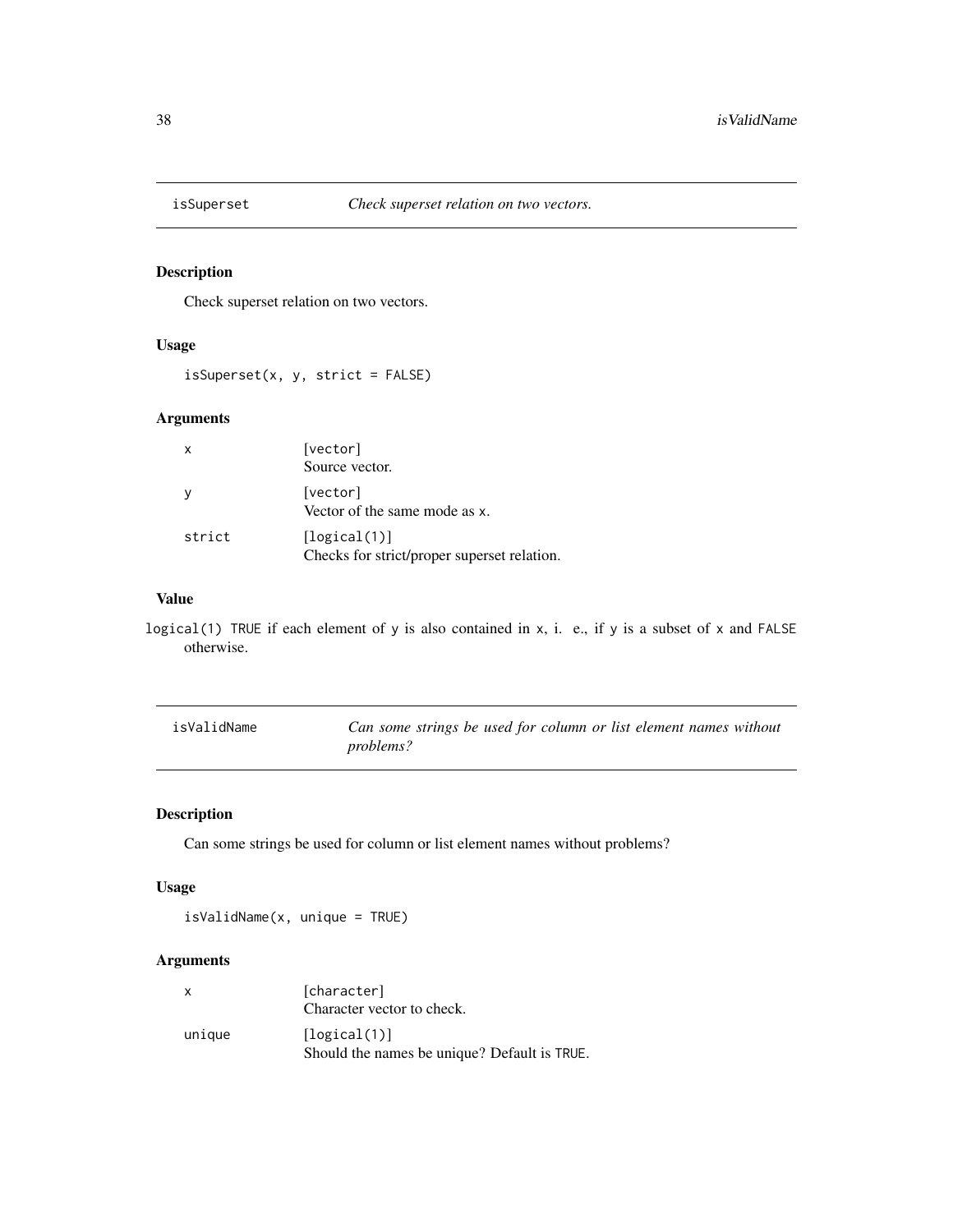<span id="page-38-0"></span>itostr 39

#### Value

logical . One Boolean entry for each string in x. If the entries are not unique and unique is enabled, the first duplicate will be FALSE.

itostr *Convert Integers to Strings*

### Description

This is the counterpart of [strtoi](#page-0-0). For a base greater than '10', letters 'a' to 'z' are used to represent '10' to '35'.

### Usage

 $itostr(x, base = 10L)$ 

#### Arguments

| $\mathsf{x}$ | [integer]<br>Vector of integers to convert.                                           |
|--------------|---------------------------------------------------------------------------------------|
| base         | [integer(1)]<br>Base for conversion. Values between 2 and 36 (inclusive) are allowed. |

#### Value

character(length(x)).

#### Examples

# binary representation of the first 10 natural numbers itostr(1:10, 2)

# base36 encoding of a large number itostr(1e7, 36)

lib *A wrapper for* library*.*

#### Description

Tries to load packages. If the packages are not found, they will be installed from the default repository. This function is intended for use in interactive sessions and should not be used by other packages.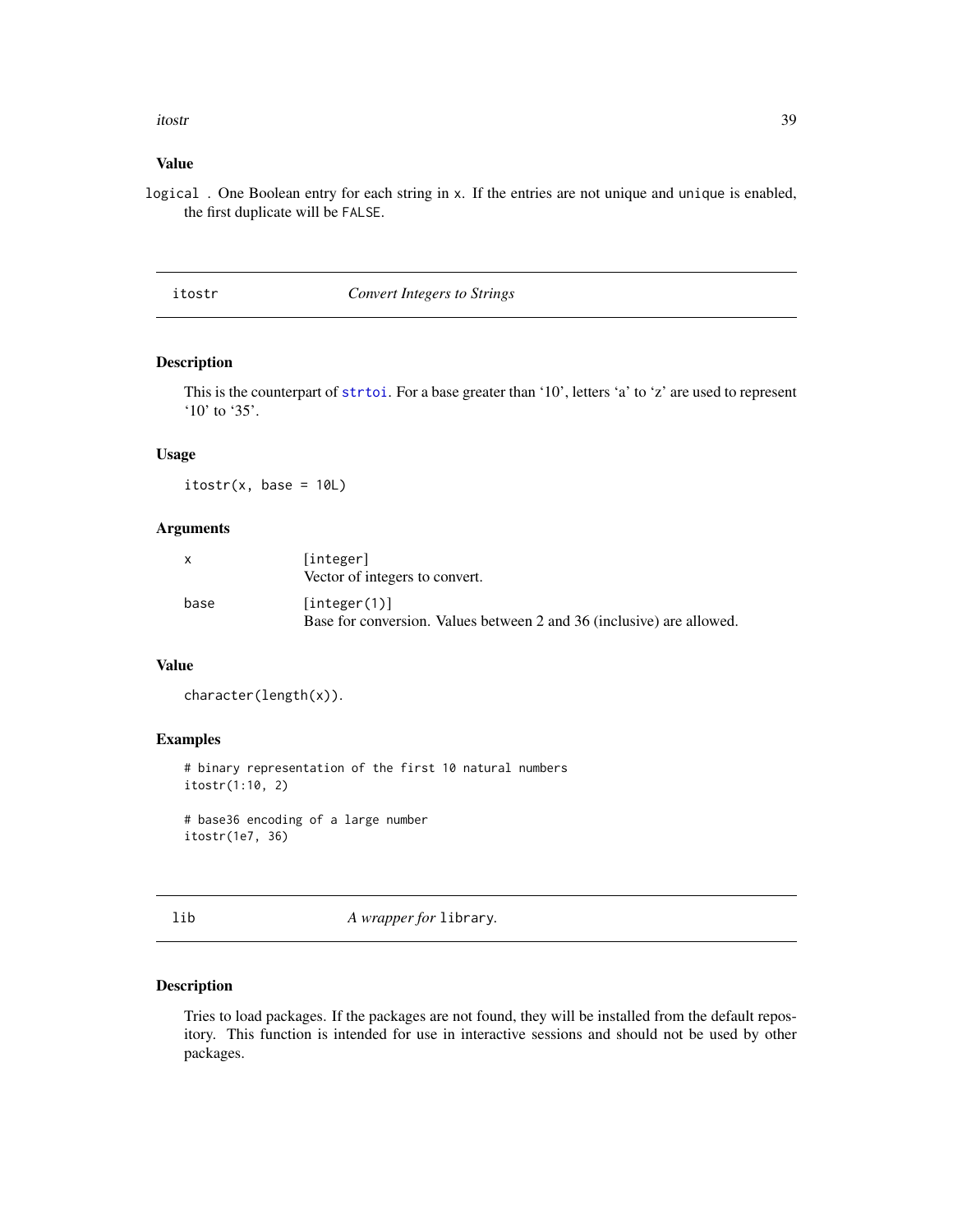40 load2

# Usage

 $lib(...)$ 

#### Arguments

... [any] Package names.

# Value

logical : Named logical vector determining the success of package load.

# Examples

```
## Not run:
lib("BBmisc", "MASS", "rpart")
## End(Not run)
```
<span id="page-39-1"></span>load2 *Load RData file and return objects in it.*

# Description

Load RData file and return objects in it.

### Usage

```
load2(file, parts, simplify = TRUE, envir, impute)
```

| file     | [character(1)]<br>File to load.                                                                                                                                          |
|----------|--------------------------------------------------------------------------------------------------------------------------------------------------------------------------|
| parts    | [character]<br>Elements in file to load. Default is all.                                                                                                                 |
| simplify | [logical(1)]<br>If TRUE, a list is only returned if parts and the file contain both more than 1<br>element, otherwise the element is directly returned. Default is TRUE. |
| envir    | [environment(1)]<br>Assign objects to this environment. Default is not to assign.                                                                                        |
| impute   | [ANY]<br>If file does not exists, return impute instead. Default is missing which will<br>result in an exception if file is not found.                                   |

<span id="page-39-0"></span>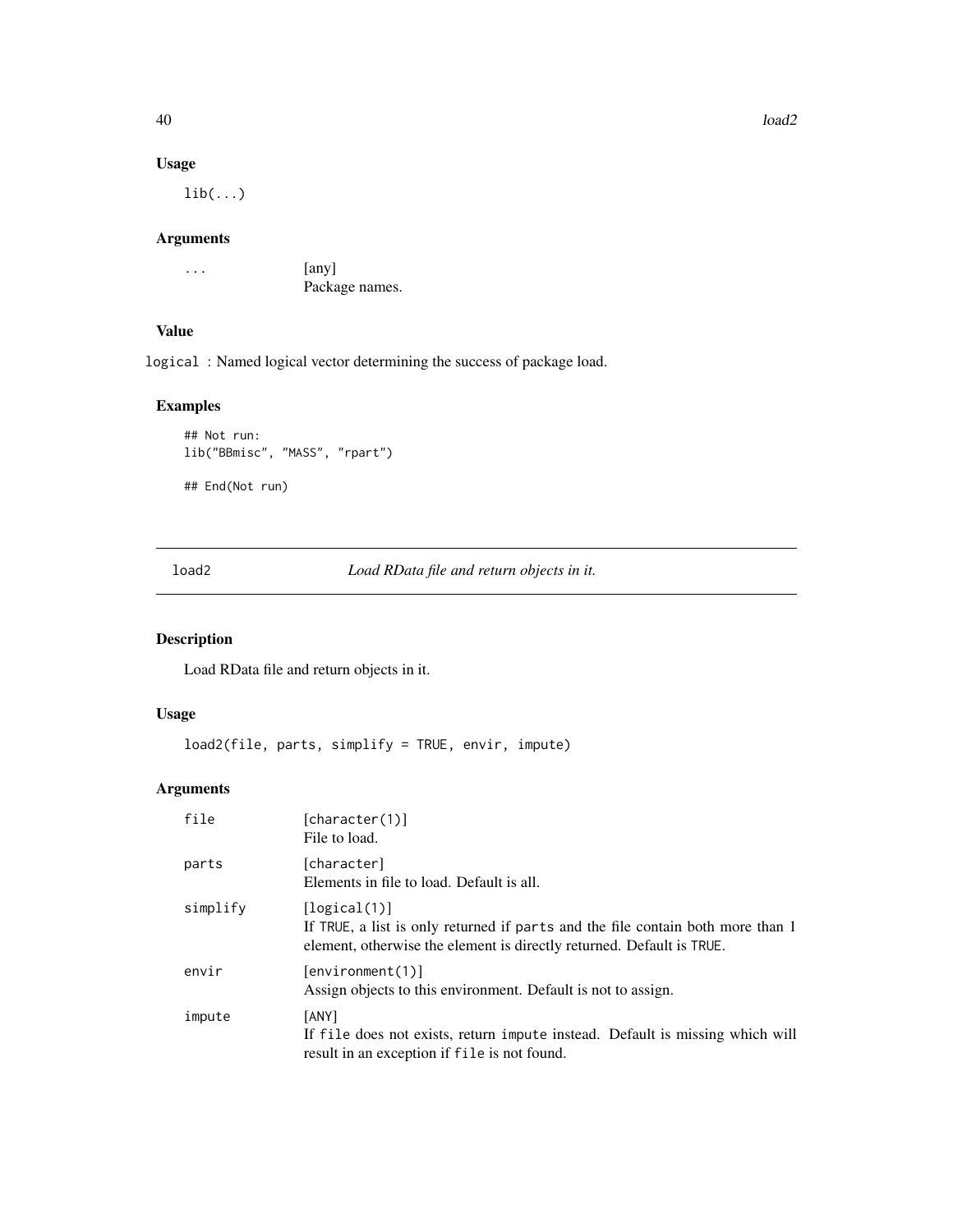<span id="page-40-0"></span>lsort the contract of the contract of the contract of the contract of the contract of the contract of the contract of the contract of the contract of the contract of the contract of the contract of the contract of the cont

# Value

Either a single object or a list.

# Examples

```
fn = tempfile()
save2(file = fn, a = 1, b = 2, c = 3)
load2(fn, parts = "a")load2(fn, parts = c("a", "c"))
```
lsort *A wrapper for* [sort](#page-0-0) *to sort using the "C" collating rules.*

# Description

A wrapper for [sort](#page-0-0) to sort using the "C" collating rules.

#### Usage

lsort(...)

# Arguments

... Options passed to sort.

# Value

See [sort](#page-0-0).

makeDataFrame *Initialize data.frame in a convenient way.*

### Description

Initialize data.frame in a convenient way.

### Usage

```
makeDataFrame(
  nrow,
  ncol,
  col.types,
  init,
  row.names = NULL,
  col.names = sprintf("V%i", seq_len(ncol))
\mathcal{E}
```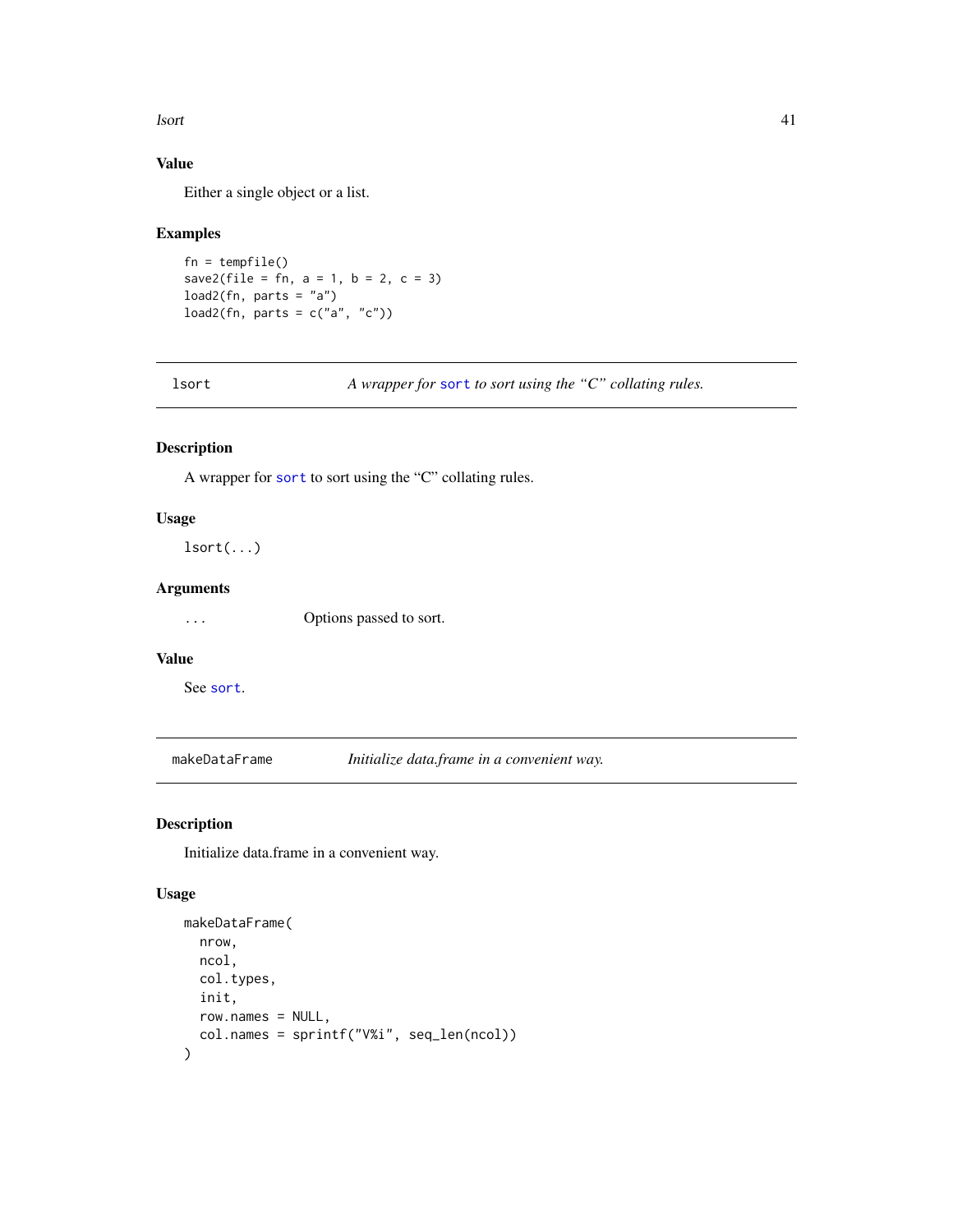### <span id="page-41-0"></span>Arguments

| nrow      | [integer(1)]<br>Nubmer of rows.                                                                                                                                                                                                     |
|-----------|-------------------------------------------------------------------------------------------------------------------------------------------------------------------------------------------------------------------------------------|
| ncol      | [integer(1)]<br>Number of columns.                                                                                                                                                                                                  |
| col.types | [character(ncol)   character(1)]<br>Data types of columns. If you only pass one type, it will be replicated. Supported<br>are all atomic modes also supported by vector, <i>i.e.</i> all common data frame types<br>except factors. |
| init      | any<br>Scalar object to initialize all elements of the data.frame. You do not need to<br>specify col. types if you pass this.                                                                                                       |
| row.names | [character   integer   NULL]<br>Row names. Default is NULL.                                                                                                                                                                         |
| col.names | [character   integer]<br>Column names. Default is " $V1$ ", " $V2$ ", and so on.                                                                                                                                                    |

# Examples

```
print(makeDataFrame(3, 2, init = 7))
print(makeDataFrame(3, 2, "logical"))
print(makeDataFrame(3, 2, c("logical", "numeric")))
```
makeFileCache *A caching wrapper around load2.*

# Description

This closure returns a wrapper around [load2](#page-39-1) which per default caches loaded objects and returns the cached version in subsequent calls.

#### Usage

makeFileCache(use.cache = TRUE)

# Arguments

use.cache [logical(1)] Enable the cache? Default is TRUE.

# Value

function() with argument slot (name of the slot to cache the object in, default is "default"). All other arguments are passed down to [load2](#page-39-1).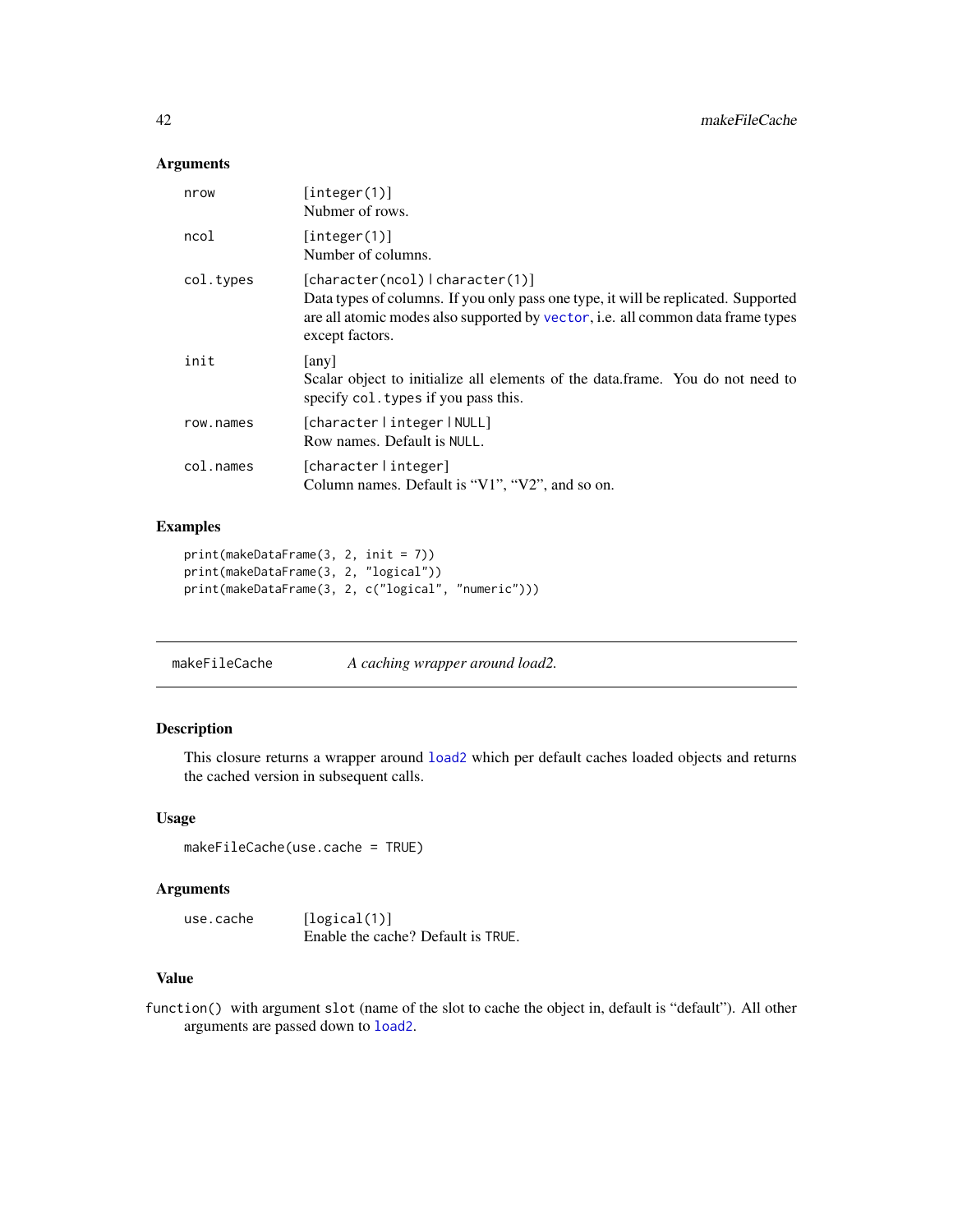<span id="page-42-1"></span><span id="page-42-0"></span>Create a progress bar function that displays the estimated time till completion and optional messages. Call the returned functions set or inc during a loop to change the display. Note that you are not allowed to decrease the value of the bar. If you call these function without setting any of the arguments the bar is simply redrawn with the current value. For errorhandling use error and have a look at the example below.

You can globally change the behavior of all bars by setting the option options (BBmisc.ProgressBar.style) either to "text" (the default) or "off", which display no bars at all.

You can globally change the width of all bars by setting the option options(BBmisc.ProgressBar.width). By default this is getOption("width").

You can globally set the stream where the output of the bar is directed by setting the option options(BBmisc.ProgressBar.stream) either to "stderr" (the default) or "stdout". Note that using the latter will result in the bar being shown in reports generated by Sweave or knitr, what you probably do not want.

### Usage

```
makeProgressBar(
 min = 0,
 max = 100,
 label = "char = "+",
 style = getOption("BBmisc.ProgressBar.style", "text"),
 width = getOption("BBmisc.ProgressBar.width", getOption("width")),
  stream = getOption("BBmisc.ProgressBar.stream", "stderr")
)
```

| min   | [numeric(1)]<br>Minimum value, default is 0.                                                                                                                                                                                                                                                      |
|-------|---------------------------------------------------------------------------------------------------------------------------------------------------------------------------------------------------------------------------------------------------------------------------------------------------|
| max   | [numeric(1)]<br>Maximum value, default is 100.                                                                                                                                                                                                                                                    |
| label | [character(1)]<br>Label shown in front of the progress bar. Note that if you later set msg in the<br>progress bar function, the message will be left-padded to the length of this label,<br>therefore it should be at least as long as the longest message you want to display.<br>Default is "". |
| char  | [character(1)]<br>A single character used to display progress in the bar. Default is $+$ .                                                                                                                                                                                                        |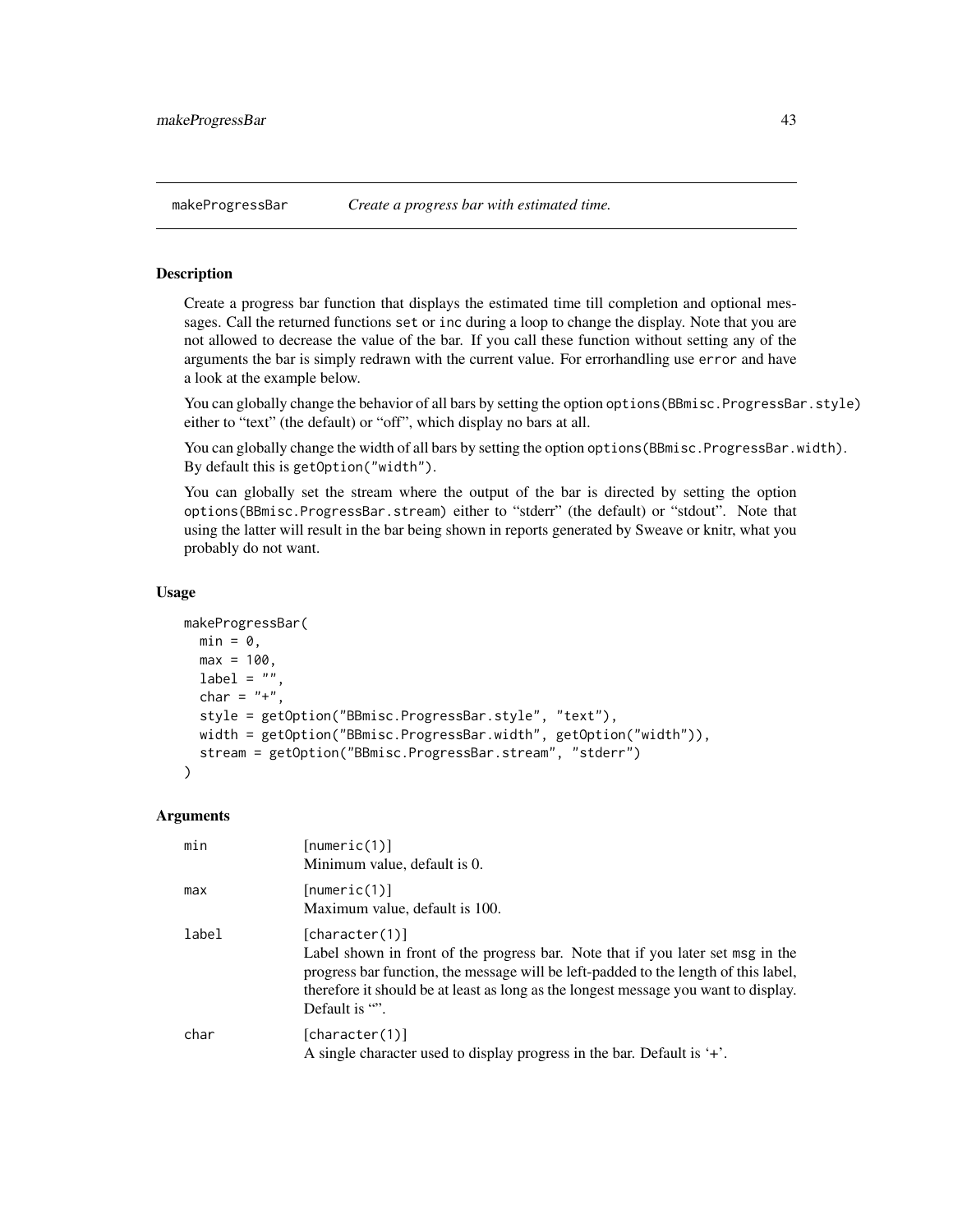# <span id="page-43-0"></span>44 makeProgressBar

| style  | [character(1)]<br>Style of the progress bar. Default is set via options (see details). |
|--------|----------------------------------------------------------------------------------------|
| width  | [interer(1)]<br>Width of the progress bar. Default is set via options (see details).   |
| stream | [character(1)]<br>Stream to use. Default is set via options (see details).             |

# Value

[ProgressBar](#page-42-1) . A list with following functions:

```
set [function(value, msg = label)]
```
Set the bar to a value and possibly display a message instead of the label.

inc [function(value, msg = label)]

Increase the bar and possibly display a message instead of the label.

kill [function(clear = FALSE)]

Kill the bar so it cannot be used anymore. Cursor is moved to new line. You can also erase its display.

error [function(e)]

Useful in tryCatch to properly display error messages below the bar. See the example.

# Examples

```
bar = makeProgressBar(max = 5, label = "test-bar")
for (i in 0:5) {
 bar$set(i)
 Sys.sleep(0.2)
}
bar = makeProgressBar(max = 5, label = "test-bar")
for (i in 1:5) {
 bar$inc(1)
 Sys.sleep(0.2)
}
# display errors properly (in next line)
## Not run:
f = function(i) if (i>2) stop("foo")
bar = makeProgressBar(max = 5, label = "test-bar")
for (i in 1:5) {
  tryCatch ({
    f(i)bar$set(i)
  }, error = bar$error)
}
```
## End(Not run)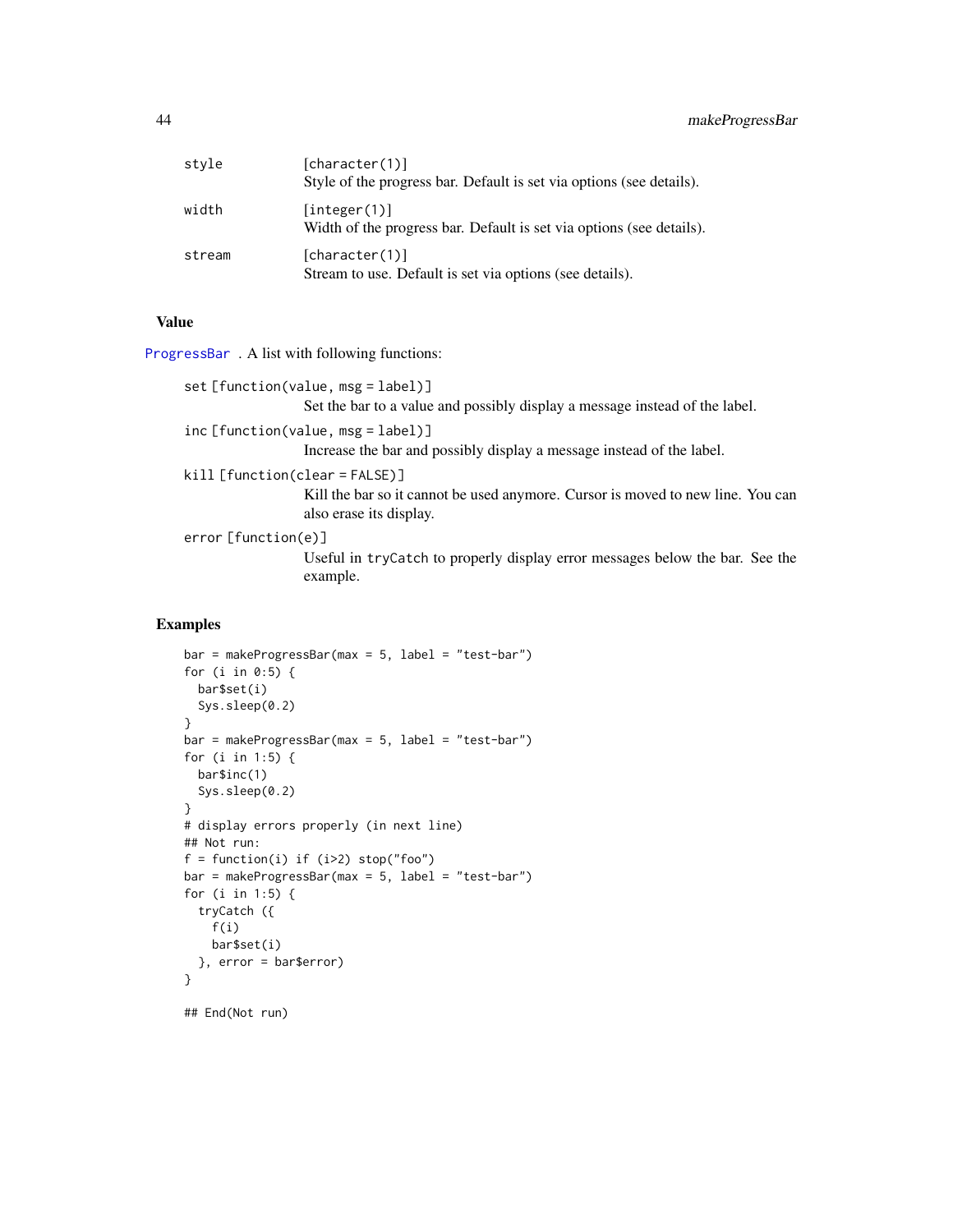<span id="page-44-0"></span>

Simple wrapper for as.list and [setClasses](#page-57-1).

# Usage

makeS3Obj(classes, ...)

#### Arguments

| classes | [character]                                 |
|---------|---------------------------------------------|
|         | Class(es) for constructed object.           |
| $\cdot$ | [any]<br>Key-value pairs for class members. |

### Value

Object.

# Examples

makeS3Obj("car", speed = 100, color = "red")

makeSimpleFileLogger *Simple logger which outputs to a file.*

# <span id="page-44-1"></span>Description

Creates a simple file logger closure to log to a file, including time stamps. An optional buffer holds the last few log messages.

#### Usage

```
makeSimpleFileLogger(logfile, touch = FALSE, keep = 10L)
```

| logfile | [character(1)]<br>File to log to.                                                          |
|---------|--------------------------------------------------------------------------------------------|
| touch   | [logical(1)]<br>Should the file be created before the first log message? Default is FALSE. |
| keep    | [integer(1)]<br>Number of log messages to keep in memory for quick access. Default is 10.  |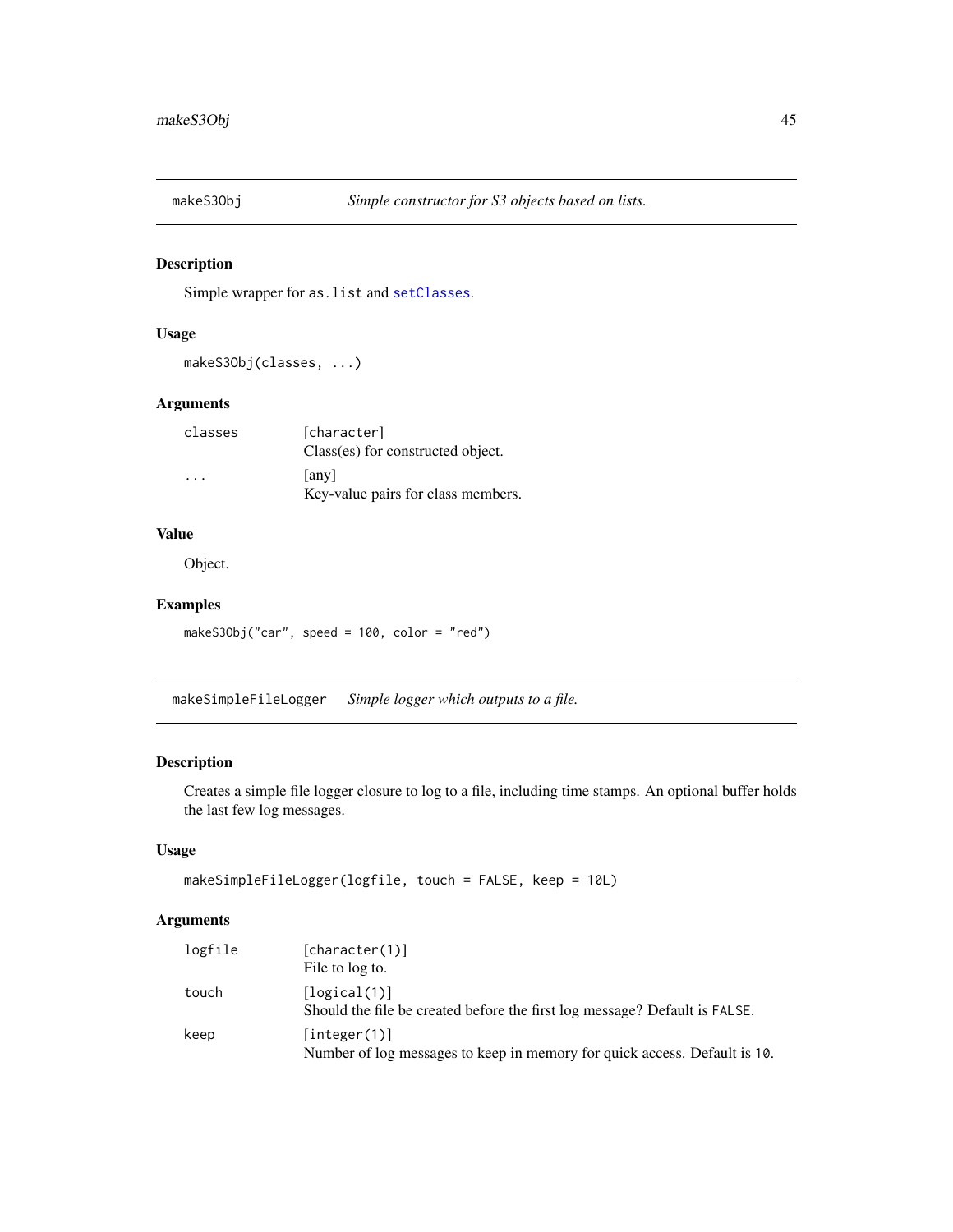# <span id="page-45-0"></span>Value

[SimpleFileLogger](#page-44-1) . A list with following functions:

```
log [function(msg)]
                 Send log message.
getMessages [function(n)]
                 Get last n log messages.
clear [function()]
                  Resets logger and deletes log file.
getSize [function()]
                 Returns the number of logs written.
getLogfile [function()]
                 Returns the full file name logs are written to.
```
# mapValues *Replace values in atomic vectors*

# Description

Replace values in atomic vectors

# Usage

```
mapValues(
  x,
  from,
  to,
  regex = FALSE,
  ignore.case = FALSE,
  perl = FALSE,
  fixed = FALSE
\lambda
```

| x           | [atomic]<br>Atomic vector. If x is a factor, all replacements work on the levels. |
|-------------|-----------------------------------------------------------------------------------|
| from        | [atomic]<br>Atomic vector with values to replace, same length as to.              |
| to          | [atomic]<br>Atomic vector with replacements, same length as from.                 |
| regex       | [logical]<br>Use regular expression matching? Default is FALSE.                   |
| ignore.case | [logical]<br>Argument passed to gsub.                                             |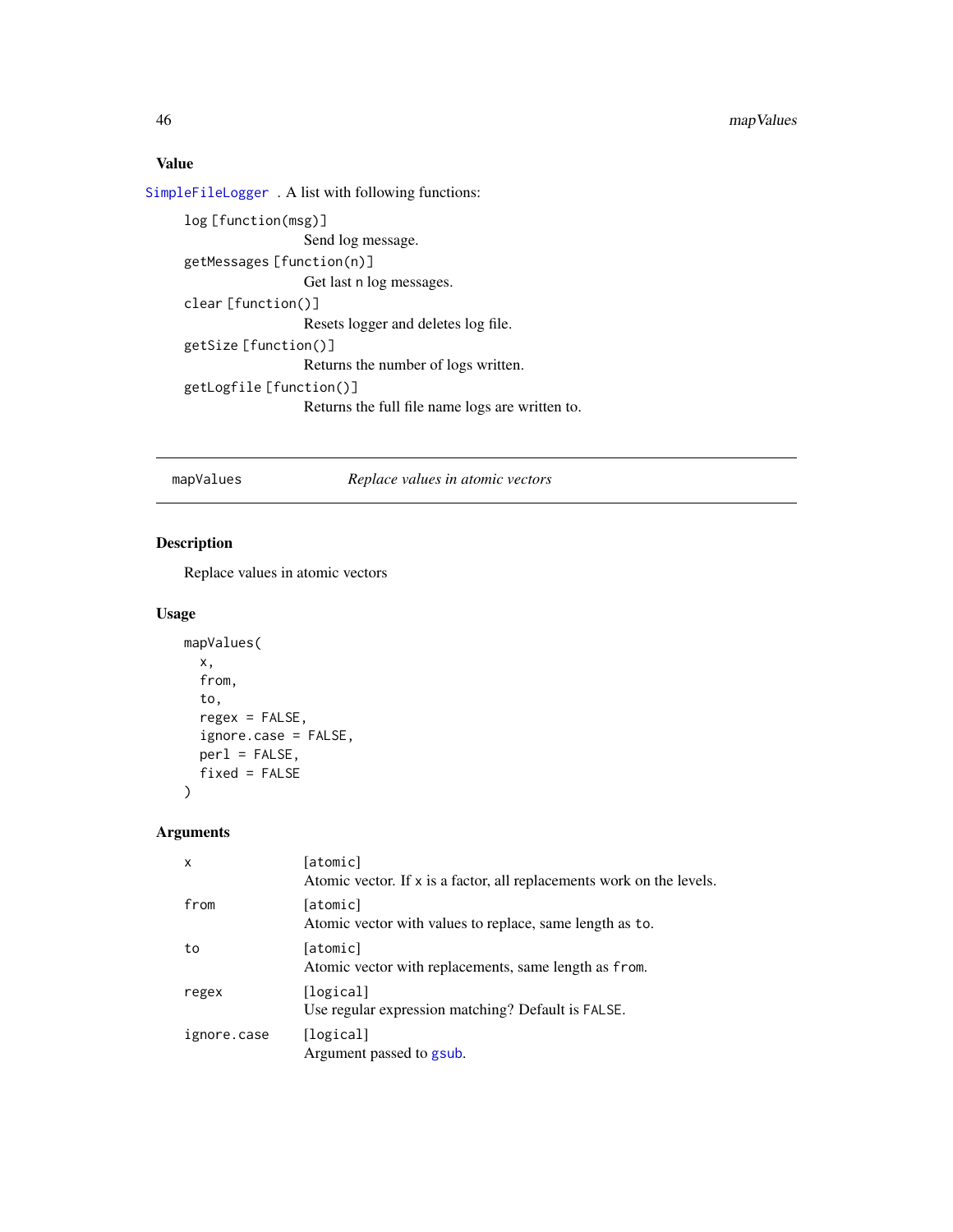#### <span id="page-46-0"></span>messagef 47

| perl  | [logical]                |
|-------|--------------------------|
|       | Argument passed to gsub. |
| fixed | [logical]                |
|       | Argument passed to gsub. |

#### Details

Replaces values specified in from with values in to. Regular expression matching can be enabled which calls [gsub](#page-0-0) iteratively on x to replace all patterns in from with replacements in to.

### Value

atomic .

# Examples

```
# replace integers
x = 1:5mapValues(x, c(2, 3), c(99, 100))
# replace factor levels using regex matching
x = factor(c("aab", "aba", "baa"))
mapValues(x, "a.a", "zzz", regex = TRUE)
```
messagef *Wrapper for message and sprintf.*

# Description

A simple wrapper for message(sprintf(...)).

#### Usage

messagef(..., .newline = TRUE)

# Arguments

| $\cdot$ $\cdot$ $\cdot$ | [any]<br>See sprintf.                          |
|-------------------------|------------------------------------------------|
| .newline                | [logical(1)]                                   |
|                         | Add a newline to the message. Default is TRUE. |

#### Value

Nothing.

### Examples

```
msg = "a message"
warningf("this is %s", msg)
```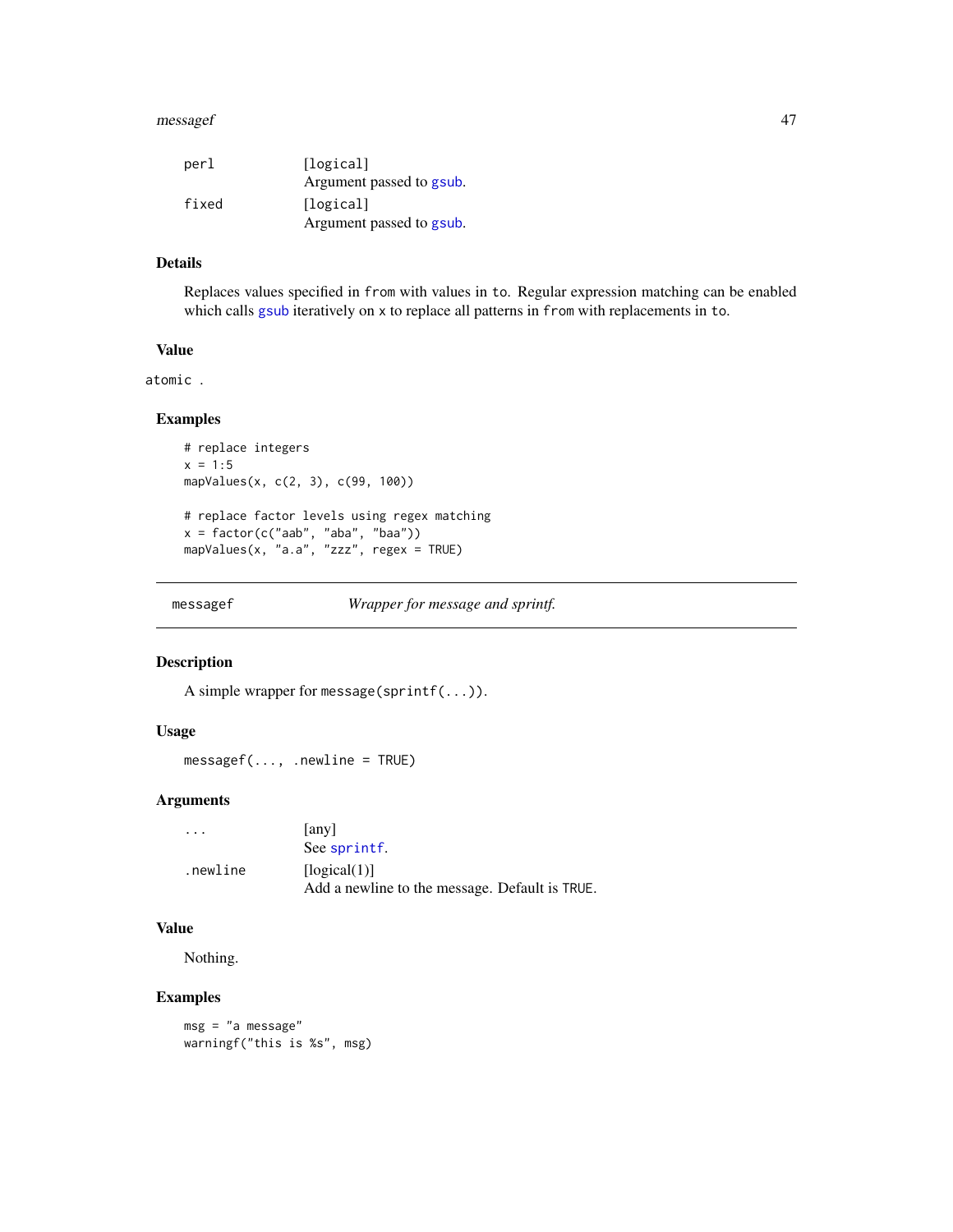<span id="page-47-0"></span>

Even an empty list will always be named.

### Usage

```
namedList(names, init)
```
### Arguments

| names | [character]<br>Names of elements.                                                                   |
|-------|-----------------------------------------------------------------------------------------------------|
| init  | [valid R expression]<br>If given all list elements are initialized to this, otherwise NULL is used. |

# Value

list .

#### Examples

namedList(c("a", "b")) namedList(c("a", "b"), init = 1)

names2 *Replacement for names which always returns a vector.*

# Description

A simple wrapper for [names](#page-0-0). Returns a vector even if no names attribute is set. Values NA and "" are treated as missing and replaced with the value provided in missing.val.

### Usage

names2(x, missing.val = NA\_character\_)

| $\mathsf{x}$ | [ANY]<br>Object, probably named.                                          |
|--------------|---------------------------------------------------------------------------|
| missing.val  | <b>TANY1</b><br>Value to set for missing names. Default is NA_character_. |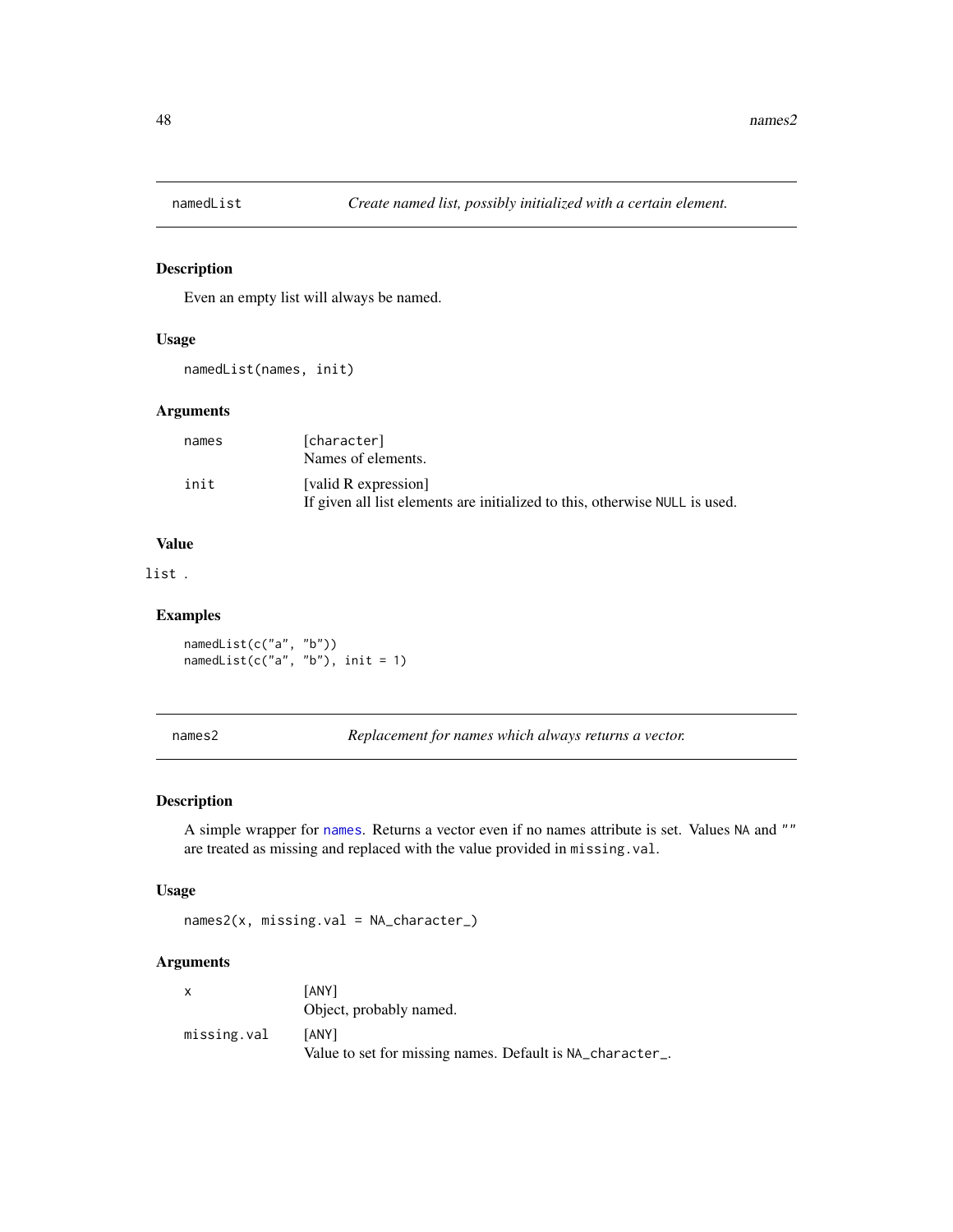#### <span id="page-48-0"></span>normalize the contract of the contract of the contract of the contract of the contract of the contract of the contract of the contract of the contract of the contract of the contract of the contract of the contract of the

# Value

character : vector of the same length as x.

### Examples

```
x = 1:3names(x)
names2(x)
names(x[1:2]) = letters[1:2]
names(x)
names2(x)
```
normalize *Normalizes numeric data to a given scale.*

### Description

Currently implemented for numeric vectors, numeric matrices and data.frame. For matrixes one can operate on rows or columns For data.frames, only the numeric columns are touched, all others are left unchanged. For constant vectors / rows / columns most methods fail, special behaviour for this case is implemented.

The method also handles NAs in in x and leaves them untouched.

#### Usage

```
normalize(
  x,
 method = "standardize",
  range = c(0, 1),
 margin = 1L,
 on.constant = "quiet"
)
```

| $\mathsf{x}$ | [numericlmatrixldata.frame]<br>Input vector.                                                                                                                                                       |
|--------------|----------------------------------------------------------------------------------------------------------------------------------------------------------------------------------------------------|
| method       | [character(1)]<br>Normalizing method. Available are:<br>"center": Subtract mean.<br>"scale": Divide by standard deviation.<br>"standardize": Center and scale.<br>"range": Scale to a given range. |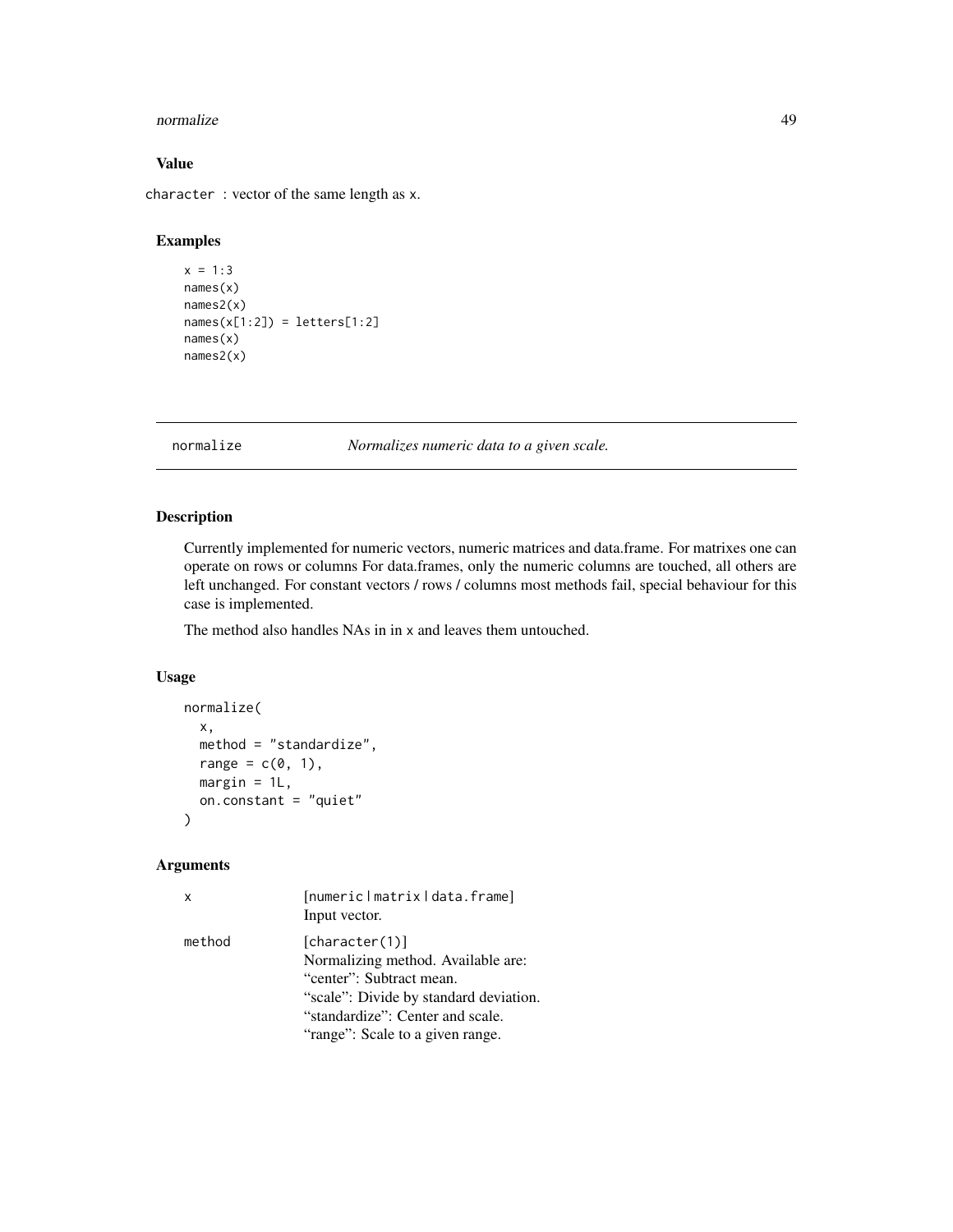<span id="page-49-0"></span>

| range       | [numeric(2)]<br>Range for method "range". The first value represents the replacement for the<br>min value, the second is the substitute for the max value. So it is possible to<br>reverse the order by giving range = $c(1, \theta)$ . Default is $c(\theta, 1)$ .                                                                                                                                                                                                                                                                                                              |
|-------------|----------------------------------------------------------------------------------------------------------------------------------------------------------------------------------------------------------------------------------------------------------------------------------------------------------------------------------------------------------------------------------------------------------------------------------------------------------------------------------------------------------------------------------------------------------------------------------|
| margin      | [integer(1)]<br>$1 = rows$ , $2 = \text{cols}$ . Same is in apply Default is 1.                                                                                                                                                                                                                                                                                                                                                                                                                                                                                                  |
| on.constant | [character(1)]<br>How should constant vectors be treated? Only used, of "method != center",<br>since this methods does not fail for constant vectors. Possible actions are:<br>"quiet": Depending on the method, treat them quietly:<br>"scale": No division by standard deviation is done, input values. will be returned<br>untouched.<br>"standardize": Only the mean is subtracted, no division is done.<br>"range": All values are mapped to the mean of the given range.<br>"warn": Same behaviour as "quiet", but print a warning message.<br>"stop": Stop with an error. |

### Value

numeric | matrix | data.frame .

#### See Also

[scale](#page-0-0)

optimizeSubInts *Naive multi-start version of* [optimize](#page-0-0) *for global optimization.*

# Description

The univariate [optimize](#page-0-0) can stop at arbitrarily bad points when f is not unimodal. This functions mitigates this effect in a very naive way: interval is subdivided into nsub equally sized subintervals, [optimize](#page-0-0) is run on all of them (and on the original big interval) and the best obtained point is returned.

### Usage

```
optimizeSubInts(
  f,
  interval,
  ...,
  lower = min(interval),
 upper = max(interval),
 maximum = FALSE,tol = .Machine$double.eps^0.25,
 nsub = 50L)
```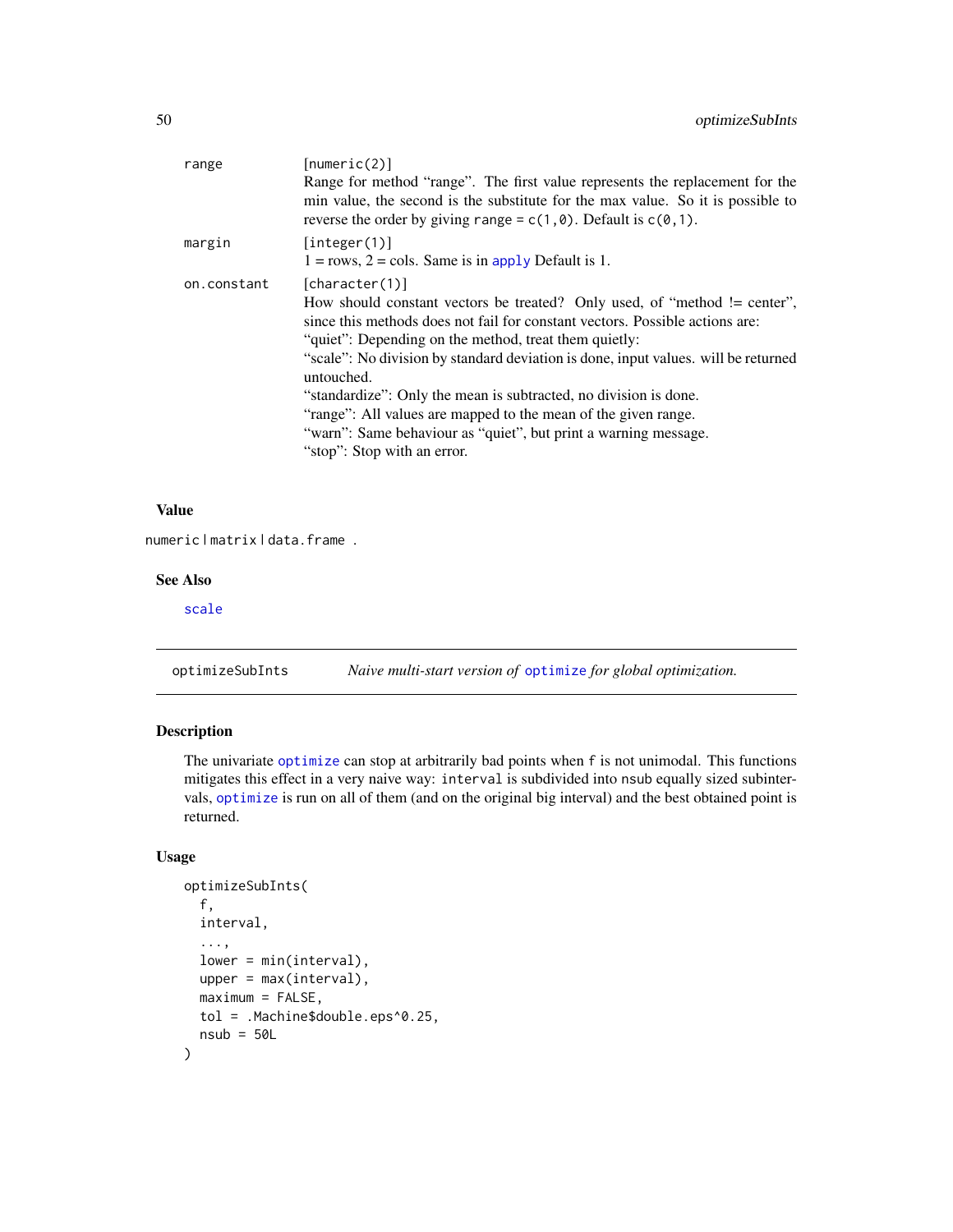#### <span id="page-50-0"></span>pause 51 met 1992 is the state of the state of the state of the state of the state of the state of the state of the state of the state of the state of the state of the state of the state of the state of the state of the st

# Arguments

| See optimize.                                                                                               |
|-------------------------------------------------------------------------------------------------------------|
| See optimize.                                                                                               |
| See optimize.                                                                                               |
| See optimize.                                                                                               |
| See optimize.                                                                                               |
| See optimize.                                                                                               |
| See optimize.                                                                                               |
| [interer(1)]<br>Number of subintervals. A value of 1 implies normal optimize behavior. De-<br>fault is 50L. |
|                                                                                                             |

#### Value

See [optimize](#page-0-0).

pause *Pause in interactive mode and continue on <Enter>.*

# Description

Pause in interactive mode and continue on  $\leq$ Enter>.

# Usage

pause()

printHead *More meaningful* head(df) *output.*

# Description

The behaviour is similar to  $print(head(x, n))$ . The difference is, that if the number of rows in a data.frame/matrix or the number of elements in a list or vector is larger than n, additional information is printed about the total number of rows or elements respectively.

# Usage

printHead( $x$ ,  $n = 6L$ )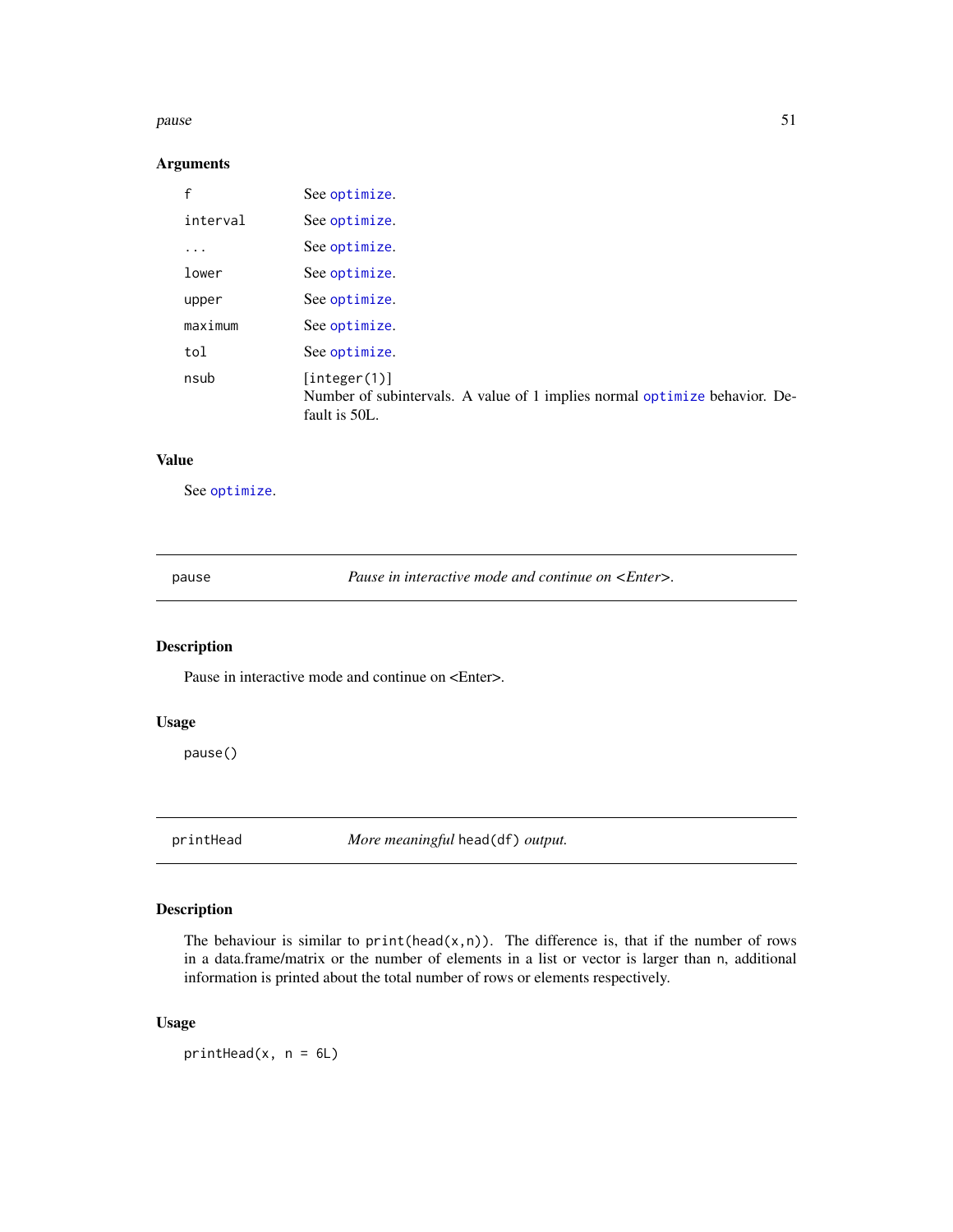# <span id="page-51-0"></span>Arguments

| X  | [data.frame   matrix   list   vector]<br>Object.                                                                                         |
|----|------------------------------------------------------------------------------------------------------------------------------------------|
| n. | [interer(1)]<br>Single positive integer: number of rows for a matrix/data.frame or number of<br>elements for vectors/lists respectively. |

### Value

Nothing.

| printStrToChar |  | Print $str(x)$ of an object to a string / character vector. |
|----------------|--|-------------------------------------------------------------|
|----------------|--|-------------------------------------------------------------|

# Description

Print  $str(x)$  of an object to a string / character vector.

# Usage

```
printStrToChar(x, collapse = "\n")
```
# Arguments

| X        | [any]<br>Object to print                                                                                                  |
|----------|---------------------------------------------------------------------------------------------------------------------------|
| collapse | [character(1)]<br>Used to collapse multiple lines. NULL means no collapsing, vector is returned.<br>Default is " $\ln$ ". |

# Value

character .

# Examples

printStrToChar(iris)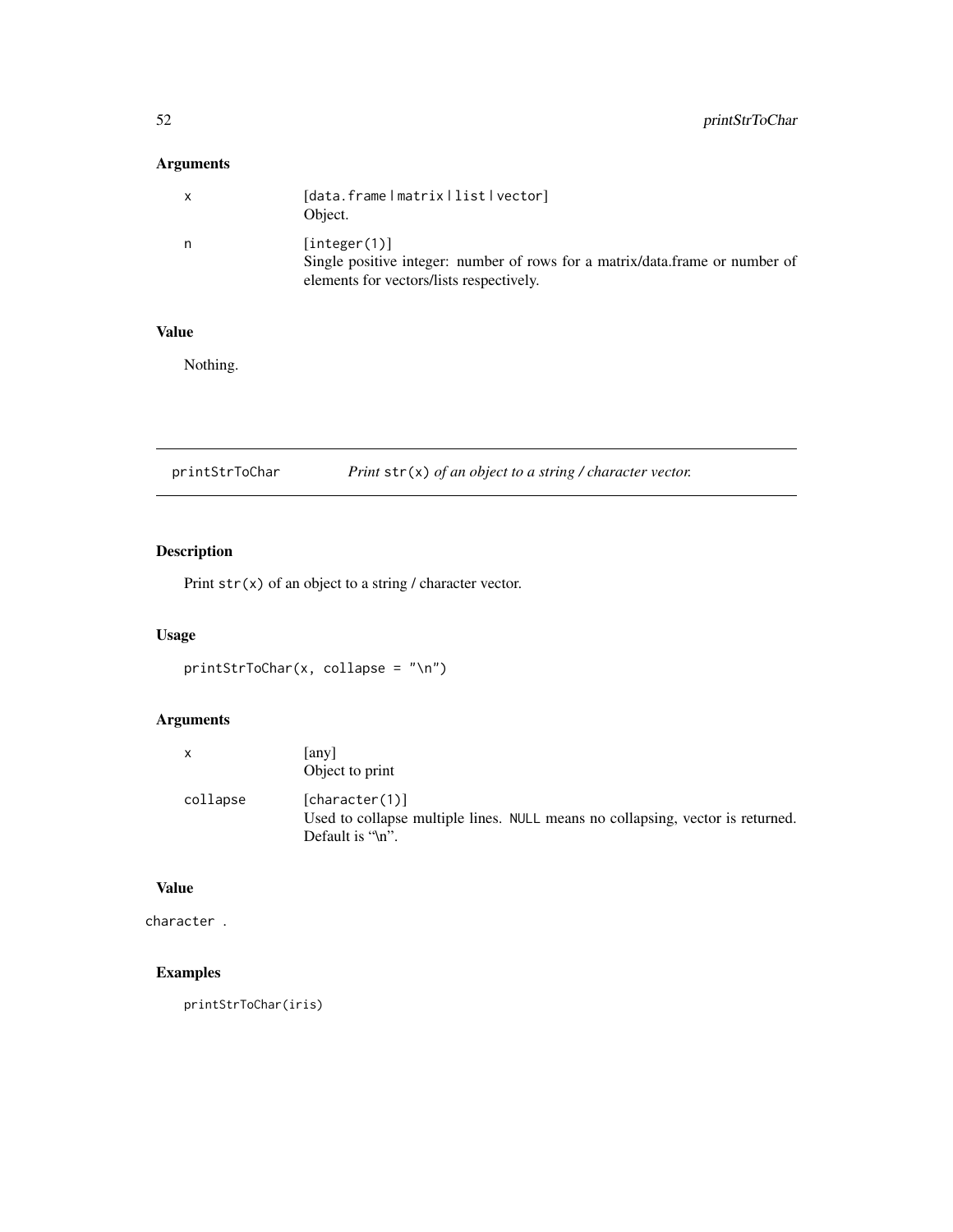<span id="page-52-0"></span>

Prints object to a string / character vector.

# Usage

printToChar(x, collapse = "\n")

# Arguments

| X        | [any]<br>Object to print                                                                                             |
|----------|----------------------------------------------------------------------------------------------------------------------|
| collapse | [character(1)]<br>Used to collapse multiple lines. NULL means no collapsing, vector is returned.<br>Default is "\n". |

# Value

character .

# Examples

 $x = data.$  frame( $a = 1:2, b = 3:4$ ) str(printToChar(x))

rangeVal *Calculate range statistic.*

# Description

A simple wrapper for diff(range(x)), so  $max(x)$  -min(x).

# Usage

rangeVal(x, na.rm = FALSE)

|       | [numeric]                                                                      |
|-------|--------------------------------------------------------------------------------|
|       | The vector.                                                                    |
| na.rm | [logical(1)]                                                                   |
|       | If FALSE. NA is returned if an NA is encountered in x. If TRUE, NAs are disre- |
|       | garded. Default is FALSE                                                       |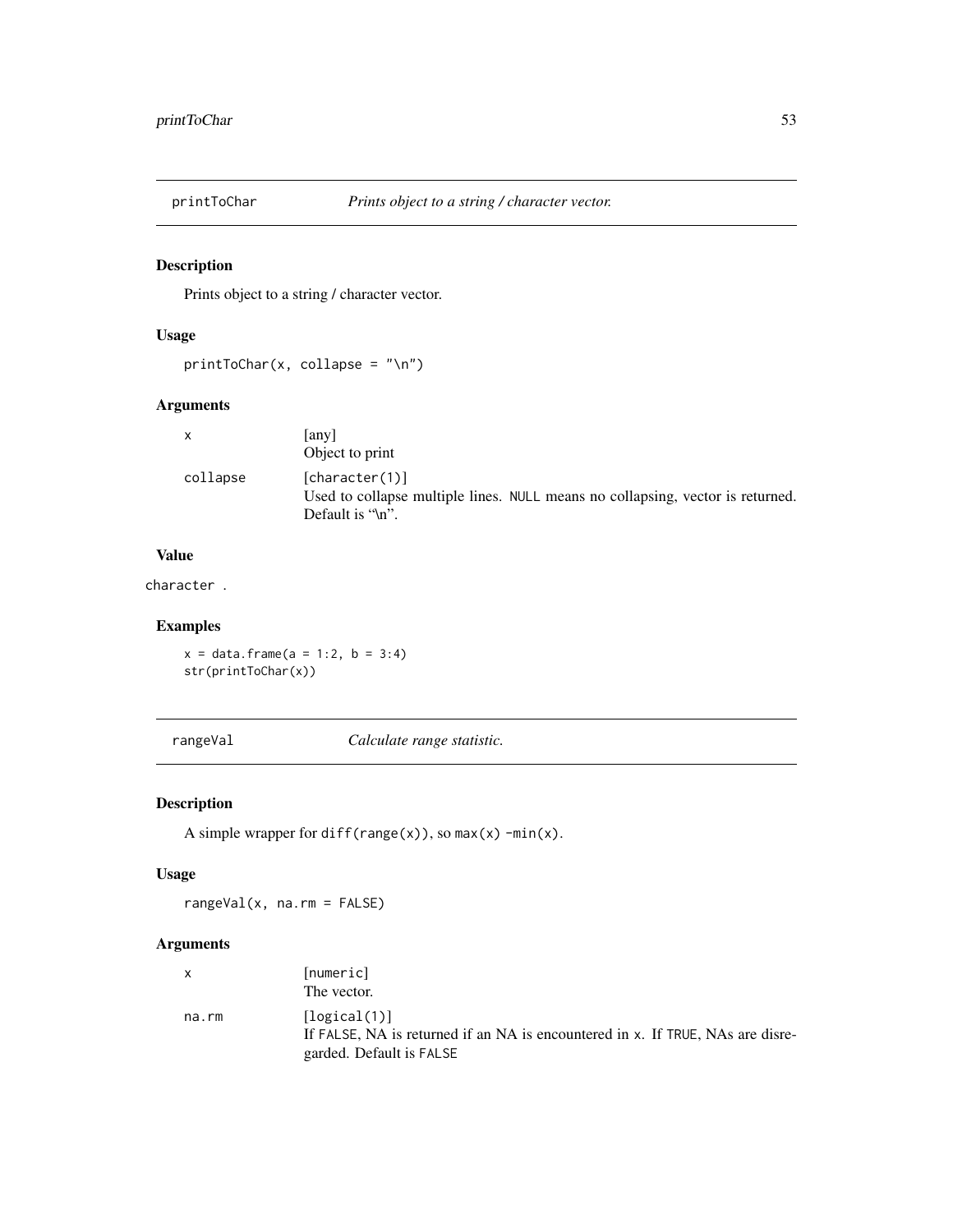# <span id="page-53-0"></span>Value

numeric(1) .

requirePackages *Require some packages.*

# Description

Packages are loaded either via [requireNamespace](#page-0-0) or [require](#page-0-0).

If some packages could not be loaded and stop is TRUE the following exception is thrown: "For <why> please install the following packages: <missing packages>". If why is NULL the message is: "Please install the following packages: <missing packages>".

# Usage

```
requirePackages(
 packs,
 min.versions = NULL,
 why = ",
 stop = TRUE,
  suppress.warnings = FALSE,
 default.method = "attach"
\mathcal{L}
```

| packs             | [character]<br>Names of packages. If a package name is prefixed with "!", it will be at-<br>tached using require. If a package name is prefixed with "", its names-<br>pace will be loaded using requireNamespace. If there is no prefix, argument<br>default.method determines how to deal with package loading.                                       |
|-------------------|---------------------------------------------------------------------------------------------------------------------------------------------------------------------------------------------------------------------------------------------------------------------------------------------------------------------------------------------------------|
| min.versions      | [character]<br>A char vector specifying required minimal version numbers for a subset of pack-<br>ages in packs. Must be named and all names must be in packs. The only<br>exception is when packs is only a single string, then you are allowed to pass<br>an unnamed version string here. Default is NULL, meaning no special version<br>requirements |
| why               | [character(1)]<br>Short string explaining why packages are required. Default is an empty string.                                                                                                                                                                                                                                                        |
| stop              | [logical(1)]<br>Should an exception be thrown for missing packages? Default is TRUE.                                                                                                                                                                                                                                                                    |
| suppress.warnings |                                                                                                                                                                                                                                                                                                                                                         |
|                   | [logical(1)]                                                                                                                                                                                                                                                                                                                                            |
|                   | Should warnings be supressed while requiring? Default is FALSE.                                                                                                                                                                                                                                                                                         |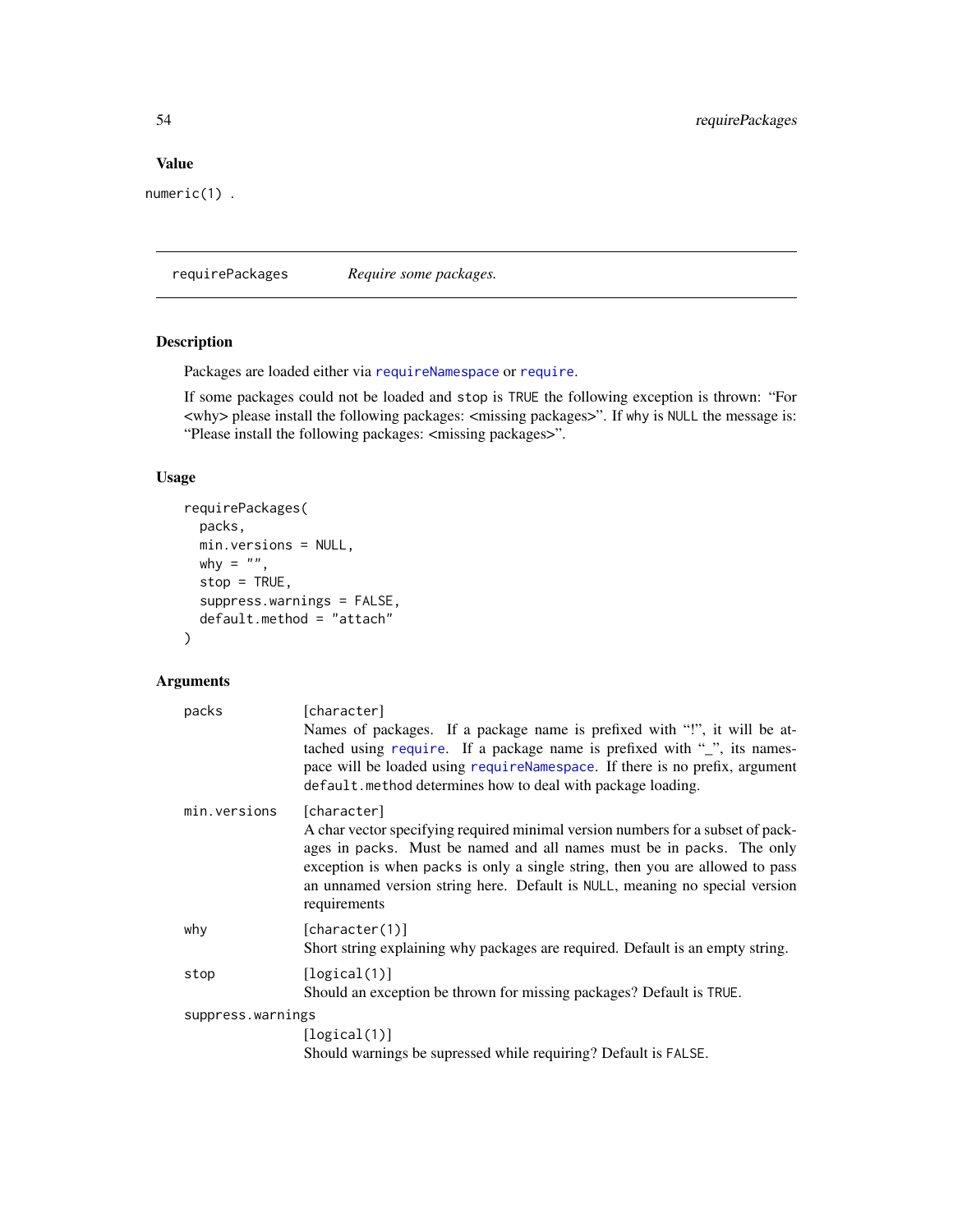# <span id="page-54-0"></span>rowLapply 55

```
default.method [character(1)]
                   If the packages are not explicitly prefixed with "!" or "_", this arguments deter-
                   mines the default. Possible values are "attach" and "load". Note that the default
                   is "attach", but this might/will change in a future version, so please make sure
                   to always explicitly set this.
```
# Value

logical . Named logical vector describing which packages could be loaded (with required version). Same length as packs.

# Examples

requirePackages(c("BBmisc", "base"), why = "BBmisc example")

|  | rowLapply |  |
|--|-----------|--|
|--|-----------|--|

Apply function to rows of a data frame.

# Description

Just like an [lapply](#page-0-0) on data frames, but on the rows.

#### Usage

 $rowLapply(df, fun, ..., unlist = FALSE)$ rowSapply(df, fun, ..., unlist = FALSE, simplify = TRUE, use.names = TRUE)

| df        | [data.frame]<br>Data frame.                                                                                                                                                                                                                                                                       |
|-----------|---------------------------------------------------------------------------------------------------------------------------------------------------------------------------------------------------------------------------------------------------------------------------------------------------|
| fun       | [function]<br>Function to apply. Rows are passed as list or vector, depending on argument<br>unlist, as first argument.                                                                                                                                                                           |
| .         | [ANY]<br>Additional arguments for fun.                                                                                                                                                                                                                                                            |
| unlist    | [logical(1)]<br>Unlist the row? Note that automatic conversion may be triggered for lists of<br>mixed data types Default is FALSE.                                                                                                                                                                |
| simplify  | [logical(1)   character(1)]<br>Should the result be simplified? See sapply. If "cols", we expect the call results<br>to be vectors of the same length and they are arranged as the columns of the<br>resulting matrix. If "rows", likewise, but rows of the resulting matrix. Default<br>is TRUE. |
| use.names | [logical(1)]<br>Should result be named by the row names of df? Default is TRUE.                                                                                                                                                                                                                   |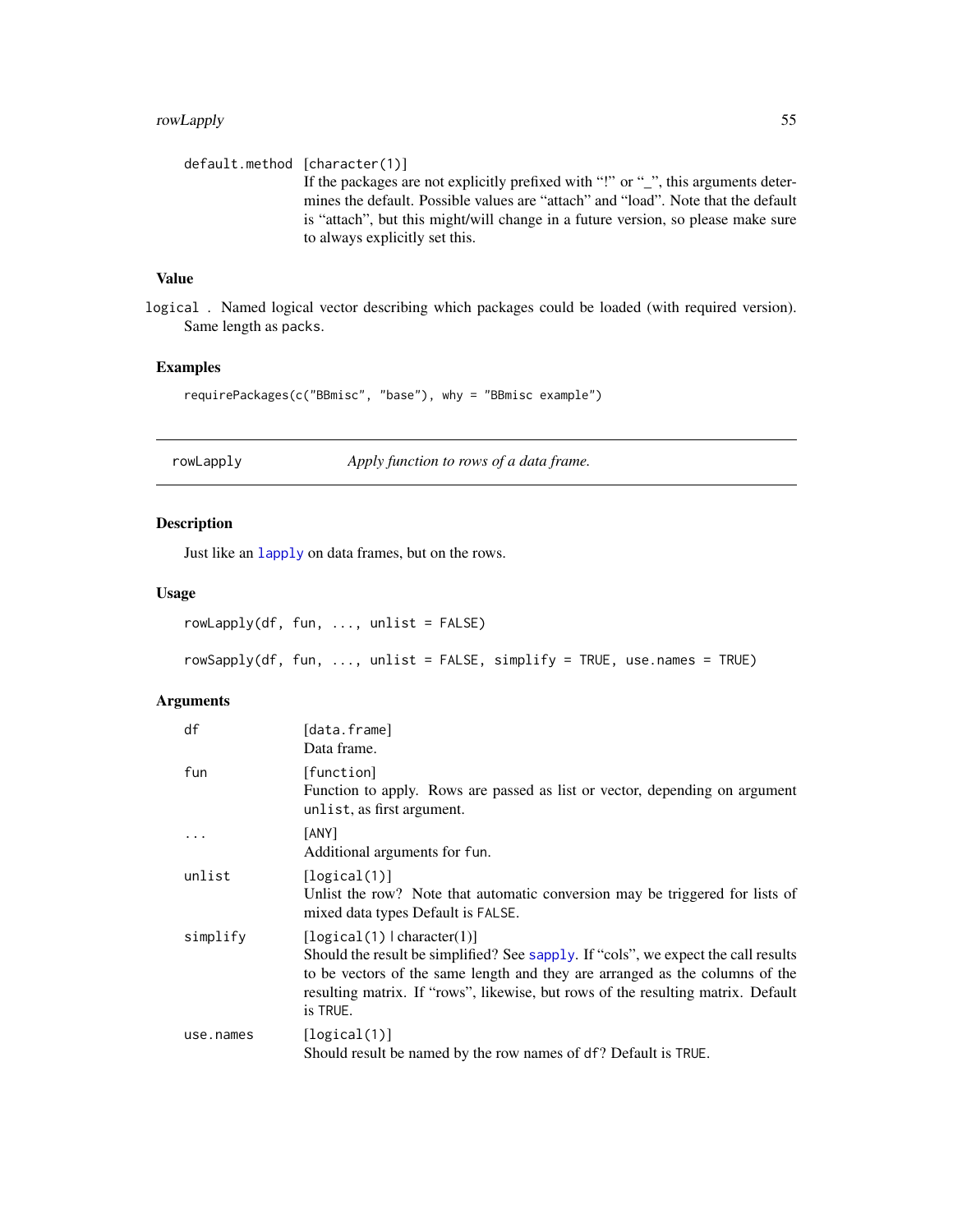# <span id="page-55-0"></span>Value

list or simplified object . Length is nrow(df).

# Examples

```
rowLapply(iris, function(x) x$Sepal.Length + x$Sepal.Width)
```
save2 *Save multiple objects to a file.*

# Description

A simple wrapper for [save](#page-0-0). Understands key = value syntax to save objects using arbitrary variable names. All options of [save](#page-0-0), except list and envir, are available and passed to [save](#page-0-0).

### Usage

```
save2(
  file,
  ...,
  ascii = FALSE,
  version = NULL,
  compress = !ascii,
  compression_level,
  eval.promises = TRUE,
  precheck = TRUE
\mathcal{L}
```
# Arguments

| file              | File to save.                                                         |
|-------------------|-----------------------------------------------------------------------|
|                   | [any]<br>Will be converted to an environment and then passed to save. |
| ascii             | See help of save.                                                     |
| version           | See help of save.                                                     |
| compress          | See help of save.                                                     |
| compression_level |                                                                       |
|                   | See help of save.                                                     |
| eval.promises     | See help of save.                                                     |
| precheck          | See help of save.                                                     |

# Value

See help of [save](#page-0-0).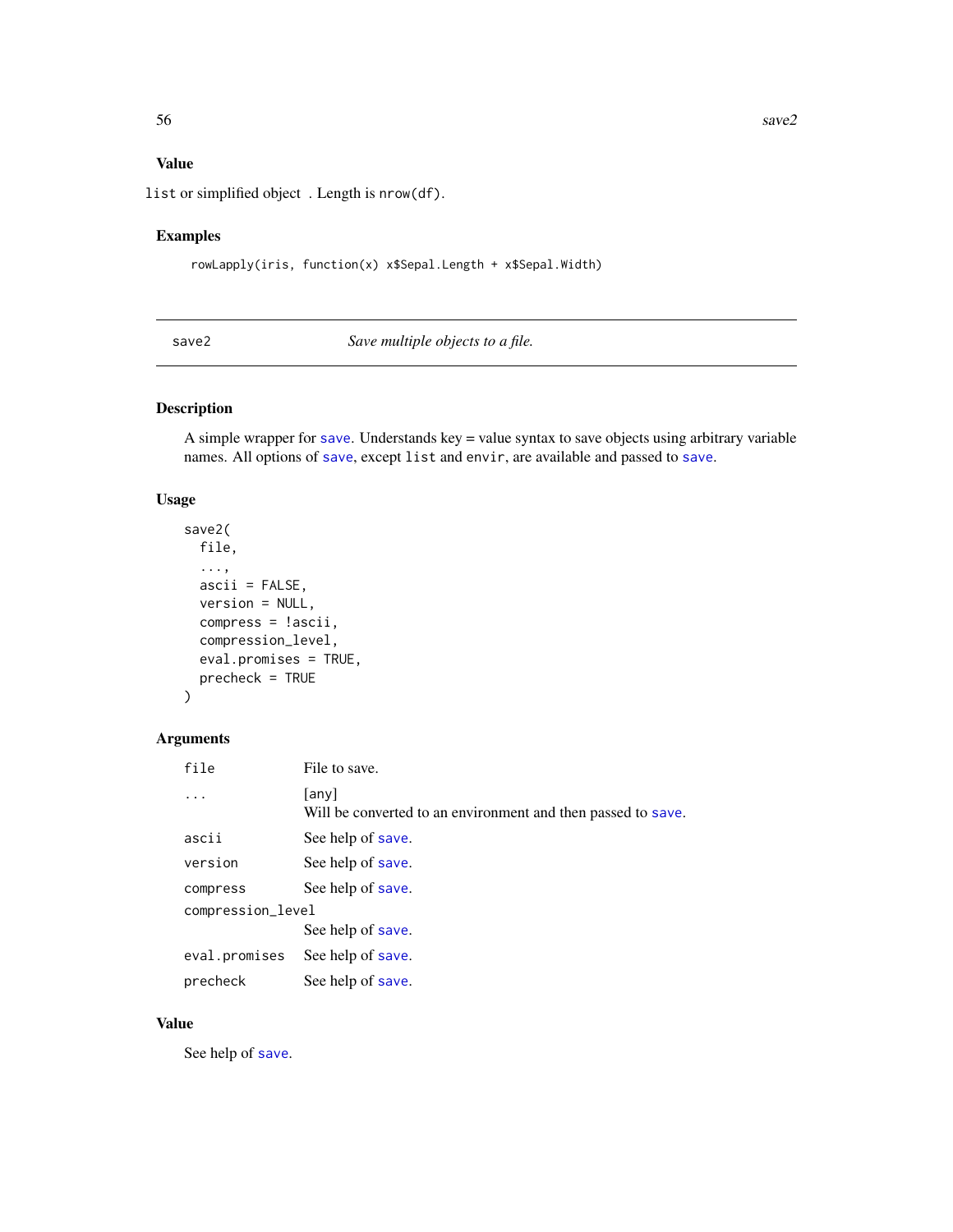<span id="page-56-0"></span>seq\_row 57

# Examples

 $x = 1$  $save2(y = x, file = template())$ 

| seg_row |
|---------|
|         |

Generate sequences along rows or cols.

# Description

A simple convenience wrapper around [seq\\_len](#page-0-0).

### Usage

seq\_row(x)

seq\_col(x)

# Arguments

| [data.frame matrix]                                                        |
|----------------------------------------------------------------------------|
| Data frame, matrix or any object which supports now or nool, respectively. |

# Value

Vector of type [integer].

# Examples

```
data(iris)
seq_row(iris)
seq_col(iris)
```
setAttribute *A wrapper for* attr(x, which) = y*.*

# Description

A wrapper for  $attr(x, which) = y$ .

# Usage

setAttribute(x, which, value)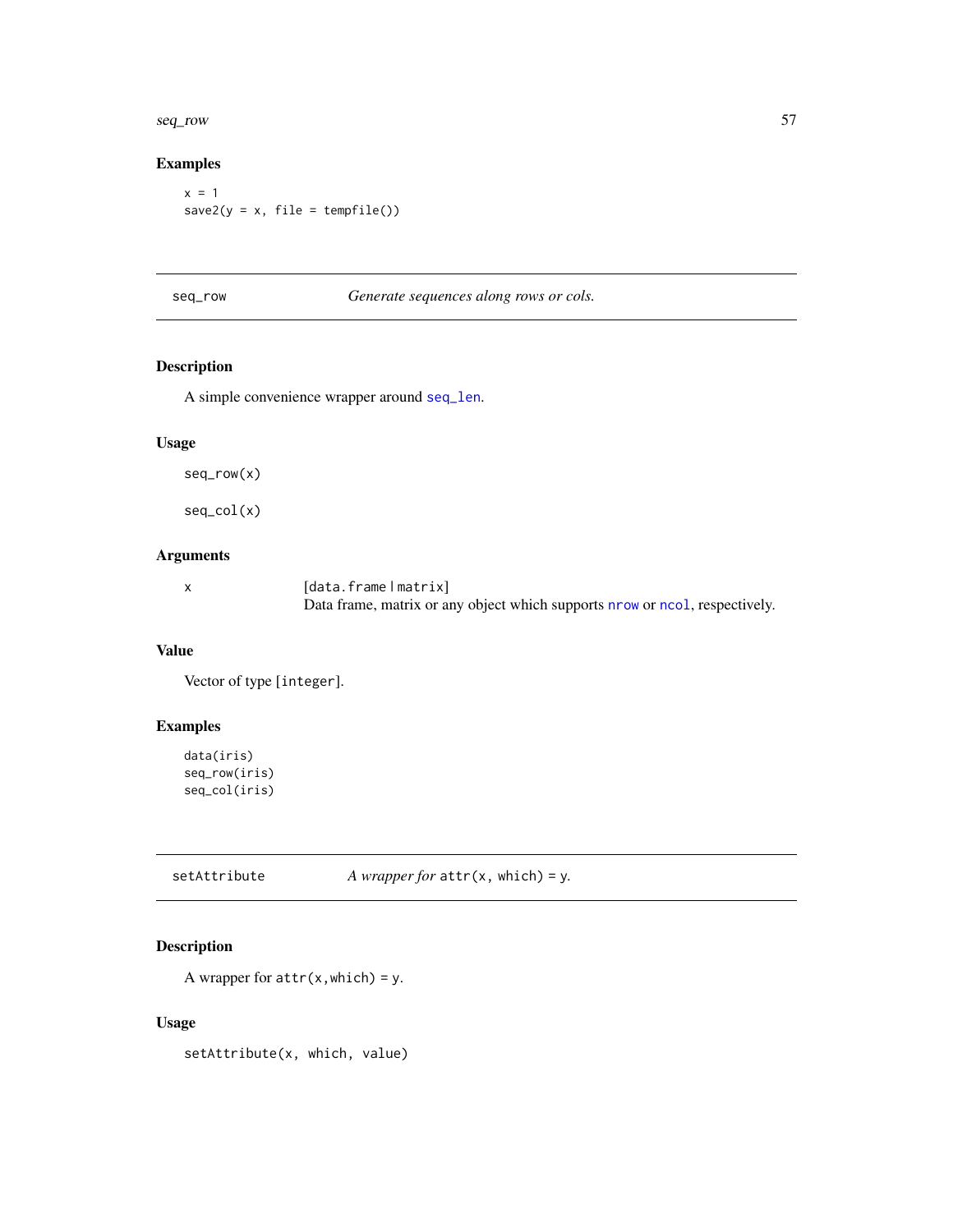# <span id="page-57-0"></span>Arguments

| х     | [any]<br>Your object.                          |
|-------|------------------------------------------------|
| which | [character(1)]<br>Name of the attribute to set |
| value | [ANY]<br>Value for the attribute.              |

### Value

Changed object x.

# Examples

```
setAttribute(list(), "foo", 1)
```
<span id="page-57-1"></span>

| setClasses | A wrapper for class $(x)$ = classes. |  |
|------------|--------------------------------------|--|
|------------|--------------------------------------|--|

# Description

A wrapper for  $class(x) = classes$ .

# Usage

```
setClasses(x, classes)
```
# Arguments

| x       | [any]<br>Your object.       |
|---------|-----------------------------|
| classes | [character]<br>New classes. |

# Value

Changed object x.

# Examples

```
setClasses(list(), c("foo1", "foo2"))
```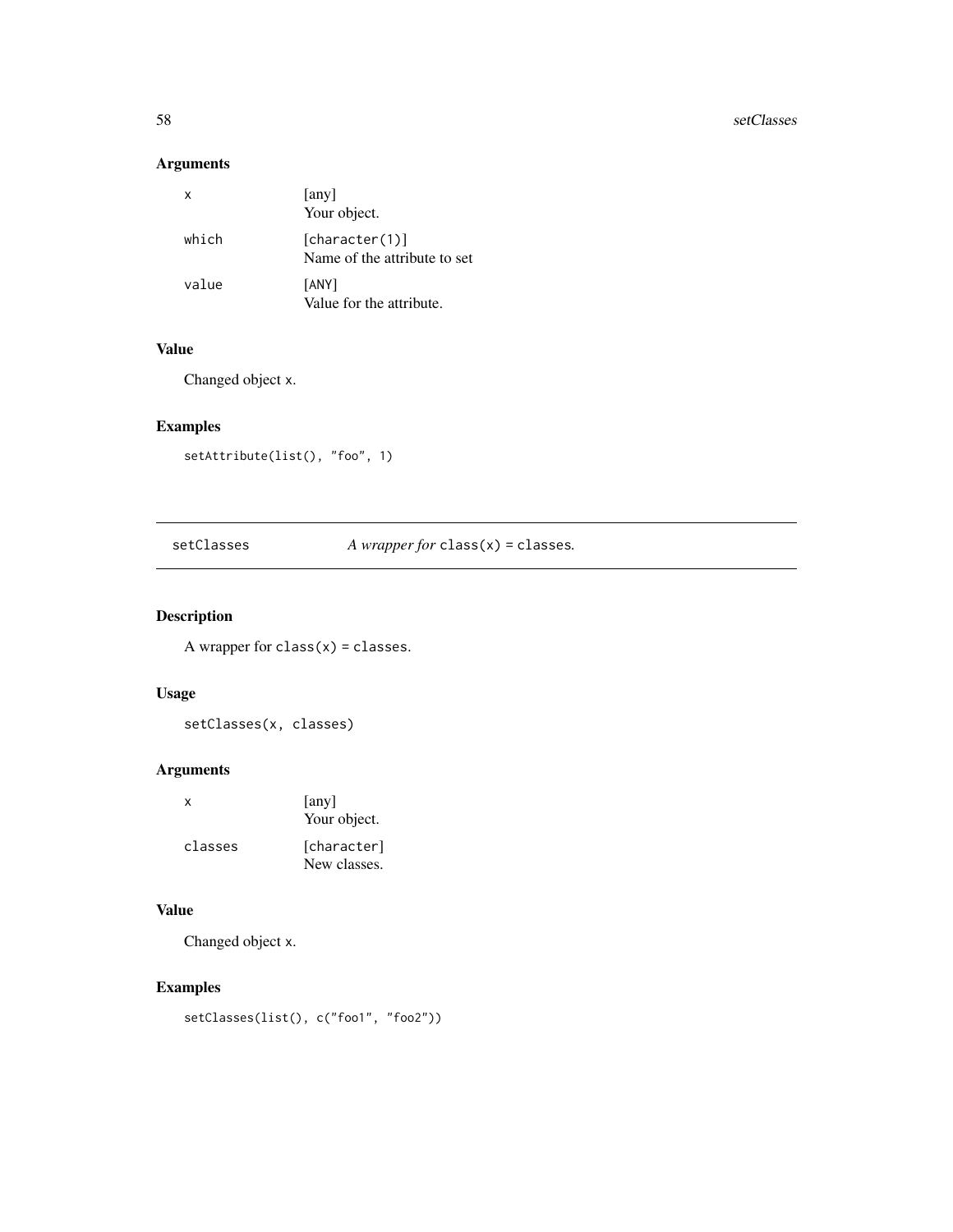<span id="page-58-0"></span>

Wrapper for rownames(x) = y, colnames(x) = y.

# Usage

```
setRowNames(x, names)
```

```
setColNames(x, names)
```
# Arguments

| X     | [matrix   data.frame]<br>Matrix or data frame. |
|-------|------------------------------------------------|
| names | [character]<br>New names for rows / columns.   |

# Value

Changed object x.

# Examples

setColNames(matrix(1:4, 2, 2), c("a", "b"))

setValue *Set a list element to a new value.*

# Description

This wrapper supports setting elements to NULL.

### Usage

```
setValue(obj, index, newval)
```

| obi    | [list]                                                                    |
|--------|---------------------------------------------------------------------------|
| index  | [character   integer]<br>Index or indices where to insert the new values. |
| newval | [any]<br>Inserted elements(s). Has to be a list if index is a vector.     |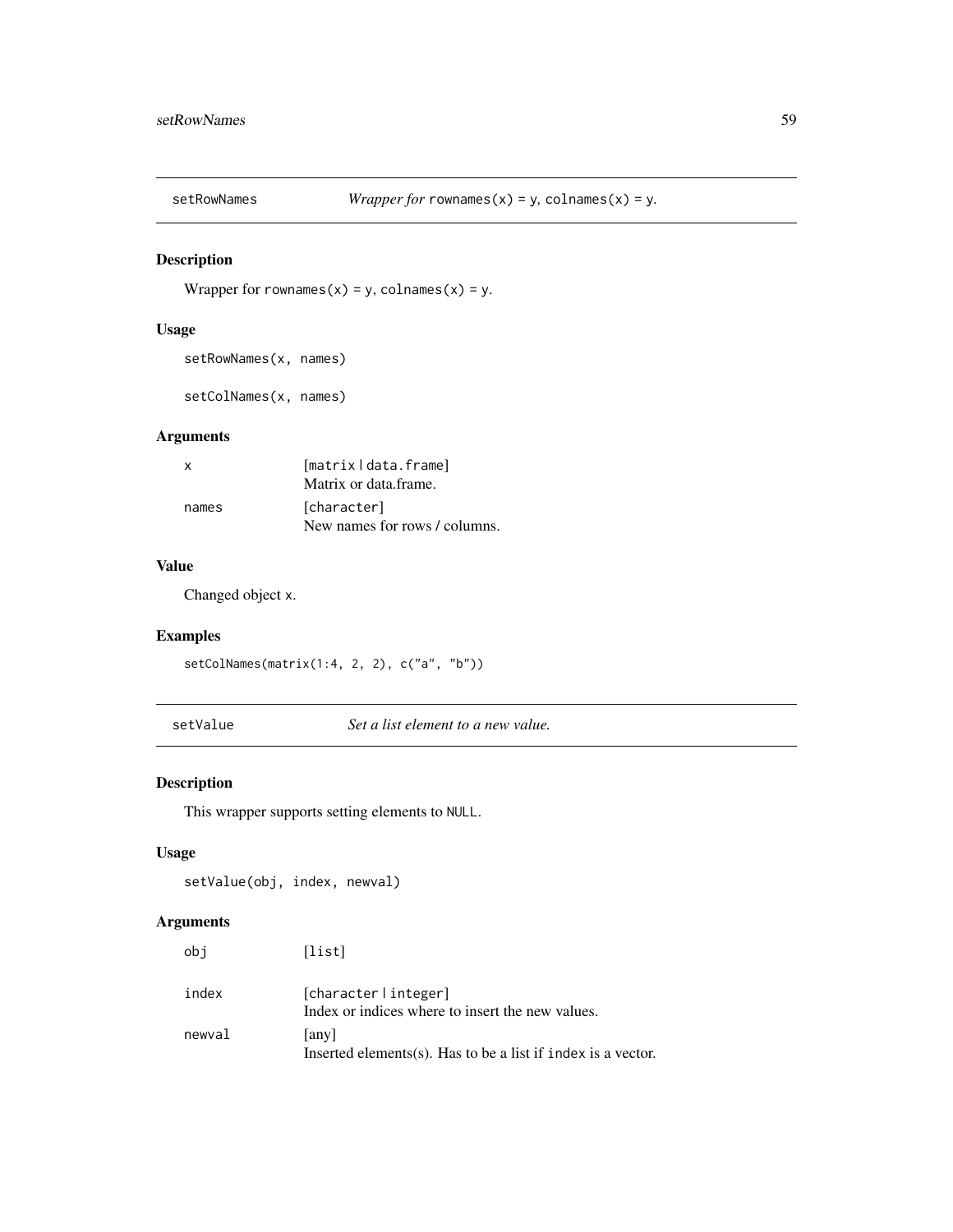### <span id="page-59-0"></span>Value

list

sortByCol *Sort the rows of a data.frame according to one or more columns.*

#### Description

Sort the rows of a data.frame according to one or more columns.

#### Usage

sortByCol(x, col, asc = TRUE)

#### Arguments

| x   | [data.frame]<br>Data.frame to sort.                                                                                                           |
|-----|-----------------------------------------------------------------------------------------------------------------------------------------------|
| col | [character]<br>One or more column names to sort x by. In order of preference.                                                                 |
| asc | [logical]<br>Sort ascending (or descending)? One value per entry of col. If a scalar logical<br>is passed, it is replicated. Default is TRUE. |

# Value

data.frame .

splitPath *Split a path into components*

# Description

The first normalized path is split on forward and backward slashes and its components returned as character vector. The drive or network home are extracted separately on windows systems and empty on all other systems.

# Usage

splitPath(path)

### Arguments

path [character(1)] Path to split as string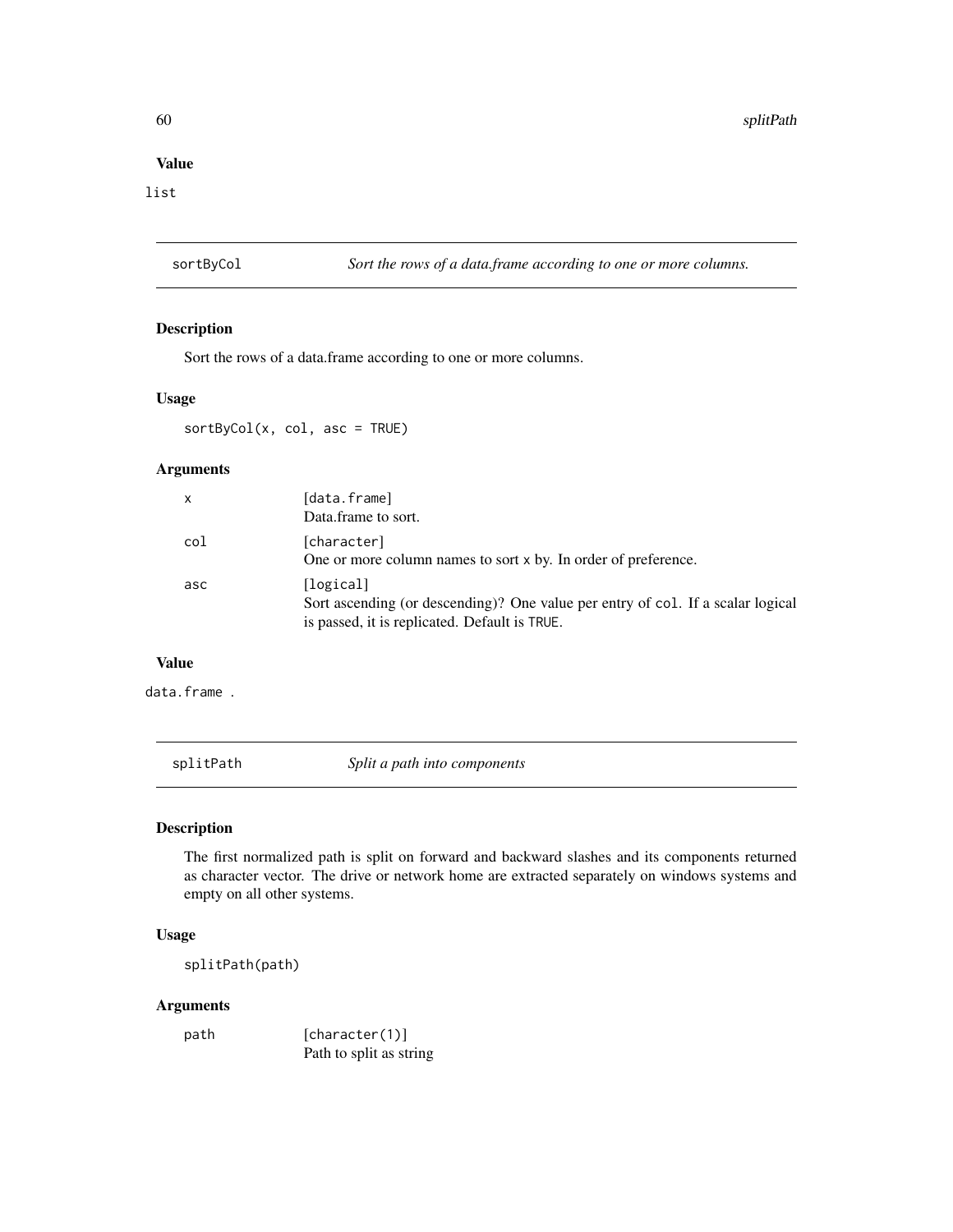#### <span id="page-60-0"></span>splitTime 61

# Value

named list: List with components "drive" (character(1) and "path" (character(n).

splitTime *Split seconds into handy chunks of time.*

### Description

Note that a year is simply defined as exactly 365 days.

#### Usage

splitTime(seconds, unit = "years")

### Arguments

| seconds | [numeric(1)]<br>Number of seconds. If not an integer, it is rounded down.                                                                      |
|---------|------------------------------------------------------------------------------------------------------------------------------------------------|
| unit    | [character(1)]<br>Largest unit to split seconds into. Must be one of: c("years", "days", "hours", "minutes", "seconds"]<br>Default is "years". |

# Value

numeric(5) . A named vector containing the "years", "days", "hours", "minutes" and "seconds". Units larger than the given unit are NA.

#### Examples

splitTime(1000)

stopf *Wrapper for stop and sprintf.*

# Description

A wrapper for [stop](#page-0-0) with [sprintf](#page-0-0) applied to the arguments. Notable difference is that error messages are not truncated to 1000 characters by default.

#### Usage

 $stopf(..., warning.length = 8170L)$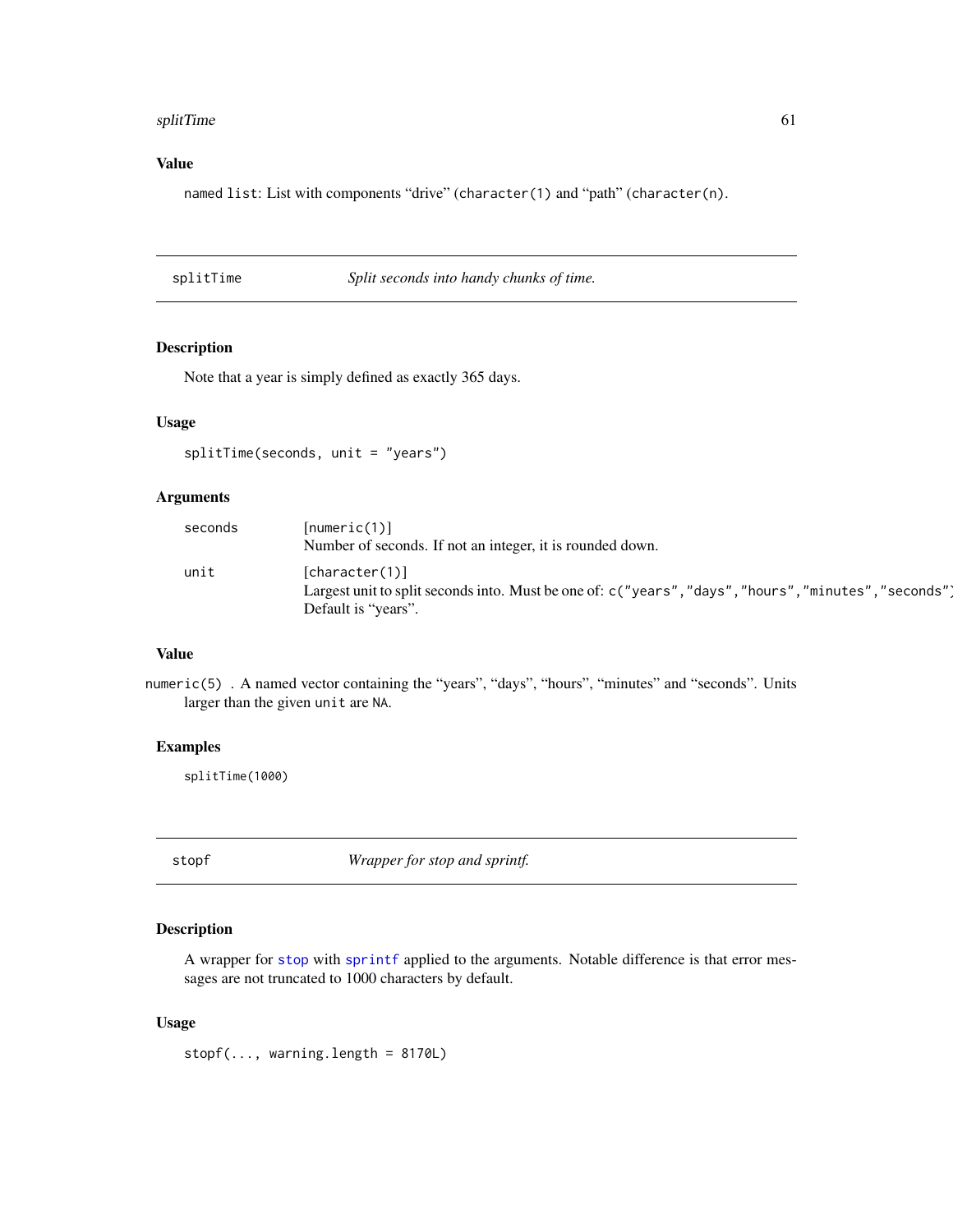<span id="page-61-0"></span>62 strrepeat

# Arguments

| $\cdot$                        | any l<br>See sprintf.                                                                           |
|--------------------------------|-------------------------------------------------------------------------------------------------|
| warning. length $[integer(1)]$ | Number of chars after which the error message gets truncated, see ?options.<br>Default is 8170. |

# Value

Nothing.

# Examples

```
err = "an error."
try(stopf("This is %s", err))
```
# strrepeat *Repeat and join a string*

# Description

Repeat and join a string

# Usage

strrepeat(x, n, sep =  $"$ )

# Arguments

| $\mathsf{x}$ | [character]<br>Vector of characters.                                     |
|--------------|--------------------------------------------------------------------------|
| n            | [interer(1)]<br>Times the vector x is repeated.                          |
| sep          | [character(1)]<br>Separator to use to collapse the vector of characters. |

# Value

character(1).

# Examples

strrepeat("x", 3)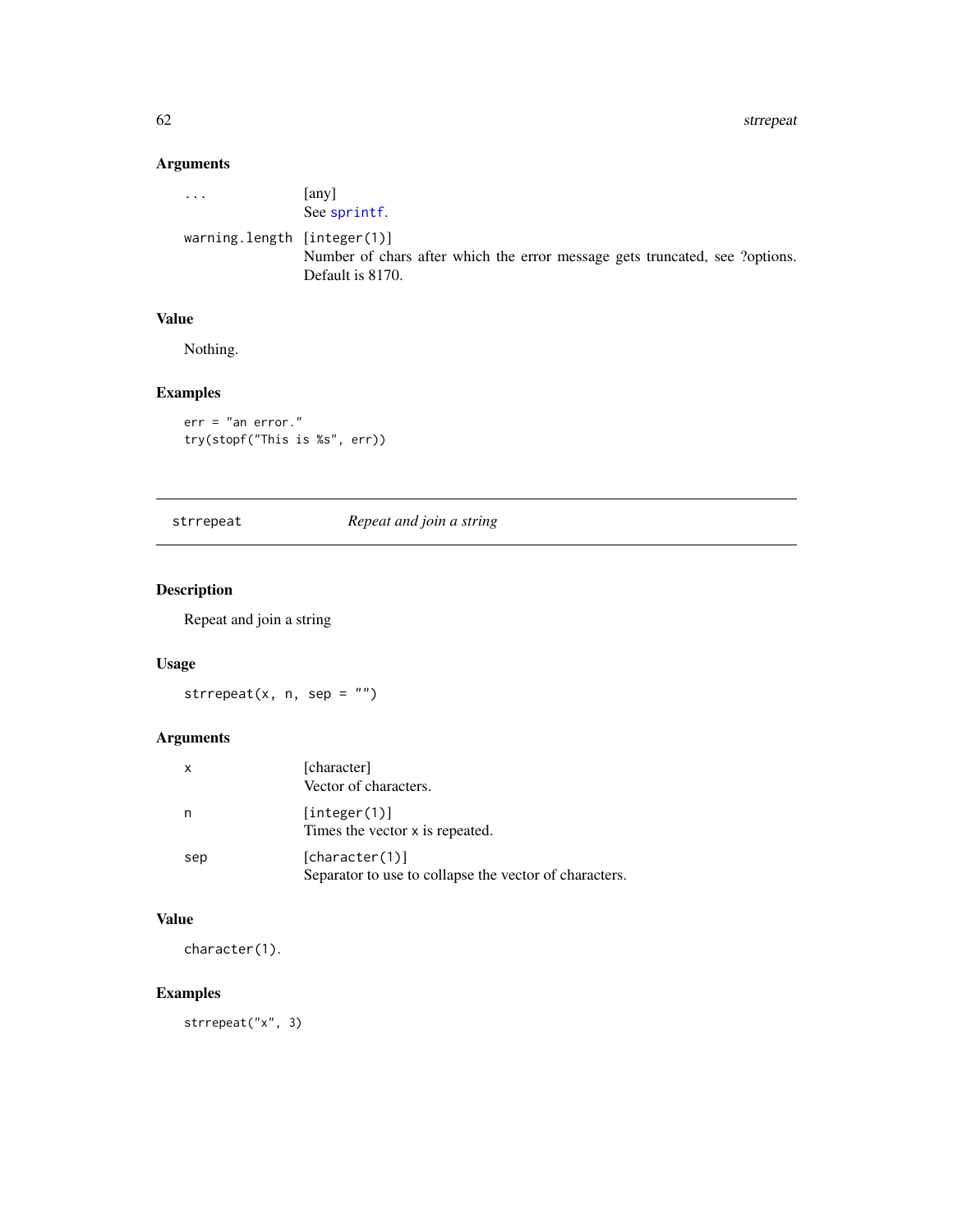<span id="page-62-0"></span>

Evaluates an expression and suppresses all output except for errors, meaning: prints, messages, warnings and package startup messages.

#### Usage

```
suppressAll(expr)
```
# Arguments

expr [valid R expression] Expression.

# Value

Return value of expression invisibly.

### Examples

```
suppressAll({
 print("foo")
 message("foo")
 warning("foo")
})
```
symdiff *Calculates symmetric set difference between two sets.*

# Description

Calculates symmetric set difference between two sets.

#### Usage

symdiff(x, y)

| x | [vector]<br>Set 1. |
|---|--------------------|
| ٧ | [vector]<br>Set 2. |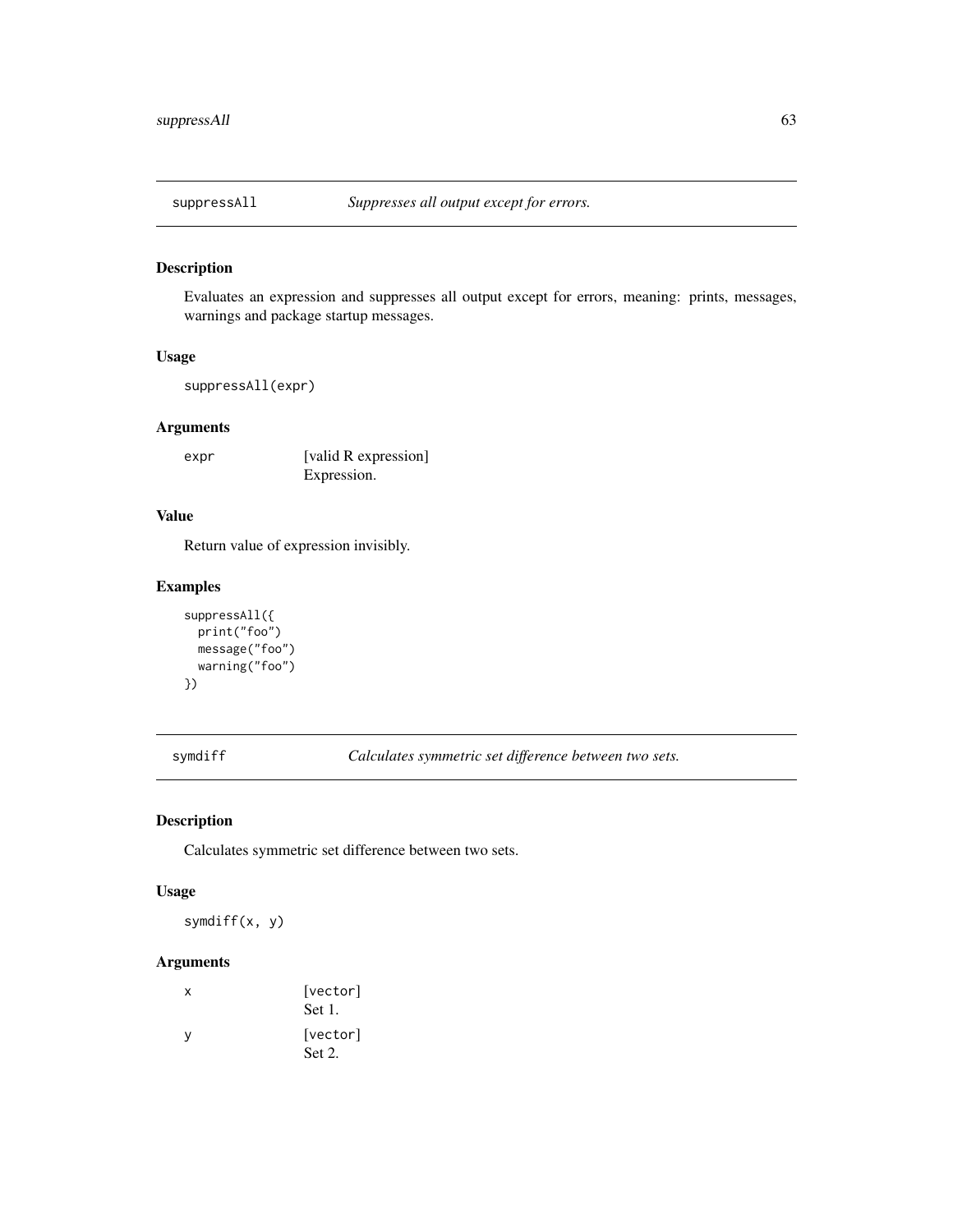64 system3

#### Value

vector .

system3 *Wrapper for system2 with better return type and errorhandling.*

### Description

Wrapper for [system2](#page-0-0) with better return type and errorhandling.

#### Usage

```
system3(
 command,
  args = character(0L),
 stdout = ",
  stderr = ".
 wait = TRUE,
  ...,
  stop.on.exit.code = wait
\lambda
```
### Arguments

| command           | See system2.                         |
|-------------------|--------------------------------------|
| args              | See system2.                         |
| stdout            | See system2.                         |
| stderr            | See system2.                         |
| wait              | See system2.                         |
|                   | Further arguments passed to system2. |
| stop.on.exit.code |                                      |
|                   | [logical(1)]                         |
|                   |                                      |

Should an exception be thrown if an exit code greater 0 is generated? Can only be used if wait is TRUE. Default is wait.

# Value

# list .

```
exit.code [integer(1)]
                 Exit code of command. Given if wait is TRUE, otherwise NA. 0L means success.
                 127L means command was not found
output [character]
                 Output of command on streams. Only given is stdout or stderr was set to
                 TRUE, otherwise NA.
```
<span id="page-63-0"></span>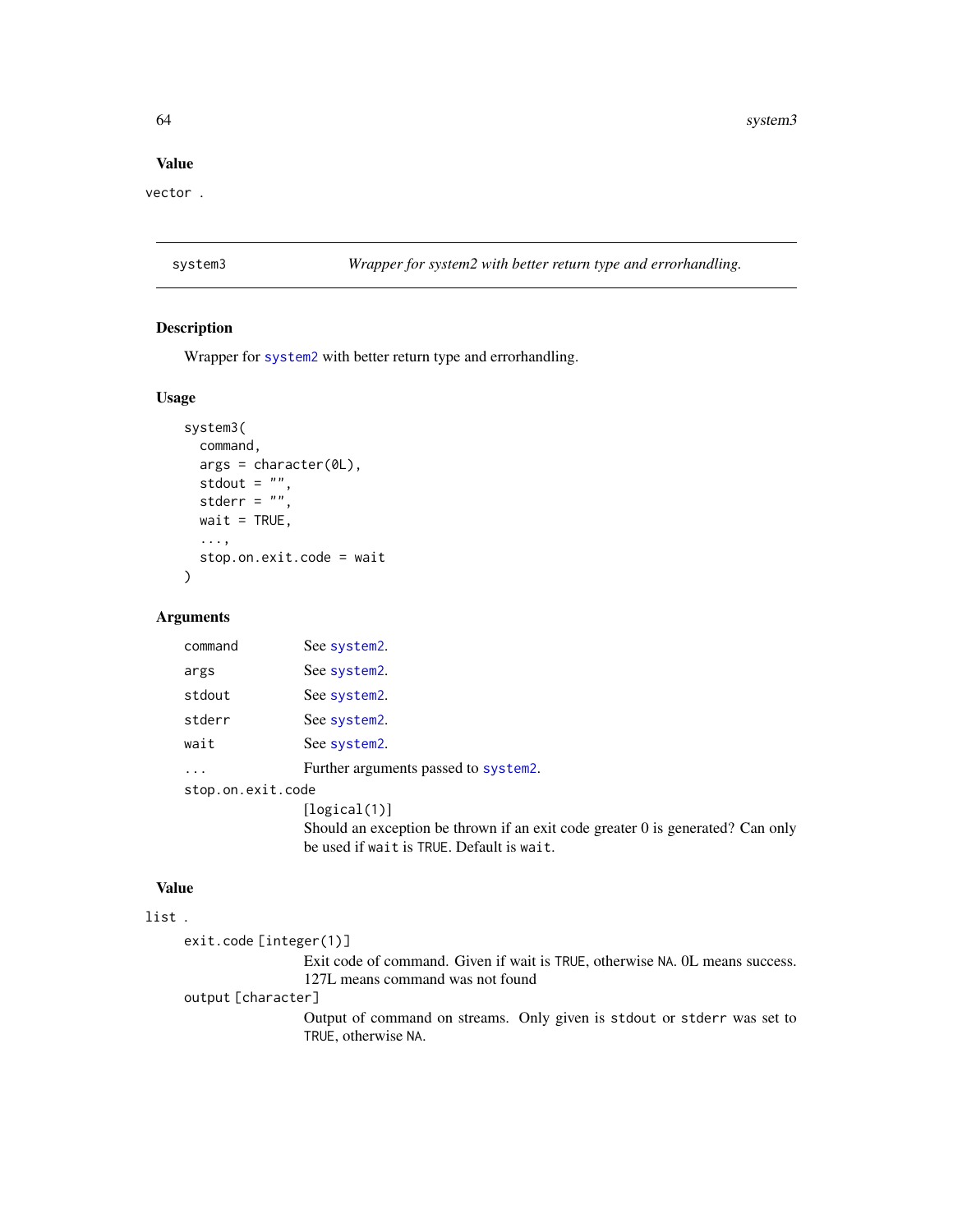<span id="page-64-0"></span>

Convert a numerical vector into a range string.

#### Usage

```
toRangeStr(x, range, sep = " - ", block, sep = ", ")
```
### Arguments

| [integer]                                                                       |
|---------------------------------------------------------------------------------|
| Vector to convert into a range string.                                          |
| [character(1)]                                                                  |
| Separator between the first and last element of a range of consecutive elements |
| in x. Default is " - ".                                                         |
| [character(1)]                                                                  |
| Separator between non consecutive elements of x or ranges. Default is ", ".     |
|                                                                                 |

### Value

character(1)

# Examples

 $x = sample(1:10, 7)$ toRangeStr(x)

vlapply *Apply a function with a predefined return value*

### Description

These are just wrappers around [vapply](#page-0-0) with argument FUN. VALUE set. The function is expected to return a single logical, integer, numeric or character value, depending on the second letter of the function name.

#### Usage

 $vlapply(x, fun, ..., use.names = TRUE)$  $viapply(x, fun, ..., use.names = TRUE)$  $v$ napply(x, fun, ..., use.names = TRUE)  $v \text{capply}(x, fun, ..., use.name = TRUE)$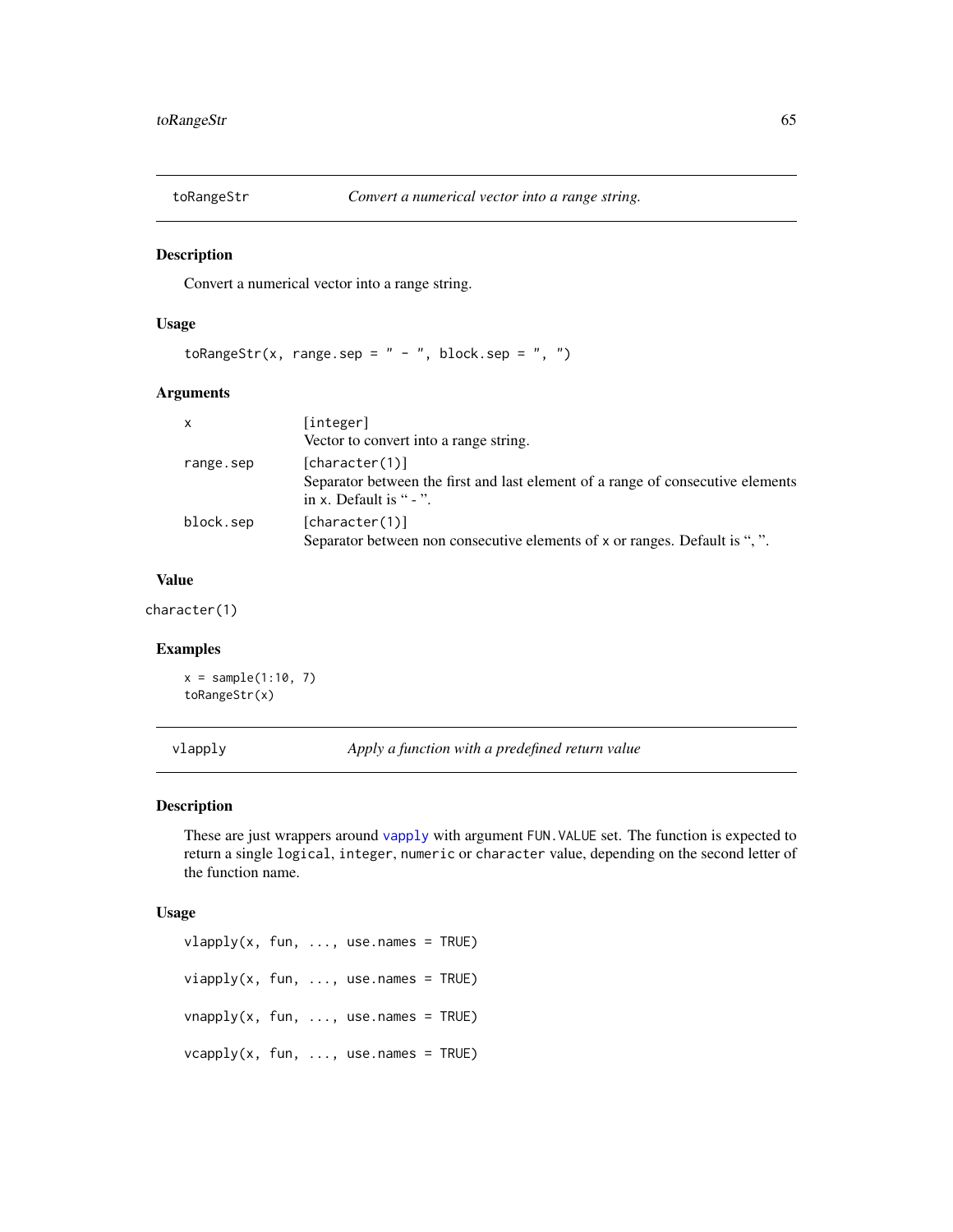#### <span id="page-65-0"></span>66 warningf

# Arguments

| x         | [vector or list]<br>Object to apply function on.         |
|-----------|----------------------------------------------------------|
| fun       | [function]<br>Function to apply on each element of x.    |
|           | [ANY]<br>Additional arguments for fun.                   |
| use.names | [logical(1)]<br>Should result be named? Default is TRUE. |

| Wrapper for warning and sprintf. | warningf |
|----------------------------------|----------|
|----------------------------------|----------|

# Description

A wrapper for [warning](#page-0-0) with [sprintf](#page-0-0) applied to the arguments.

# Usage

warningf(..., immediate = TRUE, warning.length = 8170L)

# Arguments

| .                           | any<br>See sprintf.                                                                               |
|-----------------------------|---------------------------------------------------------------------------------------------------|
| immediate                   | [logical(1)]<br>See warning. Default is TRUE.                                                     |
| warning.length [integer(1)] | Number of chars after which the warning message gets truncated, see ?options.<br>Default is 8170. |

# Value

Nothing.

# Examples

msg = "a warning" warningf("this is %s", msg)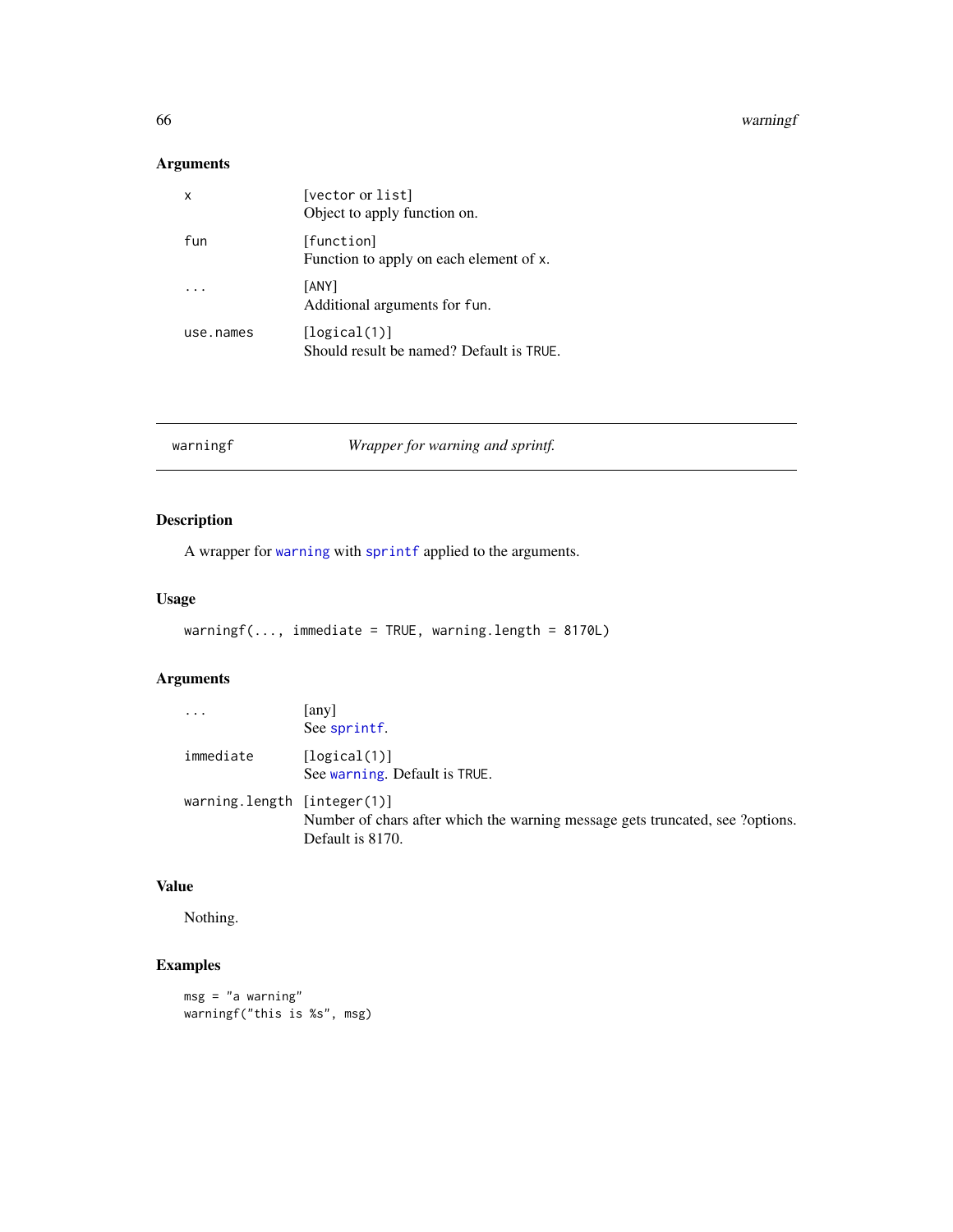<span id="page-66-0"></span>

Find the index of first/last TRUE value in a logical vector.

# Usage

```
which.first(x, use.names = TRUE)
```
which.last(x, use.names = TRUE)

### Arguments

| x         | [logical]<br>Logical vector.                                      |
|-----------|-------------------------------------------------------------------|
| use.names | [logical(1)]<br>If TRUE and x is named, the result is also named. |

# Value

integer(1) | integer(0) . Returns the index of the first/last TRUE value in x or an empty integer vector if none is found.

# Examples

```
which.first(c(FALSE, TRUE))
which.last(c(FALSE, FALSE))
```

| %btwn% | Check if some values are covered by the range of the values in a second |
|--------|-------------------------------------------------------------------------|
|        | <i>vector.</i>                                                          |

#### Description

Check if some values are covered by the range of the values in a second vector.

### Usage

x %btwn% y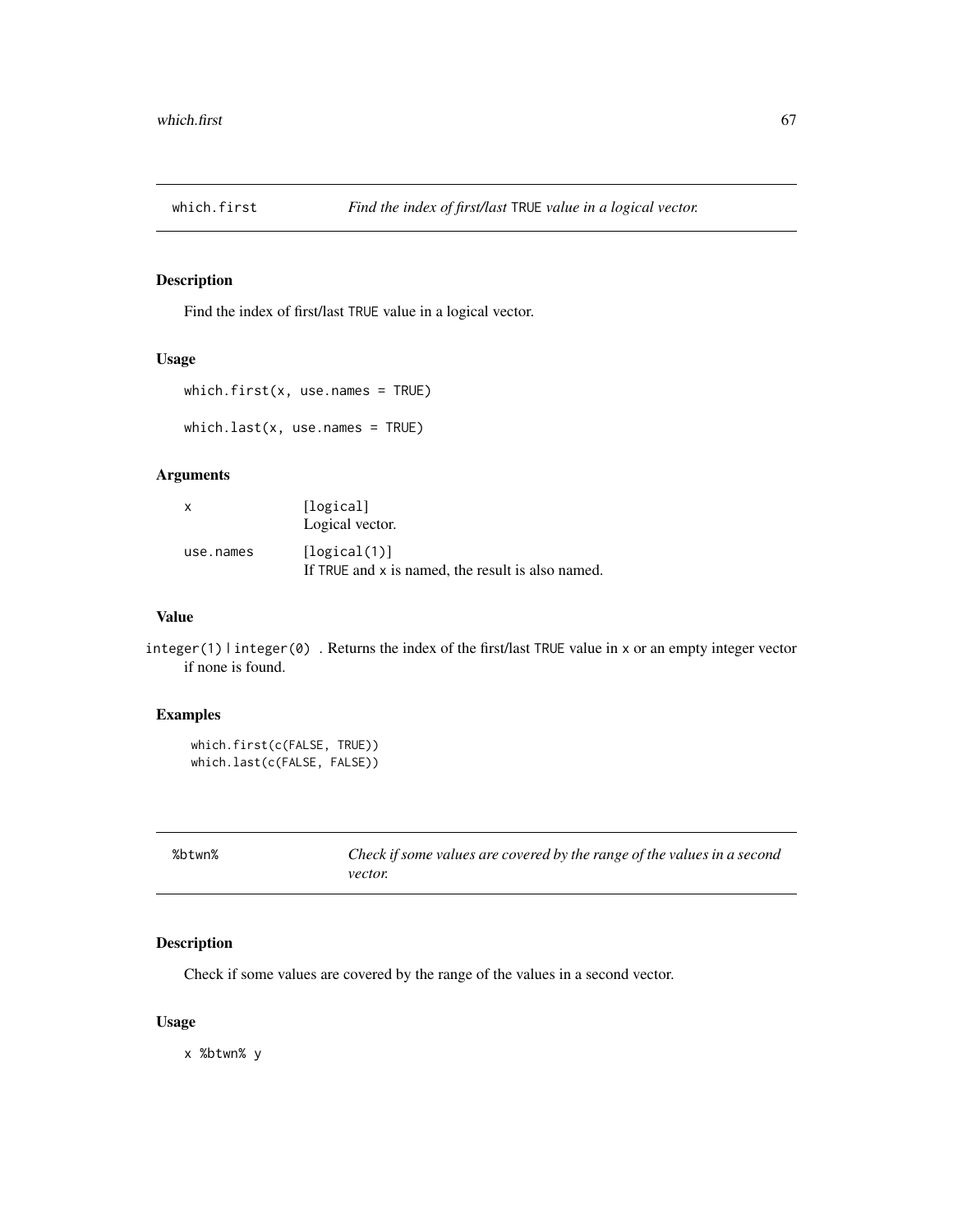$68$  % nin% nine states that the state of the state of the state of the state of the state of the state of the state of the state of the state of the state of the state of the state of the state of the state of the state

# Arguments

| $\mathbf{x}$ | [numeric(n)]<br>Value(s) that should be within the range of $\nu$ . |
|--------------|---------------------------------------------------------------------|
|              | [numeric]<br>Numeric vector which defines the range.                |

# Value

logical(n) . For each value in x: Is it in the range of  $y$ ?

# Examples

```
x = 3y = c(-1, 2, 5)x %btwn% y
```

| %nin% |  |  |
|-------|--|--|
|       |  |  |

# $Simplify a negated in operator.$

# Description

Simply a negated in operator.

# Usage

x %nin% y

| x | [vector]<br>Values that should not be in y. |
|---|---------------------------------------------|
| v | [vector]<br>Values to match against.        |

<span id="page-67-0"></span>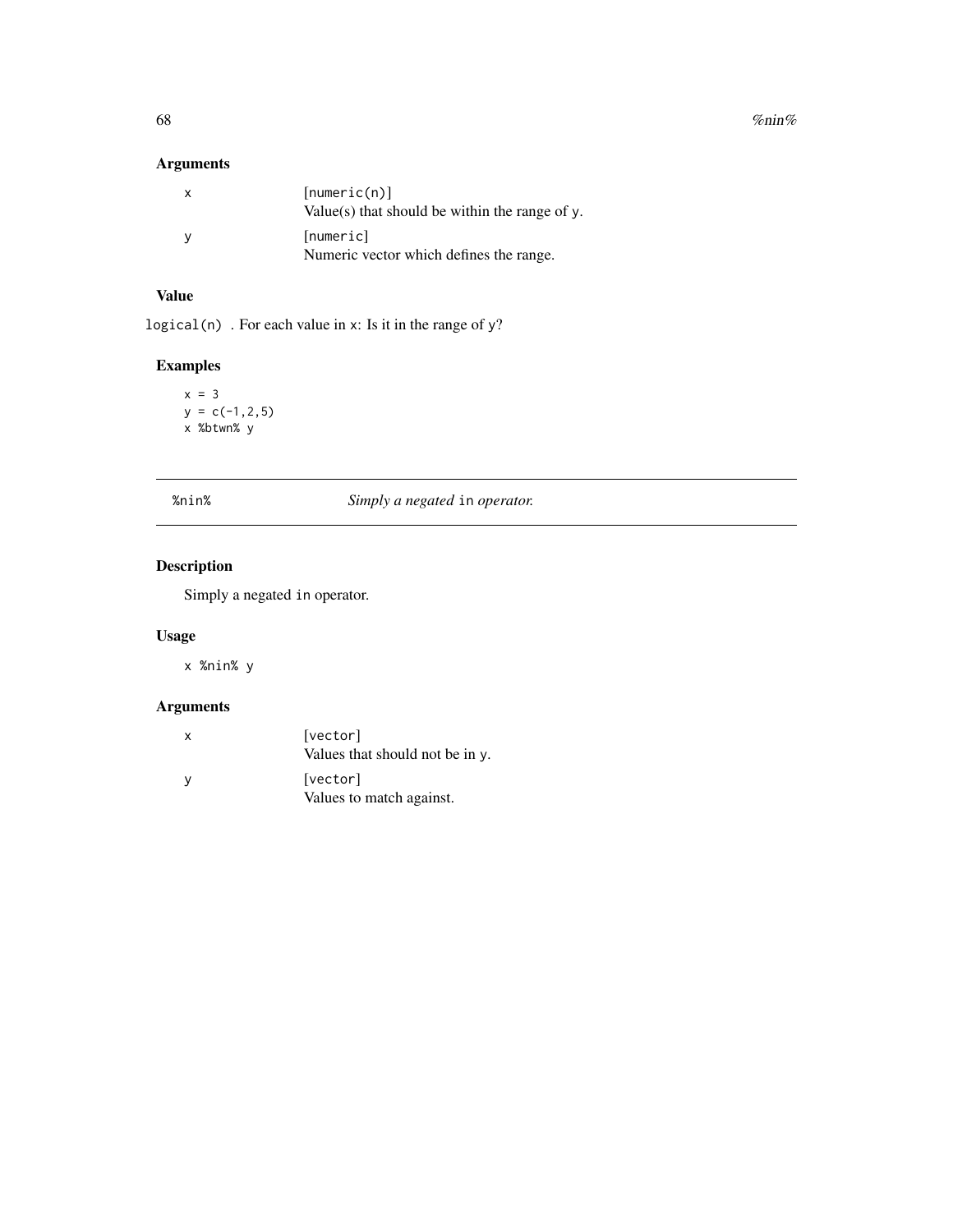# <span id="page-68-0"></span>**Index**

%btwn%, [67](#page-66-0) %nin%, [68](#page-67-0) addClasses, [4](#page-3-0) apply, *[50](#page-49-0)* argsAsNamedList, [4](#page-3-0) asMatrixCols, [5](#page-4-0) asMatrixRows *(*asMatrixCols*)*, [5](#page-4-0) asQuoted, [5](#page-4-0) binPack, [6](#page-5-0) c, *[8](#page-7-0)* capitalizeStrings, [7](#page-6-0) cat, *[8](#page-7-0)* catf, [7](#page-6-0) cFactor, [8](#page-7-0) checkArg, [9](#page-8-0) checkListElementClass, [10](#page-9-0) chunk, [11](#page-10-0) clipString, [12,](#page-11-0) *[20](#page-19-0)* coalesce, [12](#page-11-0) collapse, [13,](#page-12-0) *[14](#page-13-0)* collapsef, [14](#page-13-0) computeMode, [14](#page-13-0) convertColsToList *(*convertRowsToList*)*, [19](#page-18-0) convertDataFrameCols, [15](#page-14-0) convertDfCols *(*deprecated*)*, [21](#page-20-0) convertInteger, [16](#page-15-0) convertIntegers, [17](#page-16-0) convertListOfRowsToDataFrame, [17](#page-16-0) convertMatrixType, [18](#page-17-0) convertRowsToList, [19](#page-18-0) convertToShortString, [20](#page-19-0) dapply, [20](#page-19-0) deprecated, [21](#page-20-0)

do.call, *[22](#page-21-0)* do.call2, [22](#page-21-0) dropNamed, [22](#page-21-0) ensureVector, [23](#page-22-0) explode, [24](#page-23-0) extractSubList, [24](#page-23-0) filterNull, [25](#page-24-0) getAttributeNames, [26](#page-25-0) getBestIndex *(*getMaxIndex*)*, [27](#page-26-0) getClass1, [26](#page-25-0) getFirst, [27](#page-26-0) getLast *(*getFirst*)*, [27](#page-26-0) getMaxIndex, [27,](#page-26-0) *[29](#page-28-0)* getMaxIndexOfCols *(*getMaxIndexOfRows*)*, [28](#page-27-0) getMaxIndexOfRows, [28](#page-27-0) getMinIndex *(*getMaxIndex*)*, [27](#page-26-0) getMinIndexOfCols *(*getMaxIndexOfRows*)*, [28](#page-27-0) getMinIndexOfRows *(*getMaxIndexOfRows*)*,  $28$ getOperatingSystem, [29](#page-28-0) getRelativePath, [30](#page-29-0) getUnixTime, [30](#page-29-0) getUsedFactorLevels, [31](#page-30-0) getwd, *[30](#page-29-0)* gsub, *[46,](#page-45-0) [47](#page-46-0)* hasAttributes, [31](#page-30-0)

inherits, *[9](#page-8-0)* insert, [32](#page-31-0) is, *[9](#page-8-0)* is.error, [32](#page-31-0) isDarwin *(*getOperatingSystem*)*, [29](#page-28-0) isDirectory, [33](#page-32-0) isEmptyDirectory, [34](#page-33-0) isExpensiveExampleOk, [34](#page-33-0) isFALSE, [35](#page-34-0) isLinux *(*getOperatingSystem*)*, [29](#page-28-0)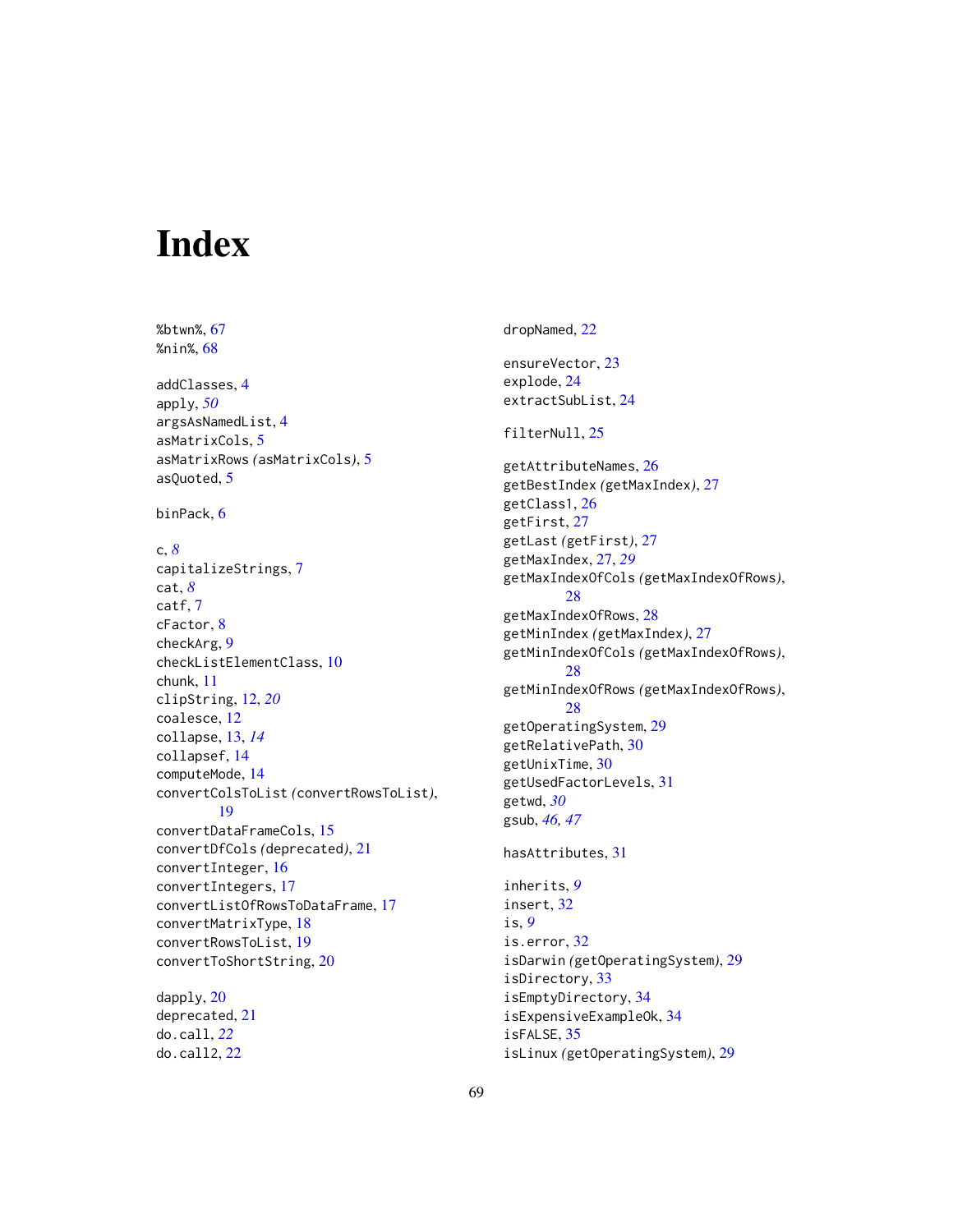#### 70 INDEX

```
isProperlyNamed, 35
isScalarCharacter (isScalarValue), 36
isScalarComplex (isScalarValue), 36
isScalarFactor (isScalarValue), 36
isScalarInteger (isScalarValue), 36
isScalarLogical (isScalarValue), 36
isScalarNA, 36
isScalarNumeric (isScalarValue), 36
isScalarValue, 36
isSubset, 37
isSuperset, 38
isUnix (getOperatingSystem), 29
isValidName, 38
isWindows (getOperatingSystem), 29
itostr, 39
lapply, 25, 55
lib, 39
listToShortString (deprecated), 21
load2, 40, 42
lsort, 41
makeDataFrame, 41
makeFileCache, 42
makeProgressBar, 43
makeS3Obj, 45
makeSimpleFileLogger, 45
mapValues, 46
messagef, 47
mode, 18
namedList, 48
names, 48
names2, 48
ncol, 57
normalize, 49
nrow, 57
optimize, 50, 51
optimizeSubInts, 50
paste, 13
pause, 51
printHead, 51
printStrToChar, 52
printToChar, 53
```
rangeVal, [53](#page-52-0) require, *[54](#page-53-0)* requireNamespace, *[54](#page-53-0)* requirePackages, [54](#page-53-0) rowLapply, [55](#page-54-0) rowSapply *(*rowLapply*)*, [55](#page-54-0) sapply, *[25](#page-24-0)*, *[55](#page-54-0)* save, *[56](#page-55-0)* save2, [56](#page-55-0) scale, *[50](#page-49-0)* seq\_col *(*seq\_row*)*, [57](#page-56-0) seq\_len, *[57](#page-56-0)* seq\_row, [57](#page-56-0) setAttribute, [57](#page-56-0) setClasses, *[45](#page-44-0)*, [58](#page-57-0) setColNames *(*setRowNames*)*, [59](#page-58-0) setRowNames, [59](#page-58-0) setValue, [59](#page-58-0) simpleError, *[32](#page-31-0)* SimpleFileLogger, *[46](#page-45-0)* SimpleFileLogger *(*makeSimpleFileLogger*)*, [45](#page-44-0) sort, *[41](#page-40-0)* sortByCol, [60](#page-59-0) split, *[11](#page-10-0)* splitPath, [60](#page-59-0) splitTime, [61](#page-60-0) sprintf, *[8](#page-7-0)*, *[14](#page-13-0)*, *[20](#page-19-0)*, *[47](#page-46-0)*, *[61,](#page-60-0) [62](#page-61-0)*, *[66](#page-65-0)* stop, *[61](#page-60-0)* stopf, [61](#page-60-0) strrepeat, [62](#page-61-0) strtoi, *[39](#page-38-0)* suppressAll, [63](#page-62-0) symdiff, [63](#page-62-0) system2, *[64](#page-63-0)* system3, [64](#page-63-0) toRangeStr, [65](#page-64-0) try, *[32](#page-31-0)* tryCatch, *[12](#page-11-0)*, *[32](#page-31-0)* vapply, *[25](#page-24-0)*, *[65](#page-64-0)* vcapply *(*vlapply*)*, [65](#page-64-0) vector, *[42](#page-41-0)* viapply *(*vlapply*)*, [65](#page-64-0) vlapply, [65](#page-64-0) vnapply *(*vlapply*)*, [65](#page-64-0)

quote, *[5](#page-4-0)*

ProgressBar, *[44](#page-43-0)*

ProgressBar *(*makeProgressBar*)*, [43](#page-42-0)

warning, *[66](#page-65-0)*